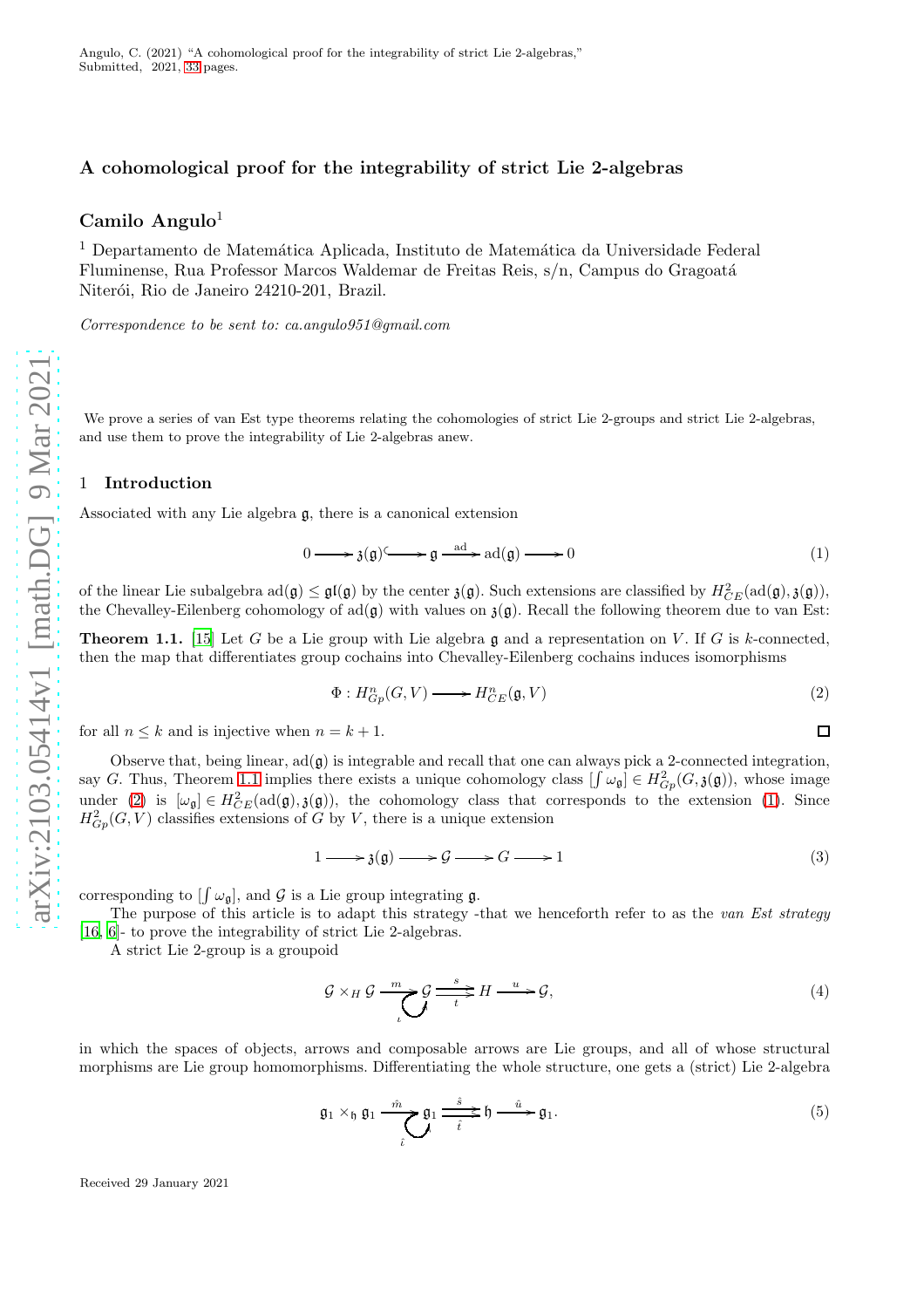#### 2 C. Angulo

In [\[12\]](#page-32-2), it is proven using the path method that all finite-dimensional Lie 2-algebras are the infinitesimal counterpart of a Lie 2-group. In the sequel, we present a cohomological proof of this fact. Such approach still works in infinite dimensions and was historically used to construct the first example of a non-integrable Lie algebra [\[17\]](#page-32-3); thus, it bears the potential to improve our current understanding of the Lie theory of other categorified objects (see, e.g., [\[5](#page-31-2), [14](#page-32-4), [10](#page-31-3)]).

Let us list the necessary ingredients for the van Est strategy to run:

- 1) The canonically associated adjoint extension [\(1\)](#page-0-2).
- 2) Global and infinitesimal cohomology theories that classify extensions.
- 3) A van Est map and theorem.
- 4) That linear Lie algebras be integrable to 2-connected Lie groups.

Lie 2-algebras have a canonically associated adjoint representation (see Example [2.1](#page-6-0) below). In [\[1](#page-31-4), [2\]](#page-31-5), complexes whose second cohomology classify respectively extensions of Lie 2-algebras and extensions of Lie 2-groups are introduced. Each of these is the total complex of a triple complex of sorts. In order to describe them, let us fix notation.

First, recall that the categories of Lie 2-algebras and Lie 2-groups are respectively equivalent to the categories of crossed modules of Lie algebras and of Lie groups [\[4](#page-31-6), [3](#page-31-7), [8](#page-31-8)].

<span id="page-1-3"></span>**Definition 1.2.** A crossed module of Lie algebras is a Lie algebra morphism  $\mathfrak{g} \xrightarrow{\mu} \mathfrak{h}$  together with a Lie algebra action by derivations  $\mathcal{L} : \mathfrak{h} \longrightarrow \mathfrak{gl}(\mathfrak{g})$  satisfying

$$
\mu(\mathcal{L}_y x) = [y, \mu(x)], \qquad \mathcal{L}_{\mu(x_0)} x_1 = [x_0, x_1]
$$

for all  $y \in \mathfrak{h}$  and  $x, x_0, x_1 \in \mathfrak{g}$ . Following the convention in the literature, we refer to these equations respectively as equivariance and infinitesimal Peiffer.  $\Box$ 

<span id="page-1-2"></span>**Definition 1.3.** A crossed module of Lie groups is a Lie group homomorphism  $G \xrightarrow{i} H$  together with a right action of  $H$  on  $G$  by Lie group automorphisms satisfying

$$
i(g^h) = h^{-1}i(g)h, \t\t g_1^{i(g_2)} = g_2^{-1}g_1g_2,
$$

for all  $h \in H$  and  $g, g_1, g_2 \in G$ , where we write  $g^h$  for h acting on g. Following the convention in the literature, we refer to these equations respectively as equivariance and Peiffer.  $\Box$ 

Representations of both Lie 2-algebras and Lie 2-groups take values on so-called 2-vector spaces. These are (flat) abelian objects in either category, which, in crossed module presentation, correspond simply to 2-term complexes of vector spaces  $W \xrightarrow{\phi} V$ . The category of linear invertible self-functors of a 2-vector space and homomorphic natural transformations  $GL(\phi)$  has got the structure of a Lie 2-group whose Lie 2-algebra  $\mathfrak{gl}(\phi)$  is the category of linear functors and linear natural transformations (see Subsection [2.1.2](#page-4-0) for details). Respectively, representations are by definition maps of Lie 2-groups to  $GL(\phi)$  and maps of Lie 2-algebras to  $\mathfrak{gl}(\phi)$ .

Lastly, we assume the following unconventional notation for the spaces of  $p$ -composable arrows:

$$
\mathcal{G}_p := \{ (\gamma_1, ..., \gamma_p) \in \mathcal{G}^p : s(\gamma_k) = t(\gamma_{k+1}), \quad \forall k \}, \quad \text{and} \quad \mathfrak{g}_p := \{ (\xi_1, ..., \xi_p) \in \mathfrak{g}^p : \hat{s}(\xi_k) = \hat{t}(\xi_{k+1}), \quad \forall k \}. \tag{6}
$$

We are ready to define the three-dimensional lattices of vector spaces underlying the definition of the complexes of Lie 2-algebra and Lie 2-group cochains taking values on the 2-vector space  $W \xrightarrow{\phi} V$ . For a Lie 2-algebra [\(5\)](#page-0-3) with associated crossed module  $\mathfrak{g} \longrightarrow \mathfrak{h}$  , set

<span id="page-1-0"></span>
$$
C_r^{p,q}(\mathfrak{g}_1,\phi) := \bigwedge^q \mathfrak{g}_p^* \otimes \bigwedge^r \mathfrak{g}^* \otimes W \quad \text{for } r > 0, \text{ and } C_0^{p,q}(\mathfrak{g}_1,\phi) := \bigwedge^q \mathfrak{g}_p^* \otimes V, \tag{7}
$$

where  $\mathfrak{g}_0 = \mathfrak{h}$ . For a Lie 2-group [\(4\)](#page-0-4) with associated crossed module  $G \longrightarrow H$ , set

<span id="page-1-1"></span>
$$
C_r^{p,q}(\mathcal{G}, \phi) := C(\mathcal{G}_p^q \times G^r, W) \quad \text{ for } r > 0, \text{ and } C_0^{p,q}(\mathcal{G}, \phi) := C(\mathcal{G}_p^q, V), \tag{8}
$$

where  $\mathcal{G}_0 = H$ ,  $\mathcal{G}_1 = \mathcal{G}$  and  $C(X, A)$  is the vector space of A-valued smooth functions.

These lattices come together with a three-dimensional *grid* of maps that is a complex in each direction; in the Lie 2-algebra case, the grid is built out of Chevalley-Eilenberg complexes, while in the Lie 2-group case, the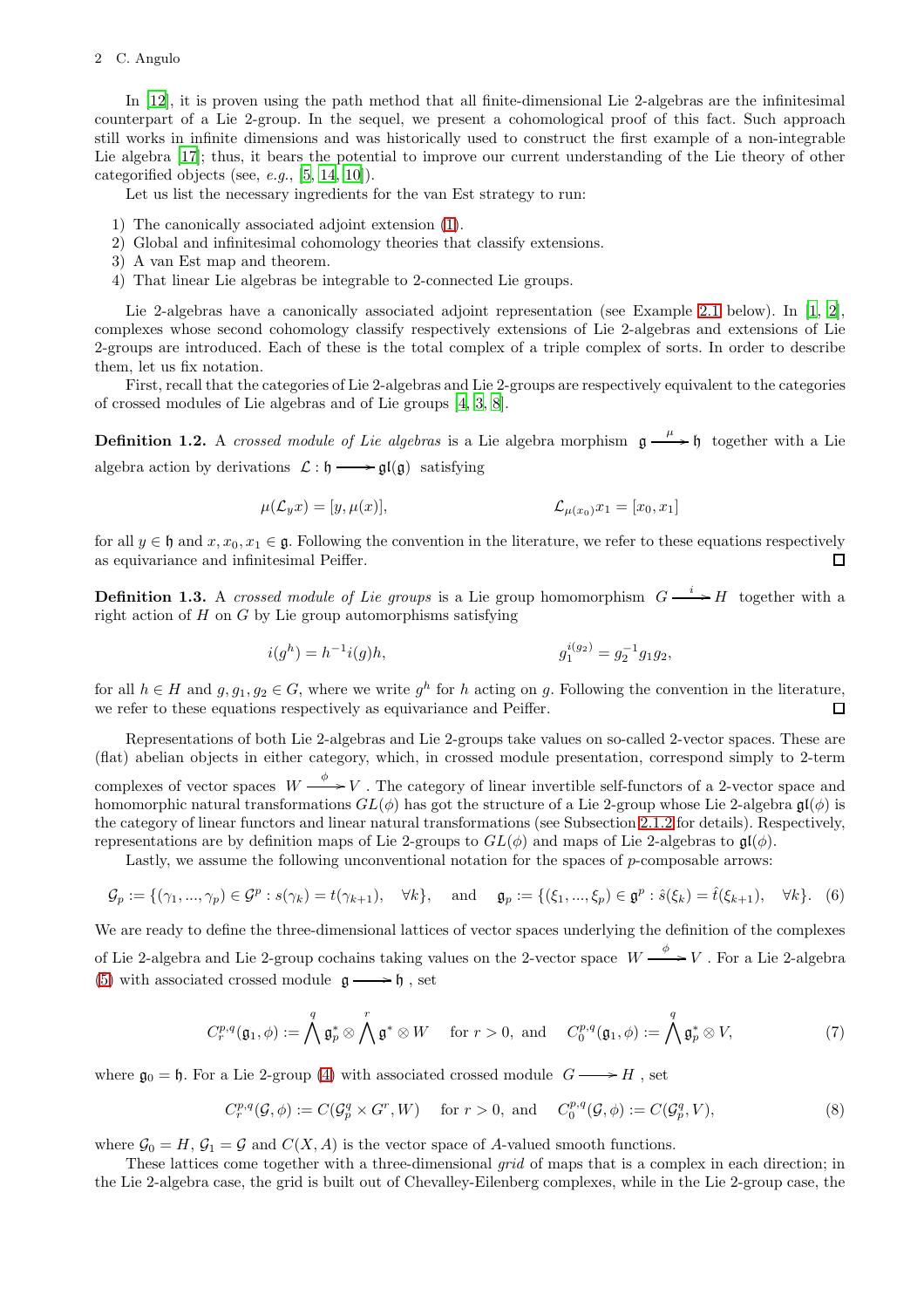grid is built out of groupoid cochain complexes (see Subsection [2.1.3](#page-6-1) for details). We refrain from calling either grid a triple complex because not all differentials commute with one another. In each case, two of the building differentials commute only up to homotopy (or up to isomorphism when  $r = 0$ ). In [\[1,](#page-31-4) [2](#page-31-5)], it is explained how adding the homotopies to the total differential  $\nabla$  makes up for this defect, ultimately turning

<span id="page-2-0"></span>
$$
C_{\nabla}^{n}(\mathfrak{g}_{1},\phi) = \bigoplus_{p+q+r=n} C_{r}^{p,q}(\mathfrak{g}_{1},\phi) \quad \text{and} \quad C_{\nabla}^{n}(\mathcal{G},\phi) = \bigoplus_{p+q+r=n} C_{r}^{p,q}(\mathcal{G},\phi)
$$
\n
$$
(9)
$$

into actual complexes.

The fundamental property of the complexes [\(9\)](#page-2-0), as it was mentioned, is that their second cohomology classify extensions. In fact, the equivalence happens at the level of cocycles, *i.e.*, a 2-cocycle in either  $C_{tot}^2(\mathfrak{g}_1, \phi)$ or  $C_{tot}^2(\mathcal{G}, \phi)$  univoquely defines an extension by the 2-vector space  $W \xrightarrow{\phi} V$ , and two such extensions are isomorphic if and only if the cocycles are cohomologous. In so, the map that linearizes a Lie 2-group extension induces a map

$$
\Phi: C^2_{\nabla}(\mathcal{G}, \phi) \longrightarrow C^2_{\nabla}(\mathfrak{g}_1, \phi) \tag{10}
$$

whenever  $\mathfrak{g}_1$  is the Lie 2-algebra of G. Due to its nature, we are bound to call  $\Phi$  the van Est map. This map can be proved to be assembled from groupoid van Est maps (see Section [4\)](#page-22-0). Recall that the van Est theorem (Theorem [1.1\)](#page-0-0) admits an extension to Lie groupoids.

<span id="page-2-1"></span>**Theorem 1.4.** [\[6](#page-31-1)] Let  $\mathcal{G} \longrightarrow M$  be a Lie groupoid with Lie algebroid A and a representation on the vector bundle E. If the source fibres of G are k-connected, the map that differentiates groupoid cochains into algebroid cochains induces isomorphisms

$$
\Phi: H^n_{Gpd}(G, E) \longrightarrow H^n_{CE}(A, E) \tag{11}
$$

for all  $n \leq k$  and it is injective for  $n = k + 1$ .

We refer to Theorem [1.4](#page-2-1) as the Crainic-van Est theorem in the sequel. The Crainic-van Est theorem can be rephrased as a vanishing result for the cohomology of the mapping cone of  $\Phi$  (see Proposition [2.4\)](#page-10-0).

<span id="page-2-2"></span>**Theorem 1.5.** If  $\mathcal G$  is source k-connected, then

$$
H^n(\Phi) = (0), \quad \text{for all } n \le k,
$$

where  $H^{\bullet}(\Phi)$  is the cohomology of the mapping cone of  $\Phi$ .

One can combine the fact that  $\Phi$  is assembled from groupoid van Est maps and Theorem [1.5](#page-2-2) to prove a van Est type theorem. To see how, let us momentarily take  $W = (0)$ . In this case, the three-dimensional grids [\(7\)](#page-1-0) and [\(8\)](#page-1-1) collapse to honest double complexes



where  $\Phi$  is defined columnwise by  $\Phi_p: C^{\bullet}_{G_p}(\mathcal{G}_p, V) \longrightarrow C^{\bullet}_{CE}(\mathfrak{g}_p, V)$ , the usual van Est map for  $\mathcal{G}_p$ . Now, Φ is a map of double complexes if and only if

$$
C(\Phi_0) \longrightarrow C(\Phi_1) \longrightarrow C(\Phi_2) \longrightarrow \dots
$$

$$
f_{\rm{max}}
$$

 $\Box$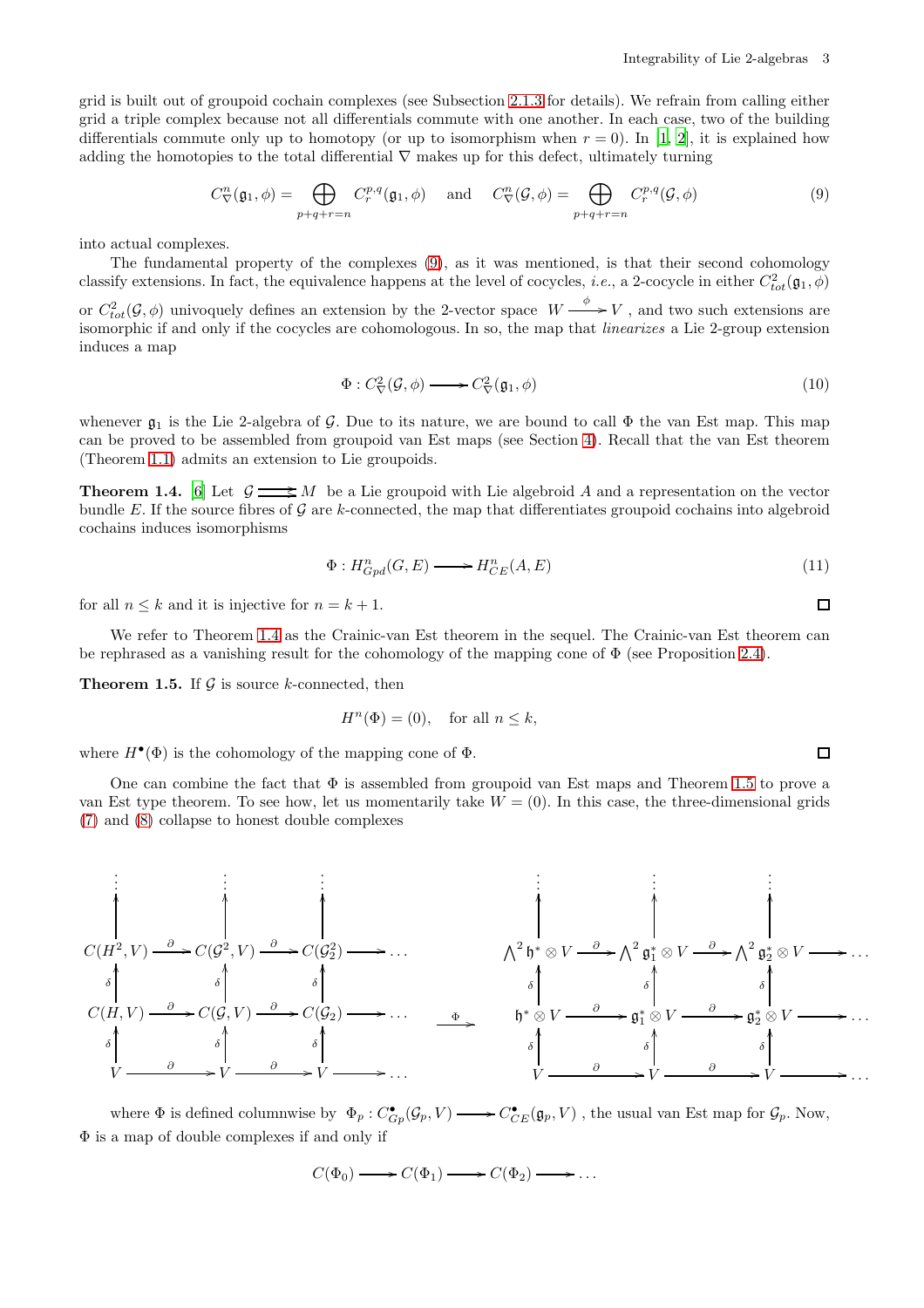is a double complex, and the first page of the spectral sequence of its filtration by columns is

<span id="page-3-0"></span>
$$
\vdots \qquad \vdots \qquad \vdots
$$
\n
$$
H^2(\Phi_0) \longrightarrow H^2(\Phi_1) \longrightarrow H^2(\Phi_2) \longrightarrow \dots
$$
\n
$$
E_1^{p,q} : \qquad H^1(\Phi_0) \longrightarrow H^1(\Phi_1) \longrightarrow H^1(\Phi_2) \longrightarrow \dots
$$
\n
$$
H^0(\Phi_0) \longrightarrow H^0(\Phi_1) \longrightarrow H^0(\Phi_2) \longrightarrow \dots
$$
\n
$$
(12)
$$

Therefore, if we suppose that H is 2-connected and  $\mathcal G$  is 1-connected,  $\Phi$  induces isomorphisms between the total cohomologies in all degrees less than or equal to 2.

The general case is not much more complicated. Indeed, when  $W \neq (0)$ , the restriction

<span id="page-3-3"></span>
$$
\Phi_p: C^{p,\bullet}_{\bullet}(\mathcal{G}, \phi) \longrightarrow C^{p,\bullet}_{\bullet}(\mathfrak{g}_1, \phi) \tag{13}
$$

is a map of honest double complexes for which one can apply the above reasoning. The cohomology of Φ coincides with the total cohomology of a double complex of sorts each of whose columns is the total complex of  $\Phi_p$  (see [\(61\)](#page-11-0) below). In spite of not being an actual double complex, this object can be filtrated by columns and the first page of its spectral sequence essentially coincides with [\(12\)](#page-3-0); ultimately, allowing us to prove:

**Theorem 1.6.** Let G be a Lie 2-group with associated crossed module  $G \longrightarrow H$ , Lie 2-algebra  $\mathfrak{g}_1$  and a representation on the 2-vector space  $W \stackrel{\phi}{\longrightarrow} V$ . If H and G are both 2-connected, the map that extends the linearization of extensions induces isomorphisms

$$
\Phi: H^n_{\nabla}(\mathcal{G}, \phi) \longrightarrow H^n_{\nabla}(\mathfrak{g}_1, \phi) \tag{14}
$$

 $\Box$ 

for all  $n \leq 2$  and it is injective for  $n = 3$ .

We can now run van Est strategy as the final ingredient, that linear Lie 2-algebras are integrable is proved in [\[13](#page-32-5)], and one can choose such an integration  $G \longrightarrow H$  with both H and G 1-connected. Since 1-connected Lie groups are automatically 2-connected, we conclude that there is a unique Lie 2-group extension integrating the canonical adjoint extension of a Lie 2-algebra, thus implying its integrability.

The body of the article is dedicated to formalize how to apply the van Est strategy to the case of strict Lie 2-algebras. In Section [2,](#page-3-1) we convene notation and state some basic facts. In Section [3,](#page-12-0) we define the van Est map and prove it is a map of complexes. In Section [4,](#page-22-0) we prove a van Est type theorem realizing the van Est map as a composition of groupoid van Est maps.

#### <span id="page-3-1"></span>2 Preliminaries

In this section, we settle notation by reviewing the necessary notions to formally define the complexes of Lie 2 algebra and Lie 2-group cochains with 2-vector space coefficients, and recall the elements of homological algebra of which we make use below.

# <span id="page-3-2"></span>2.1 Lie 2-algebras, Lie 2-groups and their cohomology

#### 2.1.1 The equivalence with the categories of crossed modules

In the sequel, we make no distinction between a Lie 2-group or a Lie 2-algebra and their corresponding crossed modules. For future reference, we make explicit the equivalence at the level of objects.

Let  $\mathcal G$  be a Lie 2-group [\(4\)](#page-0-4). In order to make clear the difference between the group operation and the groupoid operation in  $\mathcal{G}$ , we assume the following convention:

$$
\gamma_1\boxtimes\gamma_2,\quad \gamma_3\boxtimes\gamma_4
$$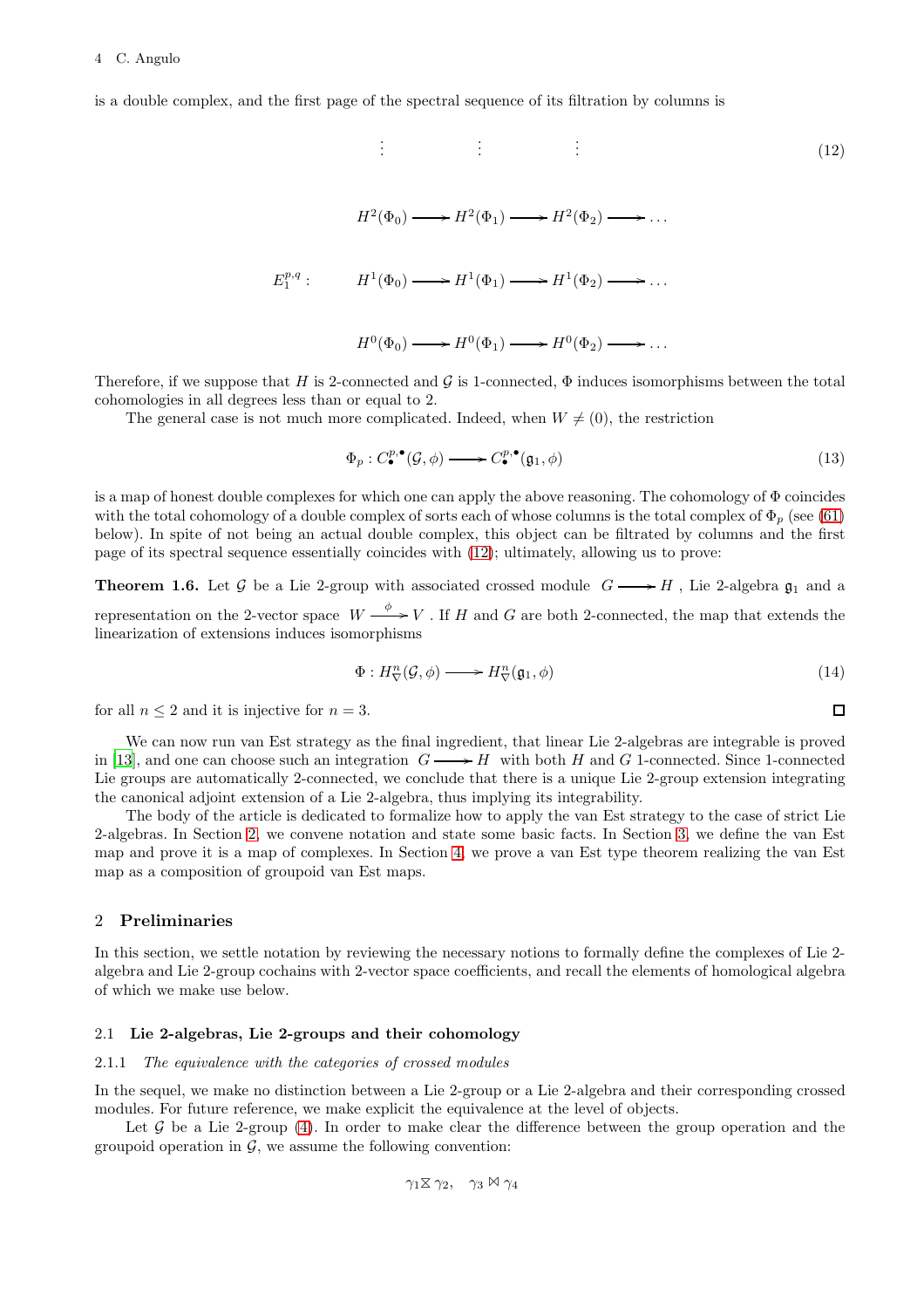stand respectively for the group multiplication and the groupoid multiplication whenever  $(\gamma_1, \gamma_2) \in \mathcal{G}^2$  and  $(\gamma_3, \gamma_4) \in \mathcal{G} \times_H \mathcal{G}$ . This notation intends to reflect that we think of the group multiplication as being "vertical", and the groupoid multiplication as being "horizontal".

Since the source map is a surjective submersion and the unit map is a canonical splitting thereof, letting G be the Lie subgroup ker  $s \leq \mathcal{G}, \ \mathcal{G} \cong G \times H$ . The associated crossed module map is given by  $G \xrightarrow{t|_{\ker s}} H$ . Thinking of the underlying 2-vector space of a Lie 2-algebra [\(5\)](#page-0-3) as an abelian Lie 2-group, this construction

yields a canonical isomorphism  $\mathfrak{g}_1 \cong \mathfrak{g} \oplus \mathfrak{h}$ , where  $\mathfrak{g} := \ker \hat{s}$  and the crossed module map  $\mathfrak{g} \xrightarrow{\hat{t}|_{\mathfrak{g}}} \mathfrak{h}$ .

In the Lie 2-group case, the right action is given by conjugation by units in the group  $\mathcal G$ 

$$
g^h := u(h)^{-1} \mathbf{X} \, g \mathbf{X} \, u(h), \tag{15}
$$

for  $h \in H$  and  $g \in G$ . We stress that the  $-1$  power stands for the inverse of the group multiplication  $\chi$ . In the Lie 2-algebra case, the action by derivations is given by

<span id="page-4-2"></span>
$$
\mathcal{L}_y x := [u(y), x]_1,\tag{16}
$$

for  $y \in \mathfrak{h}$  and  $x \in \mathfrak{g}$ . Here,  $[\cdot, \cdot]_1$  stands for the Lie bracket of  $\mathfrak{g}_1$ .

Conversely, given a crossed module  $G \xrightarrow{i} H$  as in Definition [1.3,](#page-1-2) the space of arrows of its associated Lie 2-group G is defined to be the product  $G \times H$  together with the structural maps

$$
s(g, h) = h,
$$
  $t(g, h) = hi(g),$   $\iota(g, h) = (g^{-1}, hi(g)),$   $u(h) = (1, h),$ 

$$
(g',hi(g)) \bowtie (g,h) := (gg',h) \tag{17}
$$

for  $h \in H$  and  $g, g' \in G$ . Thinking of the underlying 2-term complex of vector spaces of a crossed module  $\mathfrak{g} \longrightarrow \mathfrak{h}$  as in Definition [1.2](#page-1-3) as an abelian crossed module of Lie groups, this construction yields a 2-vector space  $\mathfrak{g}_1 := \mathfrak{g} \oplus \mathfrak{h}$  with structural maps given by the same formulae that we transcribe using additive notation

$$
\hat{s}(x, y) = y, \qquad \hat{t}(x, y) = y + \mu(x), \qquad \hat{\iota}(x, y) = (-x, y + \mu(x)), \qquad \hat{u}(y) = (0, y),
$$

$$
(x', y + \mu(x)) \bowtie (x, y) = \hat{m}(x', y + \mu(x); x, y) := (x + x', y)
$$
(18)

for  $y \in \mathfrak{h}$  and  $x, x' \in \mathfrak{g}$ .

In the Lie group case, G is endowed with the group structure of the semi-direct product  $G \rtimes H$  with respect to the  $H$ -action. Explicitly, the product is given by

<span id="page-4-1"></span>
$$
(g_1, h_1) \times (g_2, h_2) = (g_1^{h_2} g_2, h_1 h_2), \tag{19}
$$

for  $(q_1, h_1), (q_2, h_2) \in G \rtimes H$ . In the Lie algebra case,  $\mathfrak{g}_1$  is endowed with the bracket of the semi-direct sum  $\mathfrak{g} \oplus_{\mathcal{L}} \mathfrak{h}$ , explicitly given by

$$
[(x_0, y_0), (x_1, y_1)]_{\mathcal{L}} := ([x_0, x_1] + \mathcal{L}_{y_0} x_1 - \mathcal{L}_{y_1} x_0, [y_0, y_1]),
$$
\n(20)

for  $(x_0, y_0), (x_1, y_1) \in \mathfrak{g} \oplus \mathfrak{h}.$ 

# <span id="page-4-0"></span>2.1.2 The general linear Lie 2-group and the linear Lie 2-algebra

The General Linear Lie 2-group  $GL(\phi)$  [\[11,](#page-31-9) [13\]](#page-32-5) is the Lie 2-group which plays the rôle of space of automorphisms of the 2-vector space  $W \xrightarrow{\phi} V$ .  $GL(\phi)$  is by definition the crossed module

$$
\Delta: GL(\phi)_1 \longrightarrow GL(\phi)_0: A \longmapsto (I + A\phi, I + \phi A), \tag{21}
$$

where

$$
GL(\phi)_1 = \{ A \in Hom(V, W) : (I + A\phi, I + \phi A) \in GL(W) \times GL(V) \},
$$
  

$$
GL(\phi)_0 = \{ (F, f) \in GL(W) \times GL(V) : \phi \circ F = f \circ \phi \},
$$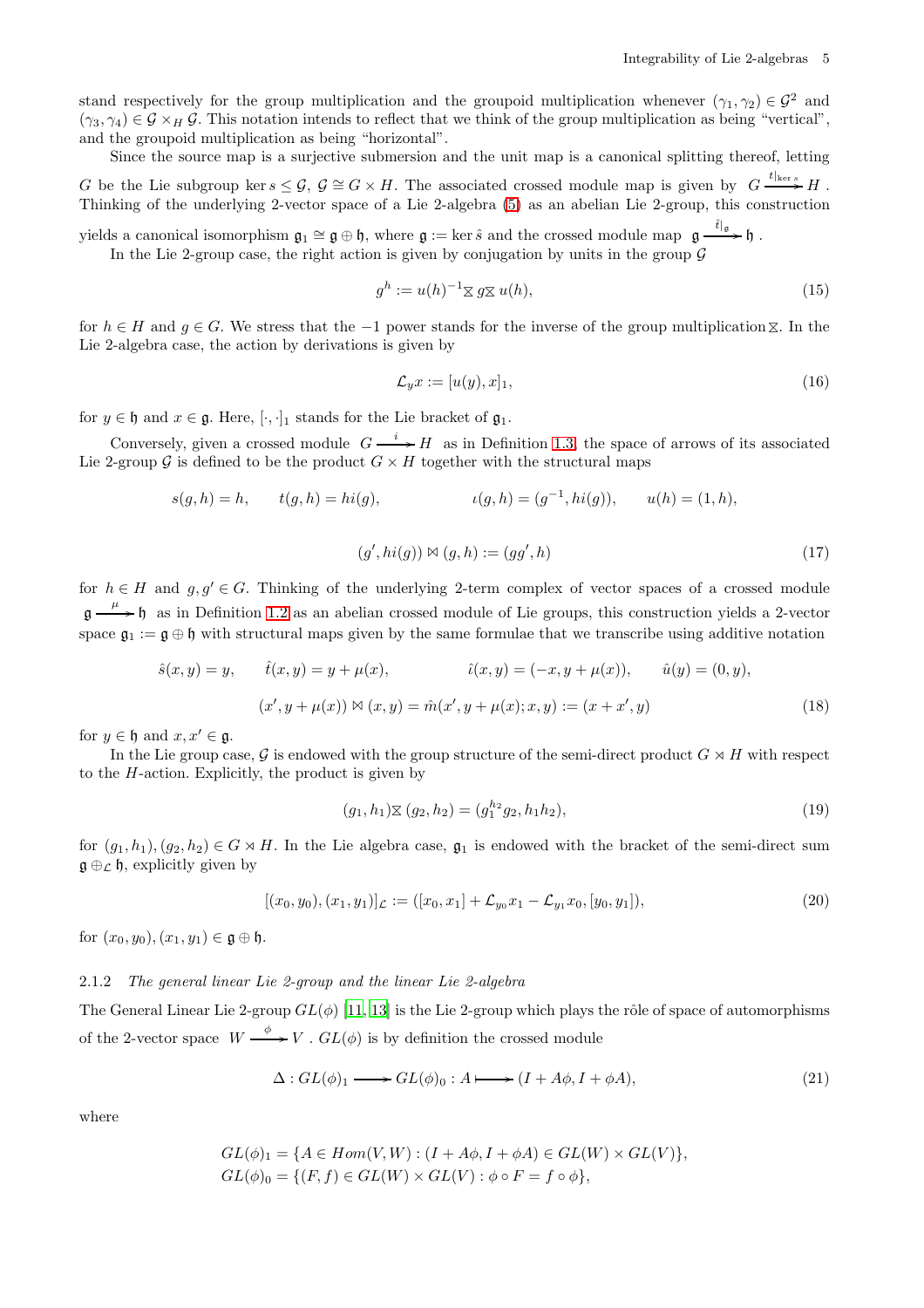and the right action given by

$$
A^{(F,f)} := F^{-1}Af, \qquad \text{for } (F,f) \in GL(\phi)_0, \quad A \in GL(\phi)_1. \tag{22}
$$

The group structure on the Whitehead group  $GL(\phi)_1$  is given by

$$
A_1 \odot A_2 := A_1 + A_2 + A_1 \phi A_2, \qquad A_1, A_2 \in GL(\phi)_1,\tag{23}
$$

whose identity element is the 0 map, and where the inverse of an element A is given by either  $-A(I+\phi A)^{-1} =$  $-(I + A\phi)^{-1}A$ .

The Lie 2-algebra of  $GL(\phi)$  is  $\mathfrak{gl}(\phi)$ , explicitly given by [\[13\]](#page-32-5)

<span id="page-5-0"></span>
$$
\Delta' : \mathfrak{gl}(\phi)_1 \longrightarrow \mathfrak{gl}(\phi)_0 : A \longmapsto (A\phi, \phi A), \tag{24}
$$

where

$$
\mathfrak{gl}(\phi)_1 = Hom(V, W), \qquad \qquad \mathfrak{gl}(\phi)_0 = \{ (F, f) \in \mathfrak{gl}(W) \oplus \mathfrak{gl}(V) : \phi \circ F = f \circ \phi \},
$$

and the action is given by

$$
\mathcal{L}^{\phi}_{(F,f)}A := FA - Af,
$$
 for  $(F, f) \in \mathfrak{gl}(\phi)_0$ ,  $A \in \mathfrak{gl}(\phi)_1$ . (25)

The Lie bracket on  $\mathfrak{gl}(\phi)_1$  is given by

$$
[A_1, A_2]_{\phi} := A_1 \phi A_2 - A_2 \phi A_1, \qquad A_1, A_2 \in \mathfrak{gl}(\phi)_1. \tag{26}
$$

Regarding the maps [\(21\)](#page-4-1) and [\(24\)](#page-5-0) as diagonal homomorphisms to  $GL(W \oplus V)$  and  $\mathfrak{gl}(W \oplus V)$ , one can deduce the formula for the exponential  $\exp_{GL(\phi)_1} : \mathfrak{gl}(\phi)_1 \longrightarrow GL(\phi)_1$ ,

$$
\exp_{GL(\phi)_1}(A) = A \sum_{n=0}^{\infty} \frac{(\phi A)^n}{(n+1)!} = \sum_{n=0}^{\infty} \frac{(A\phi)^n}{(n+1)!} A.
$$
 (27)

A representation of a Lie 2-group G with crossed module  $G \xrightarrow{i} H$  on  $W \xrightarrow{\phi} V$  is a morphism of Lie 2-groups

<span id="page-5-7"></span><span id="page-5-3"></span><span id="page-5-2"></span>
$$
\rho: \mathcal{G} \longrightarrow GL(\phi). \tag{28}
$$

Explicitly,  $\rho$  consists of Lie group representations of H on W and on V,

$$
\rho_0: H \longrightarrow GL(\phi)_0 \le GL(W) \times GL(V): h \longmapsto (\rho_0^1(h), \rho_0^0(h)),\tag{29}
$$

intertwining  $\phi$ , *i.e.*, such that  $\phi \circ \rho_0^1(h) = \rho_0^0(h) \circ \phi$  for all  $h \in H$ ; and a Lie group homomorphism

<span id="page-5-5"></span><span id="page-5-4"></span>
$$
\rho_1: G \longrightarrow GL(\phi)_1,\tag{30}
$$

so that

$$
\rho_1(g_0g_1) = \rho_1(g_0) + \rho_1(g_1) + \rho_1(g_0) \circ \phi \circ \rho_1(g_1), \qquad \text{for all } g_0, g_1 \in G. \tag{31}
$$

Due to the compatibility with the crossed module structure, the following relations hold for all  $g \in G$  and  $h \in H$ :

$$
\rho_0^0(i(g)) = I + \phi \circ \rho_1(g), \qquad \rho_0^1(i(g)) = I + \rho_1(g) \circ \phi, \qquad \rho_1(g^h) = \rho_0^1(h)^{-1} \rho_1(g) \rho_0^0(h). \tag{32}
$$

A representation of a Lie 2-algebra  $\mathfrak{g}_1$  with crossed module  $\mathfrak{g} \xrightarrow{\mu} \mathfrak{h}$  on  $W \xrightarrow{\phi} V$  is a morphism of Lie 2-algebras

<span id="page-5-6"></span><span id="page-5-1"></span>
$$
\rho: \mathfrak{g} \longrightarrow \mathfrak{gl}(\phi). \tag{33}
$$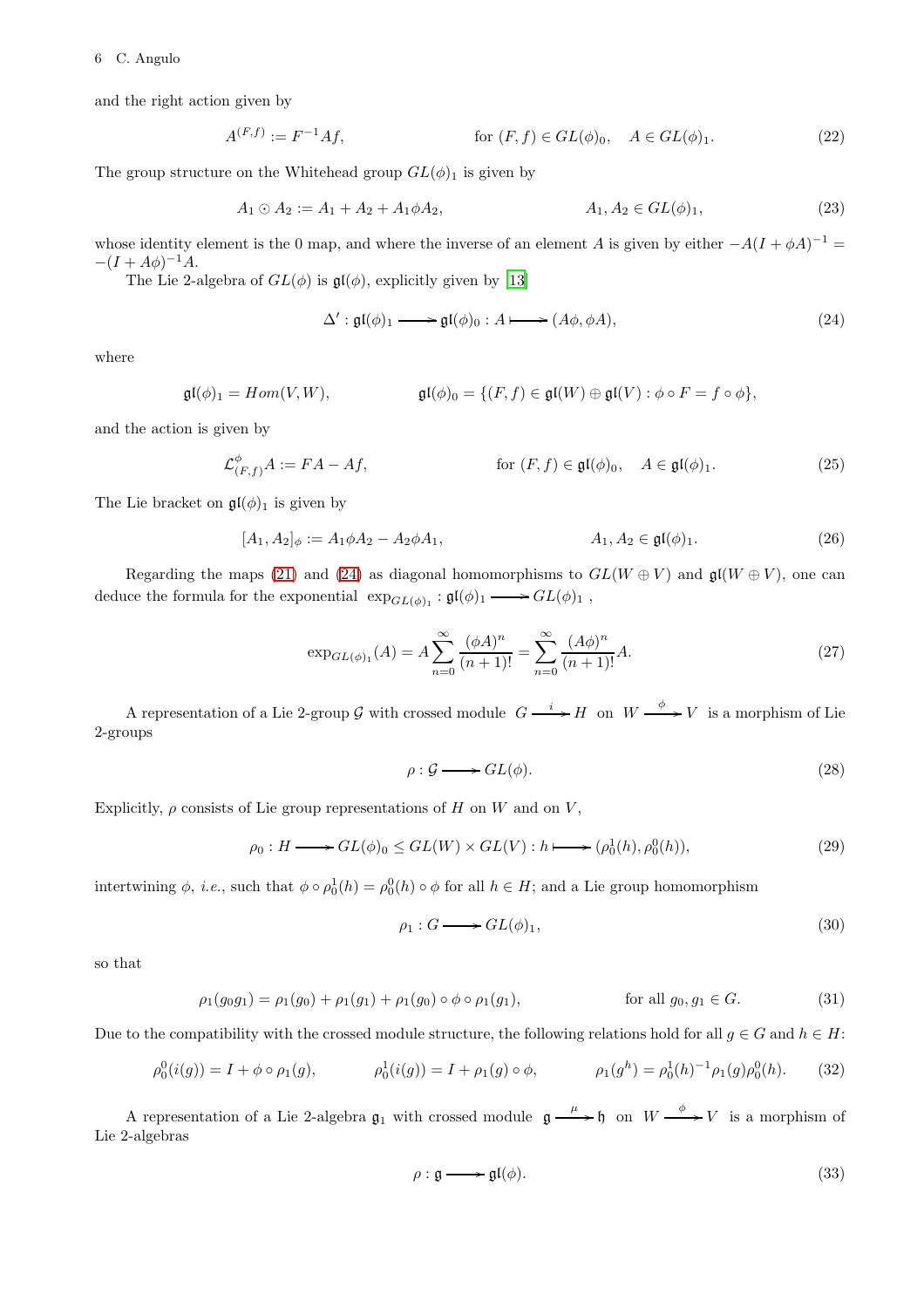<span id="page-6-4"></span><span id="page-6-3"></span><span id="page-6-2"></span> $\Box$ 

Explicitly,  $\rho$  consists of Lie algebra representations of h on W and on V,

$$
\rho_0: \mathfrak{h} \longrightarrow \mathfrak{gl}(\phi)_0 \leq \mathfrak{gl}(W) \oplus \mathfrak{gl}(V): y \longmapsto (\rho_0^1(y), \rho_0^0(y)), \tag{34}
$$

intertwining  $\phi$ , *i.e.*, such that  $\phi \circ \rho_0^1(y) = \rho_0^0(y) \circ \phi$  for all  $y \in \mathfrak{h}$ ; and a Lie algebra homomorphism

$$
\rho_1: \mathfrak{g} \longrightarrow \mathfrak{gl}(\phi)_1. \tag{35}
$$

Due to the compatibility with the crossed module structure, the following relations hold for all  $x \in \mathfrak{g}$  and  $y \in \mathfrak{h}$ :

$$
\rho_0^0(\mu(x)) = \phi \circ \rho_1(x), \qquad \rho_0^1(\mu(x)) = \rho_1(x) \circ \phi, \qquad \rho_1(\mathcal{L}_y x) = \rho_0^1(y)\rho_1(x) - \rho_1(x)\rho_0^0(y), \qquad (36)
$$

where  $\mathcal L$  is the action of h on  $\mathfrak a$ .

Clearly, the differential of a Lie 2-group representation  $\rho$  yields a representation  $\dot{\rho}$  of its Lie 2-algebra.

<span id="page-6-0"></span>Example 2.1. [The adjoint representation] Define the adjoint representation of a Lie 2-algebra on itself by:

$$
ad_1: \mathfrak{g} \longrightarrow \mathfrak{gl}(\mu)_1
$$
  
\n
$$
ad_1(x)(u) := -\mathcal{L}_u x, \quad x \in \mathfrak{g}, u \in \mathfrak{h}
$$
  
\n
$$
ad_0^1: \mathfrak{h} \longrightarrow \mathfrak{gl}(\mathfrak{g})
$$
  
\n
$$
ad_0^0: \mathfrak{h} \longrightarrow \mathfrak{gl}(\mathfrak{h})
$$
  
\n
$$
ad_0^0(y)(u) := [y, u], \quad y, u \in \mathfrak{h}.
$$

#### <span id="page-6-1"></span>2.1.3 The cochain complexes with coefficients

We define the differentials  $\nabla$  for the complexes in [\(9\)](#page-2-0). As it was briefly stated, both differentials are defined as a graded sum of the differentials in a three-dimensional grid whose vertices are the spaces in [\(7\)](#page-1-0) and [\(8\)](#page-1-1) together with *difference maps* that account for the fact that not all these commute.

Let G be a Lie 2-group [\(4\)](#page-0-4) with associated crossed module  $G \xrightarrow{i} H$ . The face maps of the simplicial structure on the nerve of  $\mathcal G$  are given by

$$
\partial_k(\gamma_0, ..., \gamma_p) = \begin{cases}\n(\gamma_1, ..., \gamma_p) & \text{if } k = 0 \\
(\gamma_0, ..., \gamma_{k-2}, \gamma_{k-1} \bowtie \gamma_k, \gamma_{k+1}, ..., \gamma_p) & \text{if } 0 < k \le p \\
(\gamma_0, ..., \gamma_{p-1}) & \text{if } k = p+1,\n\end{cases}
$$
\n(37)

for a given element  $(\gamma_0, ..., \gamma_p) \in \mathcal{G}_{p+1}$ . Under the canonical isomorphism  $\mathcal{G} \cong G \times H$  (see Subsection [2.1.1\)](#page-3-2), the space of p-composable arrows  $\mathcal{G}_p$  corresponds to  $G^p \times H$ ; hereafter, we consider this isomorphism to be fixed and treat it as an equality when necessary. For each coordinate  $\gamma_j$  of  $\gamma = (\gamma_1, ..., \gamma_p) \in$  $\mathcal{G}_p \leq \mathcal{G}^p$ , there is a corresponding  $(g_j, h_j) \in G \times H$ . According to Eq. [\(17\)](#page-4-2), the defining relation for  $\mathcal{G}_p$ then reads  $h_j = h_{j+1} i(g_{j+1})$ , thus making the map  $\gamma \mapsto (g_1, ..., g_p; h_p)$  an isomorphism with inverse  $(g_1, ..., g_p; h) \longrightarrow (g_1, hi(g_p...g_2); ...; g_{p-1}, hi(g_p); g_p, h)$ . Under this isomorphism, the face maps become

$$
\partial_k(g_0, ..., g_p; h) = \begin{cases}\n(g_1, ..., g_p; h) & \text{if } k = 0 \\
(g_0, ..., g_{k-2}, g_k g_{k-1}, g_{k+1}, ..., g_p; h) & \text{if } 0 < k \le p \\
(g_0, ..., g_{p-1}; h i(g_p)) & \text{if } k = p + 1.\n\end{cases}
$$
\n(38)

Let  $t_p : \mathcal{G}_p \longrightarrow H : (\gamma_1, \ldots \gamma_p) \longmapsto t(\gamma_1)$  be the map that returns the final target of a p-tuple of composable arrows. We remark that  $t_p$  is a composition of face maps and hence a group homomorphism, and rewrite it as

$$
t_p: G^p \times H \longrightarrow H: (g_1, ..., g_p; h) \longmapsto hi\Big(\prod_{j=0}^{p-1} g_{p-j}\Big) = hi(g_p...g_1). \tag{39}
$$

If E is a vector bundle over H and  $\mathcal{G}_s \times_H E \longrightarrow E : (\gamma, e) \longmapsto \Delta_{\gamma} e$  is a left action along the projection, the differential of the complex of Lie groupoid cochains with values on E,  $\partial: C^{\bullet}(\mathcal{G}; E) \longrightarrow C^{\bullet+1}(\mathcal{G}; E)$ , where  $C^p(\mathcal{G}; E) := \Gamma(t_p^*E)$ , is defined by

$$
(\partial \varphi)(\gamma_0, ..., \gamma_p) = \Delta_{\gamma_0} \partial_0^* \varphi(\gamma_0, ..., \gamma_p) + \sum_{k=1}^{p+1} (-1)^k \partial_k^* \varphi(\gamma_0, ..., \gamma_p)
$$
(40)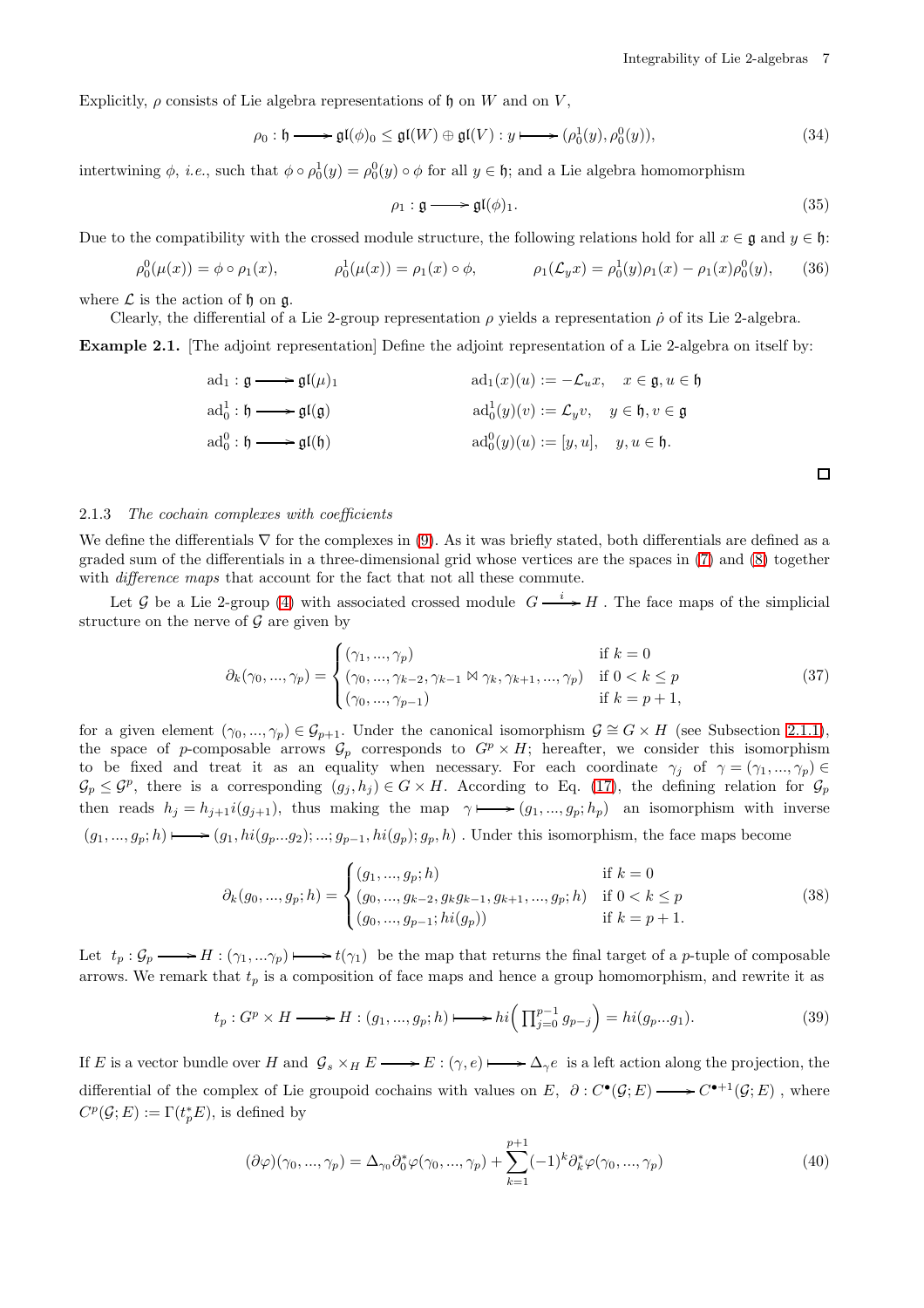### 8 C. Angulo

for  $\varphi \in C^p(\mathcal{G}; E)$  and  $(\gamma_0, ..., \gamma_p) \in \mathcal{G}_{p+1}$ . Analogously, when E is a right representation, one uses the initial source map to define  $C^p(\mathcal{G}; E) := \Gamma(s_p^*E)$ , and, keeping the notation for the action, the differential for  $\varphi \in C^p(\mathcal{G}; E)$ and  $(\gamma_0, ..., \gamma_p) \in \mathcal{G}_{p+1}$  is defined to be

$$
(\partial \varphi)(\gamma_0, ..., \gamma_p) = \sum_{k=0}^p (-1)^k \partial_k^* \varphi(\gamma_0, ..., \gamma_p) + (-1)^{p+1} \Delta_{\gamma_p} \partial_{p+1}^* \varphi(\gamma_0, ..., \gamma_p).
$$
\n(41)

The differential of the Chevalley-Eilenberg complex of a Lie algebra g with values in a representation  $\rho$  on the vector space  $V$ ,

<span id="page-7-0"></span>
$$
\delta_{CE} : \bigwedge^{\bullet} \mathfrak{g}^* \otimes V \longrightarrow \bigwedge^{\bullet+1} \mathfrak{g}^* \otimes V,
$$

is defined by

$$
(\delta_{CE}\omega)(X) = \sum_{j=0}^{q} (-1)^{j} \rho(x_j)\omega(X(j)) + \sum_{m < n} (-1)^{m+n} \omega([x_m, x_n], X(m, n)) \tag{42}
$$

for  $\omega \in \bigwedge^q \mathfrak{g}^* \otimes V$  and  $X = (x_0, ..., x_q) \in \mathfrak{g}^{q+1}$ . We adopt the convention that, for  $0 \leq a_1 < ... < a_k \leq q$ ,

$$
X(a_1, ..., a_k) := (x_0, ..., x_{a_1-1}, x_{a_1+1}, ..., x_{a_k-1}, x_{a_k+1}, ..., x_q),
$$
\n
$$
(43)
$$

as opposed to the usual  $\hat{\cdot}$  notation.

To define the complex of Lie 2-algebra cochains with values on  $W \stackrel{\phi}{\longrightarrow} V$ , fix a Lie 2-algebra [\(5\)](#page-0-3) with associated crossed module  $\mathfrak{g} \stackrel{\mu}{\longrightarrow} \mathfrak{h}$  whose action we write  $\mathcal L$  and fix a representation  $\rho$  [\(33\)](#page-5-1). We think of  $\rho$  as a triple  $(\rho_0^1, \rho_0^0; \rho_1)$ , where  $\rho_0 = (\rho_0^1, \rho_0^0)$  is the map [\(34\)](#page-6-2) and  $\rho_1$  is the map [\(35\)](#page-6-3). Let  $C_r^{p,q}(\mathfrak{g}_1, \phi)$  be given by [\(7\)](#page-1-0). The p-direction - For constant r, when  $q = 0$ , one has got the trivial complexes

$$
C_r^{0,0}(\mathfrak{g}_1,\phi) \xrightarrow{\partial=0} C_r^{1,0}(\mathfrak{g}_1,\phi) \xrightarrow{\partial=Id} C_r^{2,0}(\mathfrak{g}_1,\phi) \xrightarrow{\partial=0} C_r^{3,0}(\mathfrak{g}_1,\phi) \longrightarrow \cdots;
$$

for  $q > 0$ , we set the complexes

$$
\partial: \bigwedge^q \mathfrak{g}_\bullet^* \otimes V \longrightarrow \bigwedge^q \mathfrak{g}_{\bullet+1}^* \otimes V \quad \text{ and } \quad \partial: \bigwedge^q \mathfrak{g}_\bullet^* \otimes \bigwedge^r \mathfrak{g}^* \otimes W \longrightarrow \bigwedge^q \mathfrak{g}_{\bullet+1}^* \otimes \bigwedge^r \mathfrak{g}^* \otimes W
$$

to be the subcomplexes of multilinear alternating groupoid cochains of the complex of  $\mathfrak{g}_1^q \implies \mathfrak{h}^q$  with values in the trivial representation on  $\mathfrak{h}^q \times V \longrightarrow \mathfrak{h}^q$  and  $\mathfrak{h}^q \times (\bigwedge^r \mathfrak{g}^* \otimes W) \longrightarrow \mathfrak{h}^q$  respectively.

The q-direction - For constant p and  $r = 0$ , we set the complex

<span id="page-7-1"></span>
$$
\delta: \bigwedge^{\bullet} \mathfrak{g}_p^* \otimes V \longrightarrow \bigwedge^{\bullet+1} \mathfrak{g}_p^* \otimes V
$$

to be the Chevalley-Eilenberg complex of  $\mathfrak{g}_p$  with values in the pull-back representation  $\rho_p := \hat{t}_p^* \rho_0^0$  on V. For constant  $r > 0$ , we set the complex

$$
\delta: \bigwedge^{\bullet} \mathfrak{g}_p^* \otimes \bigwedge^r \mathfrak{g}^* \otimes W \longrightarrow \bigwedge^{\bullet+1} \mathfrak{g}_p^* \otimes \bigwedge^r \mathfrak{g}^* \otimes W
$$

to be the Chevalley-Eilenberg complex of  $\mathfrak{g}_p$  with values in the pull-back representation  $\rho_p^{(r)} := \hat{t}_p^* \rho^{(r)}$  on  $\Lambda^r \mathfrak{g}^* \otimes W$ , where  $\rho^{(r)}: \mathfrak{h} \longrightarrow \mathfrak{gl}(\Lambda^r \mathfrak{g}^* \otimes W)$  is the dual representation given for  $\omega \in \Lambda^r \mathfrak{g}^* \otimes W$ ,  $y \in \mathfrak{h}$  and  $z_1, ..., z_r \in \mathfrak{g}$  by

$$
\rho^{(r)}(y)\omega(z_1, ..., z_r) := \rho_0^1(y)\omega(z_1, ..., z_r) - \sum_{k=1}^r \omega(z_1, ..., \mathcal{L}_y z_k, ..., z_r).
$$
\n(44)

The r-direction - For constant  $p$  and  $q$ , we set the complex

$$
\delta_{(1)}: \bigwedge^q \mathfrak{g}_p^* \otimes \bigwedge^{\bullet} \mathfrak{g}^* \otimes W \longrightarrow \bigwedge^q \mathfrak{g}_p^* \otimes \bigwedge^{\bullet+1} \mathfrak{g}^* \otimes W
$$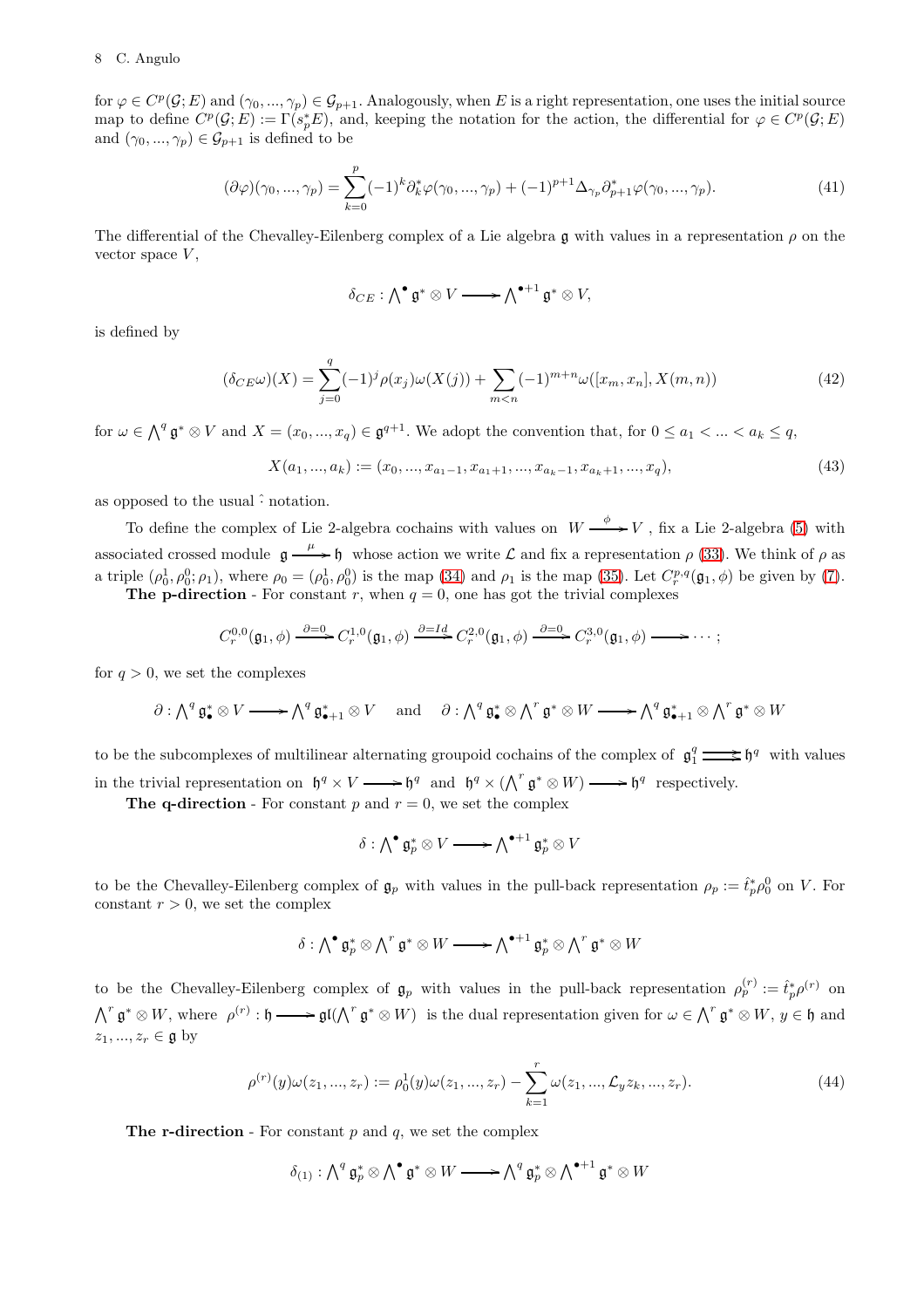to be the Chevalley-Eilenberg complex of  $\mathfrak g$  with values in  $\rho_{(1)} : \mathfrak g \longrightarrow \mathfrak{gl}(\bigwedge^q \mathfrak g_p^* \otimes W)$  given for  $\omega \in \bigwedge^q \mathfrak g_p^* \otimes W$ ,  $\Xi \in \mathfrak{g}_{p}^{q}$  and  $z \in \mathfrak{g}$  by

<span id="page-8-4"></span><span id="page-8-3"></span>
$$
\rho_{(1)}(z)\omega(\Xi) := \rho_0^1(\mu(z))\omega(\Xi). \tag{45}
$$

Since the 0th degree is  $\bigwedge^q \mathfrak{g}_p^* \otimes V$  instead of  $\bigwedge^q \mathfrak{g}_p^* \otimes W$ , we specify the first differential to be

$$
\delta': \bigwedge^q \mathfrak{g}_p^* \otimes V \longrightarrow \bigwedge^q \mathfrak{g}_p^* \otimes \mathfrak{g}^* \otimes W : \delta' \omega(\Xi; z) = \rho_1(z) \omega(\Xi), \tag{46}
$$

where  $\Xi \in \mathfrak{g}_{p}^{q}$  and  $z \in \mathfrak{g}$ .

Difference maps - The  $k$ th difference map

<span id="page-8-0"></span>
$$
\Delta_k: C_r^{p,q}(\mathfrak{g}_1, \phi) \longrightarrow C_{r-k}^{p+1,q+k}(\mathfrak{g}_1, \phi)
$$

is defined for  $\omega \in C_r^{p,q}(\mathfrak{g}_1, \phi), Z \in \mathfrak{g}^{r-k}$  and  $\Xi = (\xi_0, ..., \xi_{q+k-1}) \in \mathfrak{g}_{p+1}^{q+k}$  by

$$
(\Delta_k \omega)(\Xi; Z) := \sum_{a_1 < \ldots < a_k} (-1)^{a_1 + \ldots + a_k} \omega(\hat{\partial}_0 \Xi(a_1, \ldots, a_k); x_{a_1}^0, \ldots, x_{a_k}^0, Z). \tag{47}
$$

Here, we used the notation convention [\(43\)](#page-7-0), and identified each  $\xi_j$  with  $j \in \{0, ..., q + k - 1\}$  with  $(x_j^0, ..., x_j^p; y_j)$ . In the special case  $k = r$ , the map  $\Delta_r$  is essentially defined by Eq. [\(47\)](#page-8-0), but composed with  $\phi$ , so that it takes values in the right vector space. We sometimes drop the subindex of the first difference map and write  $\Delta$  instead of  $\Delta_1$ .

The three dimensional grid knit by  $\partial$ ,  $\delta$  and  $\delta$ <sub>(1)</sub> falls short of defining a triple complex because  $\partial$  and  $\delta$  do not commute. Since all difference maps are homogeneous of degree  $+1$  with respect to the diagonal grading, it makes sense to use them as differentials:

<span id="page-8-1"></span>
$$
\nabla := \partial + (-1)^{p+q} (\delta + \delta_{(1)}) + \sum_{k=1}^{r} \Delta_k.
$$
\n(48)

The higher difference maps in Eq. [\(48\)](#page-8-1) make up for the non-commuting differentials, so that  $\nabla$  squares to zero [\[1\]](#page-31-4). Thus defined, the complex  $(C_{\nabla}(\mathfrak{g}_1, \phi), \nabla)$  verifies the following property.

<span id="page-8-2"></span>**Theorem 2.2.** [\[1\]](#page-31-4)  $H^2_{\nabla}(\mathfrak{g}_1, \phi)$  is in one-to-one correspondence with isomorphism classes of extensions of the Lie 2-algebra  $\mathfrak{g}_1$  by the 2-vector space  $W \xrightarrow{\phi} V$ .  $\Box$ 

To define the complex of Lie 2-group cochains with values on  $W \xrightarrow{\phi} V$ , fix a Lie 2-group [\(4\)](#page-0-4) with associated crossed module  $G \xrightarrow{i} H$  for whose action we use exponential notation and fix a representation  $\rho$  [\(28\)](#page-5-2). We think of  $\rho$  as a triple  $(\rho_0^1, \rho_0^0; \rho_1)$ , where  $\rho_0 = (\rho_0^1, \rho_0^0)$  is the map [\(29\)](#page-5-3) and  $\rho_1$  is the map [\(30\)](#page-5-4). Let  $C_r^{p,q}(\mathcal{G},\phi)$  be given by [\(8\)](#page-1-1).

The **p-direction** - For constant r, when  $q = 0$ , one has got the trivial complexes

$$
C_r^{0,0}(\mathcal{G},\phi) \xrightarrow{\partial=0} C_r^{1,0}(\mathcal{G},\phi) \xrightarrow{\partial=Id} C_r^{2,0}(\mathcal{G},\phi) \xrightarrow{\partial=0} C_r^{3,0}(\mathcal{G},\phi) \longrightarrow \cdots
$$

When  $q > 0$  and  $r = 0$ , we set the complex

$$
\partial: C(\mathcal{G}_{\bullet}^q,V) \longrightarrow C(\mathcal{G}_{\bullet+1}^q,V)
$$

to be the cochain complex of the product groupoid  $\mathcal{G}^q \longrightarrow H^q$  with respect to the trivial representation on the vector bundle  $H^q \times V \longrightarrow H^q$ . For any other value of r, we set the complex

$$
\partial: C(\mathcal{G}_\bullet^q \times G^r, W) \longrightarrow C(\mathcal{G}_{\bullet+1}^q \times G^r, W)
$$

to be the cochain complex of the product groupoid  $\mathcal{G}^q \times G^r \longrightarrow H^q \times G^r$  with respect to the left representation on the trivial bundle  $H^q \times G^r \times W \longrightarrow H^q \times G^r$  given for  $\gamma_k = (g_k, h_k) \in \mathcal{G}$  and  $\vec{f} \in G^r$  by

$$
(\gamma_1, ..., \gamma_q; \vec{f}) \cdot (h_1, ..., h_q; \vec{f}, w) := (h_1 i(g_1), ..., h_q i(g_q); \vec{f}, \rho_0^1 (i(pr_G(\gamma_1 \times \cdots \times \gamma_q)))^{-1} w).
$$
\n<sup>(49)</sup>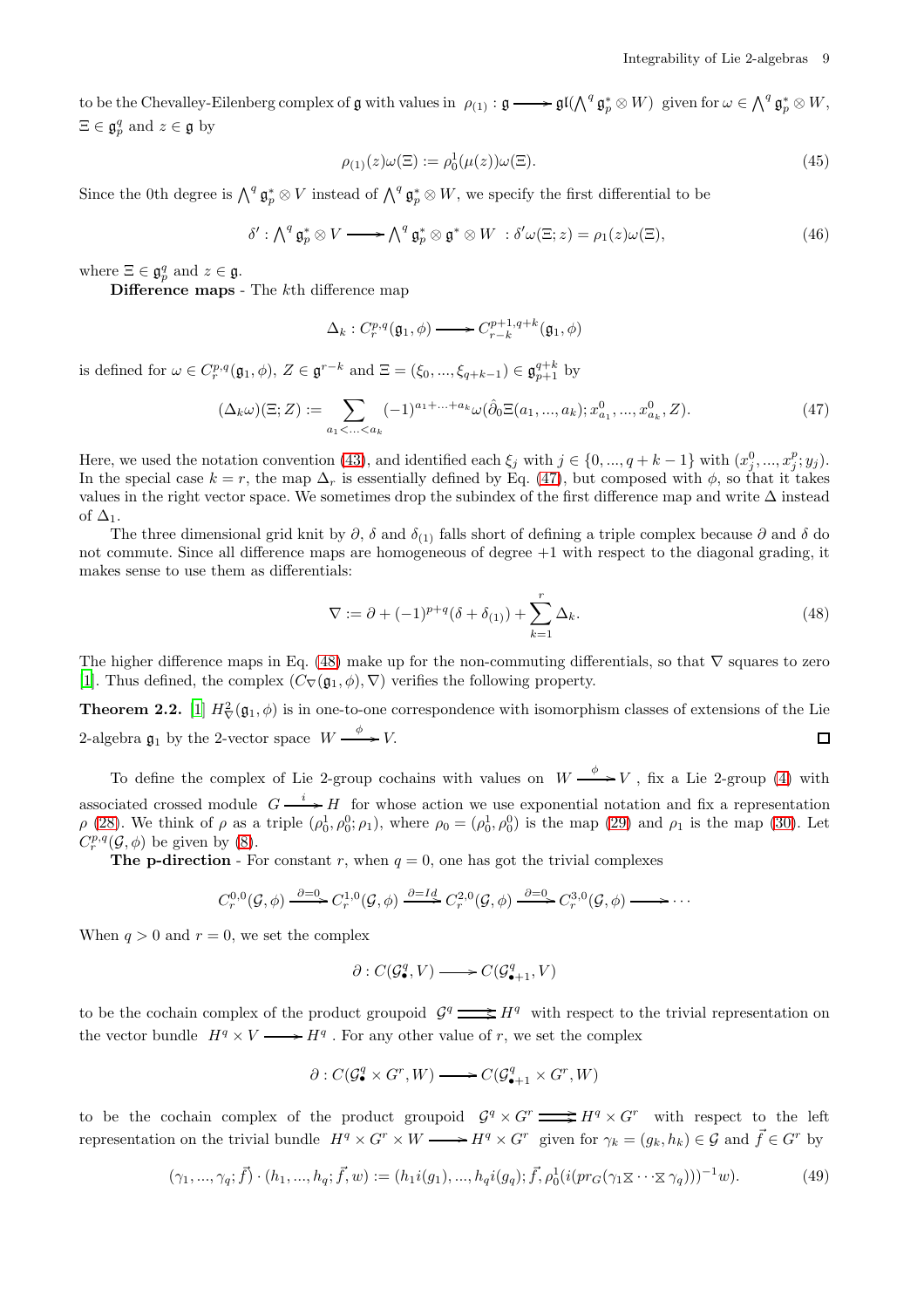The q-direction - When  $r = 0$ , we set the complex

$$
\delta: C(\mathcal{G}_p^{\bullet}, V) \longrightarrow C(\mathcal{G}_p^{\bullet+1}, V)
$$

to be the group complex of  $\mathcal{G}_p$  with values in the pull-back of the representation  $\rho_0^0$  along the final target map  $t_p$ ; when  $r \neq 0$ , we set the complex

$$
\delta: C(\mathcal{G}_p^{\bullet} \times G^r, W) \longrightarrow C(\mathcal{G}_p^{\bullet+1} \times G^r, W)
$$

to be the cochain complex of the (right!) transformation groupoid  $\mathcal{G}_p \ltimes G^r \longrightarrow G^r$  with respect to the right representation

$$
(g_1, ..., g_r; w) \cdot (\gamma; g_1, ..., g_r) := (g_1^{t_p(\gamma)}, ..., g_r^{t_p(\gamma)}; \rho_0^1(t_p(\gamma))^{-1}w)
$$
\n
$$
(50)
$$

on the trivial vector bundle  $G^r \times W \longrightarrow G^r$ , where  $g_1, ..., g_r \in G$ ,  $\gamma \in \mathcal{G}_p$  and  $w \in W$ . When writing the groupoid differential, we use the shorthand  $\rho_{\mathcal{G}_p}^r(\gamma; g)w$  instead of the lengthier Eq. [\(50\)](#page-9-0).

The r-direction - When  $q = 0$ , we set the complex

<span id="page-9-1"></span><span id="page-9-0"></span>
$$
\delta_{(1)}: C(G^{\bullet}, W) \longrightarrow C(G^{\bullet+1}, W)
$$

to be the group complex of G with values in the pull-back of the representation  $\rho_0^1$  along the crossed module homomorphism i, but for the 0th degree; when  $q \neq 0$ , we set the complex

$$
\delta_{(1)}: C(\mathcal{G}_p^q \times G^\bullet, W) \longrightarrow C(\mathcal{G}_p^q \times G^{\bullet+1}, W), \tag{51}
$$

again except for the 0th degree, to be the cochain complex of the Lie group bundle  $\mathcal{G}_p^q \times G \longrightarrow \mathcal{G}_p^q$  with respect to the left representation

$$
(\gamma_1, ..., \gamma_q; g) \cdot (\gamma_1, ..., \gamma_q; w) := (\gamma_1, ..., \gamma_q; \rho_0^1(i(g^{t_p(\gamma_1)...t_p(\gamma_q)}))w)
$$
\n(52)

on the trivial vector bundle  $G_p^q \times W \longrightarrow G_p^q$ , where  $\gamma_1, ..., \gamma_q \in \mathcal{G}_p$ ,  $g \in G_p$  and  $w \in W$ . Though right and left representations of a Lie group bundle coincide, we emphasize that Eq. [\(52\)](#page-9-1) be taken as a left representation.

The missing maps  $\delta': V \longrightarrow C(G, W)$  and  $\delta': C(\mathcal{G}_p^q, V) \longrightarrow C(\mathcal{G}_p^q \times G, W)$  are defined respectively for  $v \in V$ ,  $g \in G$ ,  $\omega \in C(\mathcal{G}_{p}^{q}, V)$  and  $\gamma_{1}, ..., \gamma_{q} \in \mathcal{G}_{p}$  by

<span id="page-9-3"></span>
$$
(\delta'v)(g) := \rho_1(g)v \quad \text{and} \quad (\delta'\omega)(\gamma_1, ..., \gamma_q; g) = \rho_0^1(t_p(\gamma_1)...t_p(\gamma_q))^{-1}\rho_1(g)\omega(\gamma_1, ..., \gamma_q). \tag{53}
$$

Difference maps - In order to define the first difference maps, we introduce the following notation. We think of an element  $\vec{\gamma} \in \mathcal{G}_p^q$  as having components

<span id="page-9-2"></span>
$$
\vec{\gamma} = \begin{pmatrix} \gamma_1 \\ \vdots \\ \gamma_q \end{pmatrix} = \begin{pmatrix} \gamma_{11} & \gamma_{12} & \dots & \gamma_{1p} \\ \gamma_{21} & \gamma_{22} & \dots & \gamma_{2p} \\ \vdots & \vdots & & \vdots \\ \gamma_{q1} & \gamma_{q2} & \dots & \gamma_{qp} \end{pmatrix} = \begin{pmatrix} g_{11} & g_{12} & \dots & g_{1p} & h_1 \\ g_{21} & g_{22} & \dots & g_{2p} & h_2 \\ \vdots & \vdots & & \vdots & \vdots \\ g_{q1} & g_{q2} & \dots & g_{qp} & h_q \end{pmatrix},
$$
(54)

where the last equality is a notation abuse corresponding to the row-wise isomorphism  $\mathcal{G}_p \cong G^p \times H$ . Here, for each value of a and b,  $(g_{ab}, h_{ab})$  is the image of  $\gamma_{ab}$  under the canonical isomorphism  $\mathcal{G} \cong G \rtimes H$  (see Subsection [2.1.1\)](#page-3-2).

We proceed to define the difference maps

$$
\Delta_{a,b}: C^{p,q}_r(\mathcal{G},\phi)\longrightarrow C^{p+a,q+b}_{r+1-(a+b)}(\mathcal{G},\phi)
$$

for  $(a, b) \in \{(1, 1), (r, 1), (1, r)\}$ . If  $a + b = r + 1$ ,  $\omega \in C(\mathcal{G}_{p}^{q} \times G^{a+b-1}, W)$  and  $\vec{\gamma} \in \mathcal{G}_{p+a}^{q+b}$ , set  $(\Delta_{a,b}\omega)(\vec{\gamma}):=\rho^0_0(\iota_p(\partial_0^a\gamma_1)... \iota_p(\partial_0^a\gamma_{q+b}))\circ \phi\big(\omega(\partial_0^a\delta_0^b\vec{\gamma};c_{a,b}(\vec{\gamma}))\big)$  $(55)$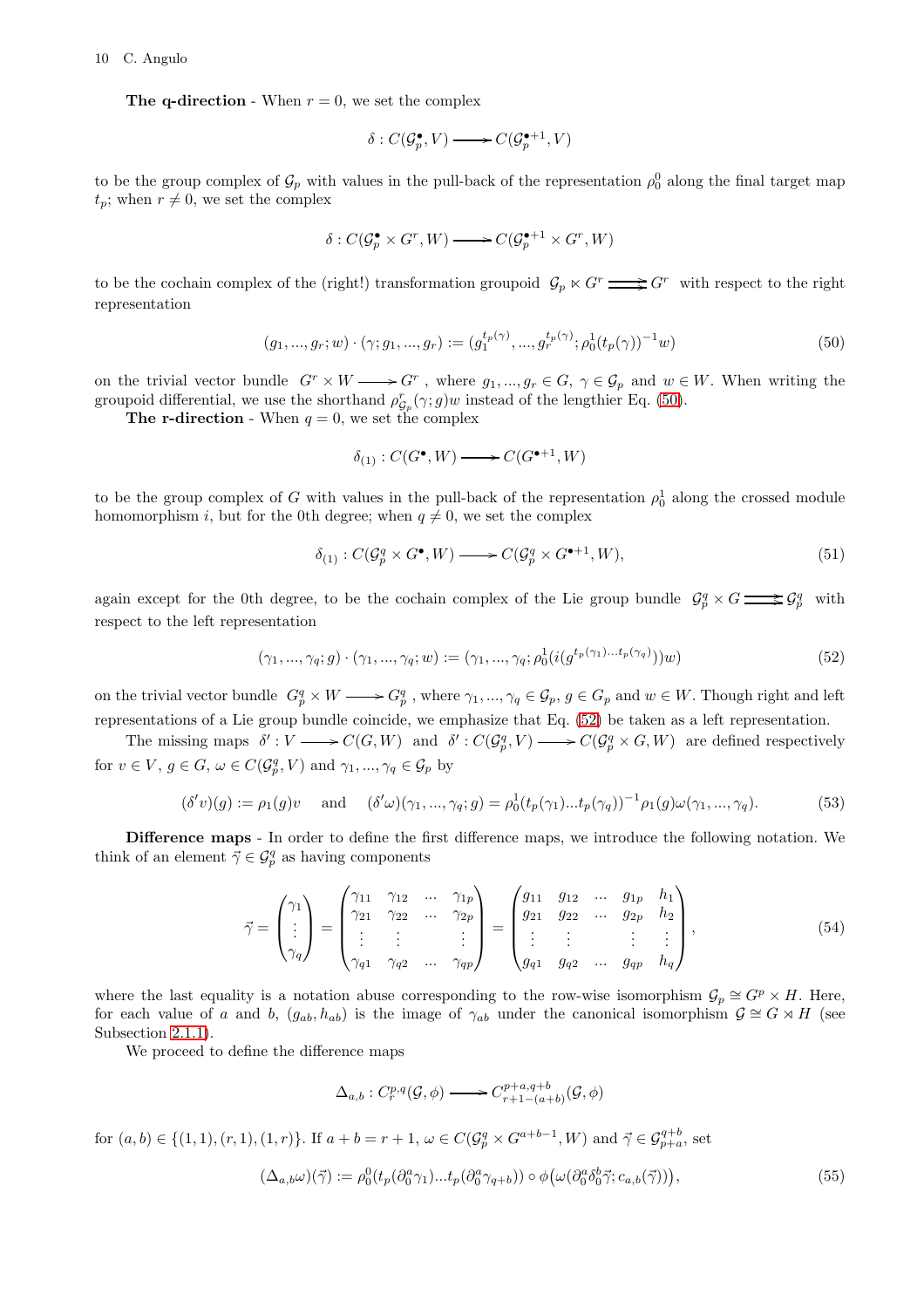where  $c_{a,b}: \mathcal{G}_{p+a}^{q+b} \longrightarrow G^r$  are respectively

 $c_{1,1}(\vec{\gamma}) := g_{11}, \quad c_{r,1}(\vec{\gamma}) := (g_{1r}, g_{1r-1}, ..., g_{12}, g_{11}), \text{ and } c_{1,r}(\vec{\gamma}) := (g_{11}^{h_{21}...h_{r1}}, g_{21}^{h_{31}...h_{r1}}, ..., g_{(r-1)1}^{h_{r1}}, g_{r1}).$  (56) When  $r > 1$ ,

$$
\Delta_{1,1}: C(\mathcal{G}_p^q \times G^r, W) \longrightarrow C(\mathcal{G}_{p+1}^{q+1} \times G^{r-1}, W)
$$

is defined for  $\omega \in C(\mathcal{G}_{p}^q \times G^r, W), \vec{f} = (f_1, ..., f_{r-1}) \in G^{r-1}$  and  $\vec{\gamma} \in \mathcal{G}_{p+1}^{q+1}$  as in Eq. [\(54\)](#page-9-2) by

$$
(\Delta_{1,1}\omega)(\vec{\gamma};\vec{f}) = \rho_0^1(i(pr_G(\gamma_{21}\Sigma\cdots\Sigma\gamma_{(q+1)1})))^{-1} \Big[\rho_0^1(i(g_{11}^{h_{21}...h_{(q+1)1}}))^{-1}\omega(\partial_0\delta_0\vec{\gamma};(\vec{f})^{h_{11}},g_{11}) + + \sum_{n=1}^{r-1}(-1)^{n+1}(\omega(\partial_0\delta_0\vec{\gamma};c_{2n-1}(\vec{f};\gamma_{11})) - \omega(\partial_0\delta_0\vec{\gamma};c_{2n}(\vec{f};\gamma_{11})))\Big],
$$

where  $({\vec f})^{h_{11}} := (f_1^{h_{11}},...,f_{r-1}^{h_{11}})$  and  $c_{2n-1},c_{2n}:G^{r-1}\times\mathcal{G} \longrightarrow G^r$  are respectively given by

$$
c_{2n-1}(\vec{f};\gamma_{11}) := \left(f_1^{h_{11}i(g_{11})},...,f_{r-n-1}^{h_{11}i(g_{11})},g_{11}^{-1},f_{r-n}^{h_{11}},...,f_{r-2}^{h_{11}},f_{r-1}^{h_{11}}g_{11}\right),\tag{57}
$$

$$
c_{2n}(\vec{f};\gamma_{11}) := \left(f_1^{h_{11}i(g_{11})}, \dots, f_{r-n-1}^{h_{11}i(g_{11})}, g_{11}^{-1}, f_{r-n}^{h_{11}}, \dots, f_{r-2}^{h_{11}}, g_{11}\right),\tag{58}
$$

for  $0 < n < r$ . We often drop the subindex of the difference map  $\Delta_{1,1}$  and write  $\Delta$ .

In the Lie 2-group case,  $\partial$  and  $\delta$  do not commute either and stand in the way of yielding a triple complex. Nonetheless, the difference maps are homogeneous of degree +1 with respect to the diagonal grading, and make up for the non-commuting differentials [\[2\]](#page-31-5) by setting:

<span id="page-10-1"></span>
$$
\nabla := (-1)^p \left( \delta_{(1)} + \sum_{a+b>0} (-1)^{(a+1)(r+b+1)} \Delta_{a,b} \right),\tag{59}
$$

where  $\Delta_{1,0} := \partial, \Delta_{0,1} := \delta$ , and  $\Delta_{a,0} = \Delta_{0,b} = 0$  whenever  $a, b > 1$ . Thus defined, the complex  $(C_{\nabla}(\mathcal{G}, \phi), \nabla)$ verifies the following property.

<span id="page-10-2"></span>**Theorem 2.3.** [\[2\]](#page-31-5)  $H^2_{\nabla}(\mathcal{G}, \phi)$  is in one-to-one correspondence with isomorphism classes of split extensions of the Lie 2-group  $\mathcal G$  by the 2-vector space  $W \xrightarrow{\phi} V$ .  $\Box$ 

<span id="page-10-3"></span>Remark 1. As of the writing of this paper, a general formula for  $\Delta_{a,b}$  is still unavailable. In [\[2\]](#page-31-5), there are formulas for several families of difference maps and, in particular, the complex of Lie 2-group cochains with values on a 2-vector is defined up until degree 5. Due to the scope of our application, we just included the necessary maps to define the complex up to degree 2. □

#### 2.2 A brief excursus on homological algebra

As it was stated in the Introduction, we make use of the van Est theorem written in terms of the mapping cone. Though we could not find Proposition [2.4](#page-10-0) as stated in the literature, it follows from standard techniques that can be found in [\[18](#page-32-6)].

Given a map  $\Phi: (A^{\bullet}, d_A) \longrightarrow (B^{\bullet}, d_B)$ , the mapping cone of  $\Phi$  is defined to be

$$
C(\Phi) := (A[1] \oplus B, d_{\Phi}),
$$

where  $d_{\Phi} = \begin{pmatrix} -d_A & 0 \\ \Phi & d_A \end{pmatrix}$  $\Phi$  d<sub>B</sub> ).  $C(\Phi)$  is complex if and only if  $\Phi$  is a map of complexes. We write  $H(\Phi)$  for the cohomology of the mapping cone of  $\Phi$ .

<span id="page-10-0"></span>**Proposition 2.4.** Let  $\Phi: A^{\bullet} \longrightarrow B^{\bullet}$  be a map of complexes. The following are equivalent:

i)  $H^{n}(\Phi) = (0)$  for  $n \leq k$ .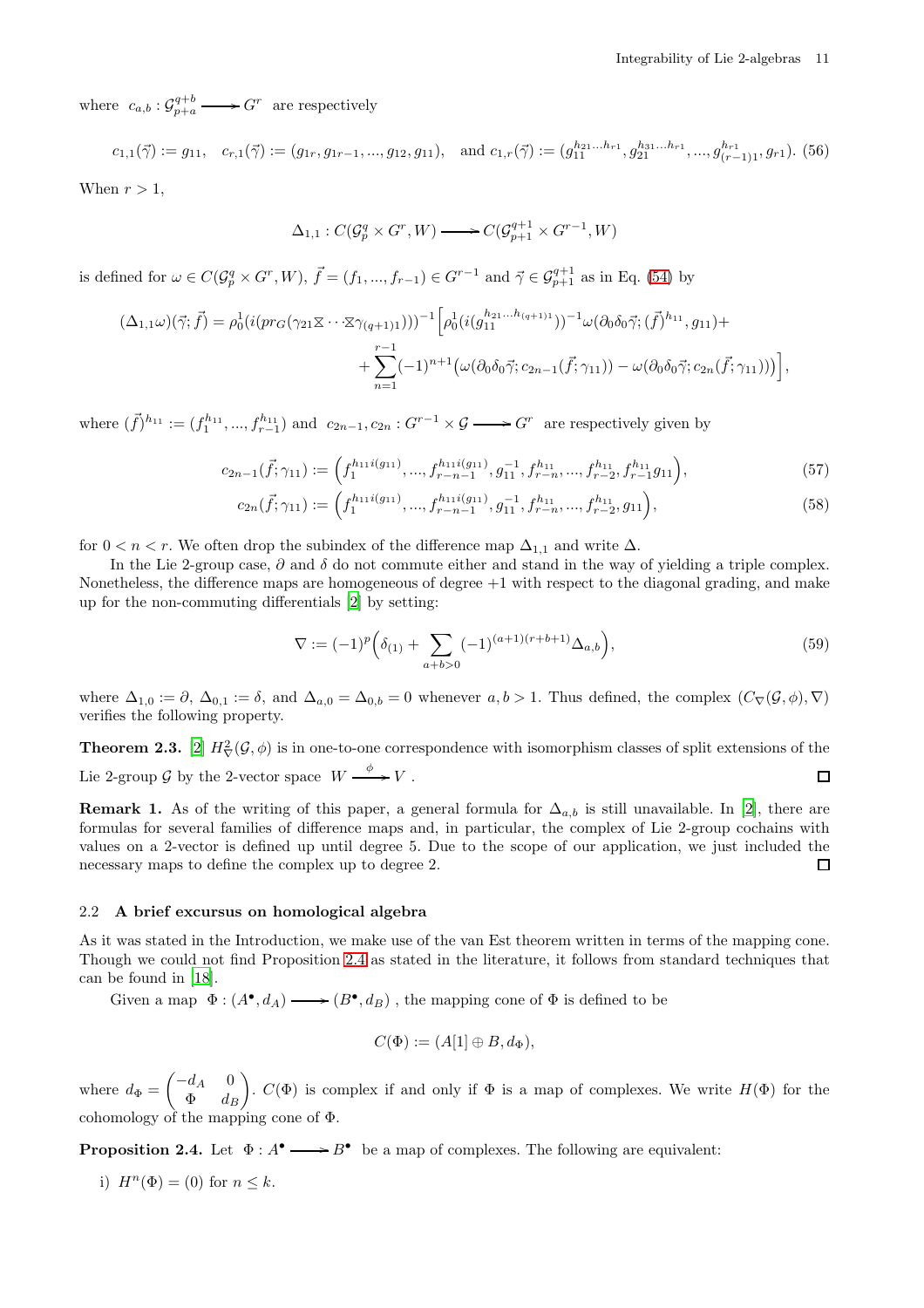#### 12 C. Angulo

ii) The induced map in cohomology

<span id="page-11-1"></span>
$$
\Phi^n: H^n(A) \longrightarrow H^n(B),
$$

is an isomorphism for  $n \leq k$ , and it is injective for  $n = k + 1$ .

**Proof.** Clearly,  $C(\Phi)$  fits in an exact sequence

$$
0 \longrightarrow B \stackrel{j}{\longrightarrow} C(\Phi) \stackrel{\pi}{\longrightarrow} A[1] \longrightarrow 0,
$$
\n(60)

whose associated long exact sequence in cohomology is

$$
0 \longrightarrow H^{-1}(B)^{\bullet} \xrightarrow{j^{-1}} H^{-1}(\Phi) \xrightarrow{\pi^{-1}} H^{-1}(A[1]) \longrightarrow H^{0}(B) \xrightarrow{j^{0}} H^{0}(\Phi) \xrightarrow{\pi^{0}} \dots
$$

$$
\dots \xrightarrow{\pi^{0}} H^{0}(A[1]) \longrightarrow H^{1}(B) \xrightarrow{j^{1}} H^{1}(\Phi) \xrightarrow{\pi^{1}} H^{1}(A[1]) \longrightarrow \dots
$$

After observing that  $H^n(A[1]) = H^{n+1}(A)$ , and that the connecting homomorphism is  $\Phi^*$ , the proof is straightforward.

Proposition [2.4](#page-10-0) holds for the complexes defined by Eq.'s [\(48\)](#page-8-1) and [\(59\)](#page-10-1); however, it will be relevant to us that the cone of  $\Phi$  can be endowed with a triple grading inherited from [\(9\)](#page-2-0). First, suppose  $\Phi: A^{\bullet,\bullet} \longrightarrow B^{\bullet,\bullet}$  is a map between double complexes, we define the *mapping cone double*  $C^{p,q}(\Phi) = A^{p,q+1} \oplus B^{p,q}$  by setting the pth column to be the mapping cone of  $\Phi|_{A^p,\bullet}$ . The product of the horizontal differentials defines a map of complexes between columns, and thus a double complex, if and only if  $\Phi$  is a map of double complexes.  $C^{\bullet,\bullet}(\Phi)$  fits in an exact sequence of double complexes analogous to [\(60\)](#page-11-1); therefore, the conclusion of Proposition [2.4](#page-10-0) holds for its total cohomology  $H_{tot}(\Phi)$  and the total cohomologies of A and B.

Next, consider a map  $\Phi: C_{\nabla}(\mathcal{G}, \phi) \longrightarrow C_{\nabla}(\mathfrak{g}_1, \phi)$  that respects the triple grading of the complexes [\(9\)](#page-2-0). We define the mapping cone triple  $C_r^{p,q}(\Phi) = C_r^{p,q+1}(\mathcal{G}, \phi) \oplus C_r^{p,q}(\mathfrak{g}_1, \phi)$  by setting, for constant p, the p-page to be the mapping cone double of the map  $\Phi_p$  [\(13\)](#page-3-3) and formally summing the remaining differentials and difference maps. The total differential  $\nabla_{\Phi}$  squares to zero if and only if  $\Phi$  is a map of complexes.  $C_{\bullet}^{\bullet,\bullet}(\Phi)$  fits in an exact sequence analogous to [\(60\)](#page-11-1); therefore, the conclusion of Proposition [2.4](#page-10-0) holds for its total cohomology  $H_{\nabla}(\Phi)$ and the cohomologies of  $\mathcal G$  and  $\mathfrak g_1$ .

We point out that the cohomology of the mapping cone triple of  $\Phi$  tautologically coincides with the total cohomology of

<span id="page-11-0"></span>
$$
C_{tot}^{3}(\Phi_{0}) \longrightarrow C_{tot}^{3}(\Phi_{1}) \longrightarrow C_{tot}^{3}(\Phi_{2}) \longrightarrow C_{tot}^{3}(\Phi_{3}) \longrightarrow \cdots
$$
\n
$$
C_{tot}^{2}(\Phi_{0}) \longrightarrow C_{tot}^{2}(\Phi_{1}) \longrightarrow C_{tot}^{2}(\Phi_{2}) \longrightarrow C_{tot}^{3}(\Phi_{3}) \longrightarrow \cdots
$$
\n
$$
C_{tot}^{2}(\Phi_{0}) \longrightarrow C_{tot}^{2}(\Phi_{1}) \longrightarrow C_{tot}^{2}(\Phi_{2}) \longrightarrow C_{tot}^{2}(\Phi_{3}) \longrightarrow \cdots
$$
\n
$$
C_{tot}^{1}(\Phi_{0}) \longrightarrow C_{tot}^{1}(\Phi_{1}) \longrightarrow C_{tot}^{1}(\Phi_{2}) \longrightarrow C_{tot}^{1}(\Phi_{3}) \longrightarrow \cdots
$$
\n
$$
C_{tot}^{0}(\Phi_{0}) \longrightarrow C_{tot}^{0}(\Phi_{1}) \longrightarrow C_{tot}^{0}(\Phi_{2}) \longrightarrow C_{tot}^{0}(\Phi_{3}) \longrightarrow \cdots,
$$
\n(9)

each of whose columns is the total complex of the mapping cone double of  $\Phi_p$  [\(13\)](#page-3-3) and where the maps  $C_{tot}^q(\Phi_p) \longrightarrow C_{tot}^{q+1-a}(\Phi_{p+a})$  - exemplified respectively for  $a \in \{1,2,3\}$  by the horizontal, dashed and pointed arrows in [\(61\)](#page-11-0)- correspond to the sum  $\sum_{b=0}^{k} \Delta_{a,b}$ . One may filter (61) by columns giving rise to a spectral sequence whose first page is  $E_1^{p,q} = H_{tot}^q(\overline{\Phi}_p)$ .

We close this section with the following lemma, which is much used below. It follows from a simple application of spectral sequences (see, e.g., [\[18](#page-32-6)]).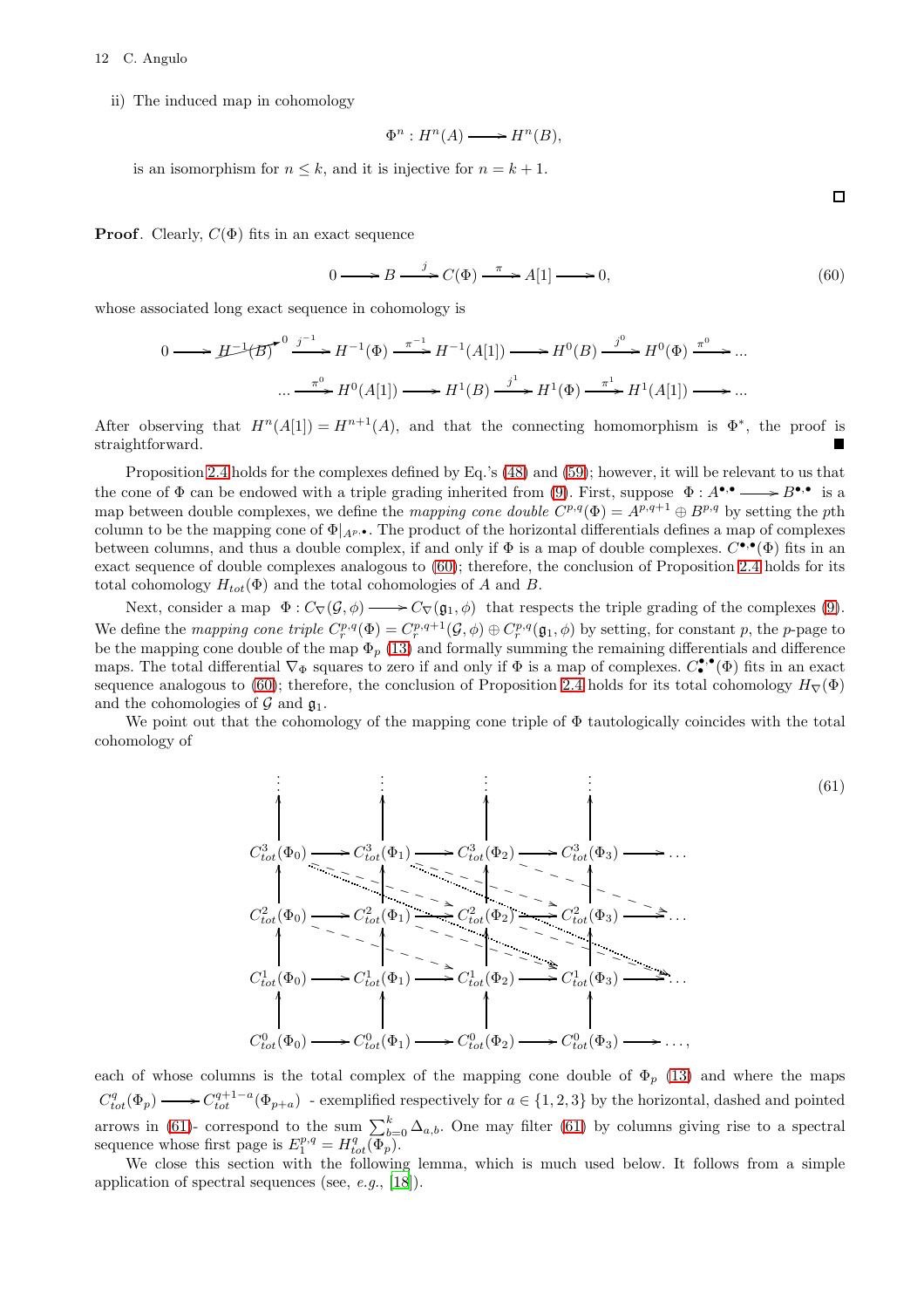<span id="page-12-2"></span><span id="page-12-1"></span> $\Box$ 

<span id="page-12-5"></span>**Lemma 2.5.** Let  $(E_r^{p,q}, d_r)$  be the spectral sequence of a double graded object  $C^{\bullet,\bullet}$  that can be filtrated by columns. If there is a page for which  $E_r^{p,q}$  is zero for all  $(p,q)$  satisfying  $p+q \leq k$ , then

$$
H_{tot}^n(C) = (0) \quad \text{for } n \le k.
$$

#### <span id="page-12-0"></span>3 The 2-van Est Map

In this section, we define the van Est map and prove that it defines a map of complexes. Throughout, let  $\mathcal G$  be a Lie 2-group with Lie 2-algebra  $\mathfrak{g}_1$  and let  $\rho$  be a representation on  $W \xrightarrow{\phi} V$ . Define the van Est map

$$
\Phi: C_r^{p,q}(\mathcal{G}, \phi) \longrightarrow C_r^{p,q}(\mathfrak{g}_1, \phi), \qquad (\Phi \omega)(\xi_1, ..., \xi_q; z_1, ..., z_r) := \sum_{\sigma \in S_q} \sum_{\varrho \in S_r} |\sigma||\varrho| \overrightarrow{R}_{\sigma(\Xi)} \overrightarrow{R}_{\varrho(Z)} \omega, \qquad (62)
$$

where  $\Xi = (\xi_1, ..., \xi_q) \in \mathfrak{g}_p^q$ ,  $Z = (z_1, ..., z_r) \in \mathfrak{g}^r$ , || stands for the sign of the permutation, and

$$
(\overrightarrow{R}_{\varrho(Z)}\omega)(\overrightarrow{\gamma}) := \frac{d}{d\tau_r}\Big|_{\tau_r=0} \cdots \frac{d}{d\tau_1}\Big|_{\tau_1=0} \omega(\overrightarrow{\gamma}; \exp_G(\tau_1 z_{\varrho(1)}), ..., \exp_G(\tau_r z_{\varrho(r)})), \qquad \text{for } \overrightarrow{\gamma} \in \mathcal{G}_p^q;
$$
  

$$
\overrightarrow{R}_{\sigma(\Xi)} \overrightarrow{R}_{\varrho(Z)}\omega = \frac{d}{d\lambda_q}\Big|_{\lambda_q=0} \cdots \frac{d}{d\lambda_1}\Big|_{\lambda_1=0} (\overrightarrow{R}_{\varrho(Z)}\omega)(\exp_{\mathcal{G}_p}(\lambda_1 \xi_{\sigma(1)}), ..., \exp_{\mathcal{G}_p}(\lambda_q \xi_{\sigma(q)})).
$$

Regarding each of these  $\vec{R}$  operators as compositions of independent  $R_{\bullet}$  operators that lower degree by differentiating a single entry in the direction of the right-invariant vector field of • and evaluating at the identity, it is clear that  $\Phi \omega \in C_r^{p,q}(\mathfrak{g}_1, \phi)$  and  $\Phi$  is thus well-defined. Observe that, in the page  $r = 0$ , the formula [\(62\)](#page-12-1) coincides with the classic van Est map sending  $\mathcal{G}_p$  cochains to  $\mathfrak{g}_p$  cochains; analogously, in the page  $q = 0$ , [\(62\)](#page-12-1) coincides with the classic van Est map for the Lie group G.

We show that, under the correspondences of Theorems [2.2](#page-8-2) and [2.3,](#page-10-2)  $\Phi$  is the map that takes in a Lie 2-group extension (or an isomorphism class thereof) and returns its Lie 2-algebra. Let  $\vec{\omega} = (\varphi, \omega_0, \alpha, \omega_1) \in$  $C_0^{1,1}(\mathcal{G},\phi) \oplus C_0^{0,2}(\mathcal{G},\phi) \oplus C_1^{0,1}(\mathcal{G},\phi) \oplus C_2^{0,0}(\mathcal{G},\phi)$ . In the course of proving Theorem [2.3,](#page-10-2) one learns that  $\vec{\omega}$  is a 2-cocycle if and only if

$$
G_{\rho_0^1 \circ i} \ltimes^{\omega_1} W \longrightarrow H_{\rho_0^0} \ltimes^{\omega_0} V : (g, w) \longmapsto (i(g), \phi(w) + \varphi \binom{g}{1})
$$
\n
$$
(63)
$$

with action

$$
(g, w)^{(h, v)} = (g^h, \rho_0^1(h)^{-1}(w + \rho_1(g)v) + \alpha(h; g)) \qquad \text{for } (g, w) \in G \times W, (h, v) \in H \times V,
$$
 (64)

is a crossed module. Here, we use the isomorphism of Subsection [2.1.1](#page-3-2) to cast  $\varphi$  as a function of  $G \rtimes H$ . Also,  $X_\rho \ltimes \omega$  A stands for the twisted semi-direct product with respect to the representation  $\rho$  of X on A defined by  $\omega \in C^2_{G_p}(X, A)$ , which is a Lie group if and only if  $\omega$  is a Lie group 2-cocycle.

If  $\vec{\omega}$  is a 2-cocycle, in particular, so are  $\omega_0$  and  $\omega_1$ . Hence,  $\Phi\omega_0$  and  $\Phi\omega_1$  are Lie algebra 2-cocycles respectively defining the Lie algebras of  $H_{\rho_0^0} \ltimes^{\omega_0} V$  and  $G_{\rho_0^1 \circ i} \ltimes^{\omega_1} W$  as the twisted semi-direct sums  $\mathfrak{h}_{\rho_0^0} \oplus^{\Phi_{\omega_0}} V$  and  $\mathfrak{g}_{\dot{\rho}_0^1 \circ \mu} \oplus^{\Phi_{\omega_1}} W$ . Differentiating [\(63\)](#page-12-2) at the identity yields

$$
\mathfrak{g}_{\dot{\rho}_0^1 \circ \mu} \oplus^{\Phi \omega_1} W \longrightarrow \mathfrak{h}_{\dot{\rho}_0^0} \oplus^{\Phi \omega_0} V : (x, w) \longmapsto (\mu(x), \phi(w) + d_{(1, 1)} \varphi \begin{pmatrix} x \\ 0 \end{pmatrix}), \tag{65}
$$

and, clearly,  $d_{(1,1)}\varphi = \Phi\varphi$ . As for the action, each  $(h, v) \in H \times V$  defines a Lie group automorphism

<span id="page-12-4"></span><span id="page-12-3"></span>
$$
(-)^{(h,v)}: G_{\rho_0^1 \circ i} \ltimes^{\omega_1} W \longrightarrow G_{\rho_0^1 \circ i} \ltimes^{\omega_1} W . \tag{66}
$$

Differentiating [\(66\)](#page-12-3) at the identity yields a Lie algebra automorphism, for which we use the same notation

$$
(-)^{(h,v)}:\mathfrak{g}_{\rho_0^1\circ\mu}\oplus^{\Phi\omega_1}W\longrightarrow \mathfrak{g}_{\rho_0^1\circ\mu}\oplus^{\Phi\omega_1}W.
$$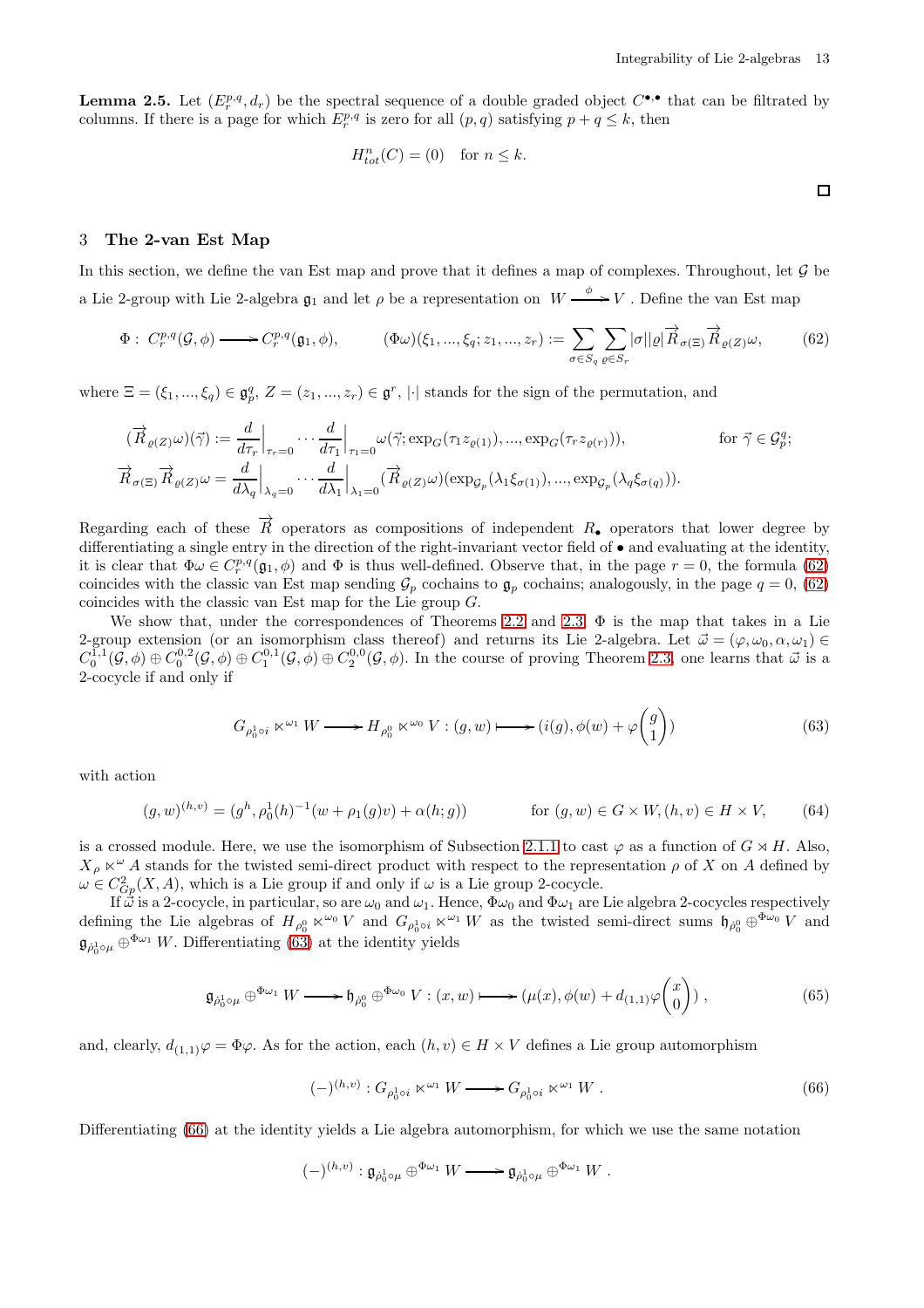Explicitly, for  $(x, w) \in \mathfrak{g} \oplus W$ ,

$$
(x,w)^{(h,v)} = (x^h, \rho_0^1(h)^{-1}(w + \dot{\rho}_1(x)v) + \frac{d}{d\tau}\Big|_{\tau=0} \alpha(h; \exp_G(\tau x))),
$$

where we also abuse notation and write  $x^h$  for the induced action of H on  $\mathfrak g$ . By definition, the structural action of the Lie 2-algebra of [\(63\)](#page-12-2) is the differential at the identity of the group homomorphism

$$
H_{\rho_0^0} \ltimes^{\omega_0} V \longrightarrow Aut(\mathfrak{g}_{\rho_0^1 \circ \mu} \oplus^{\Phi \omega_1} W) : (h, v) \longmapsto (-)^{(h, v)^{-1}}.
$$

Thus, the action by derivations of  $\mathfrak{h}_{\rho_0^0} \oplus^{\Phi\omega_0} V$  on  $\mathfrak{g}_{\rho_0^1 \circ \mu} \oplus^{\Phi\omega_1} W$  is given by

$$
\mathcal{L}_{(y,v)}(x,w) = (\mathcal{L}_y x, \dot{\rho}_0^1(y)w - \dot{\rho}_1(x)v + \frac{d}{d\lambda}\Big|_{\lambda=0} \frac{d}{d\tau}\Big|_{\tau=0} \alpha(\exp_H(\lambda y)^{-1}; \exp_G(\tau x)))
$$

for  $(y, v) \in \mathfrak{h} \oplus V$  and  $(x, w) \in \mathfrak{g} \oplus W$ . Together with this action, [\(65\)](#page-12-4) is naturally seen as an extension of  $\mathfrak{g}_1$  by  $W \longrightarrow V$  whose classifying 2-cocycle under Theorem [2.2](#page-8-2) is  $(\Phi \varphi, \Phi \omega_0, \Phi \alpha, \Phi \omega_1) \in C^2_{\nabla}(\mathfrak{g}_1, \phi)$ .

In the remainder of this section, we prove that Φ commutes with all differentials and difference maps defining ∇, thus defining a map of complexes. To illustrate the van Est strategy, we consider two cases separately: First, we deal with the case where the representation takes values on an honest vector space; then, we move on to the general case.

#### 3.1 Vector space coefficients

One way of regarding the category of vector spaces as a subcategory of 2-vector spaces is realizing a vector space  $V$  as the groupoid that has  $V$  as its space of objects and single arrow attached to each object, the 2-term complex of which is (0)  $\longrightarrow V$ . Having  $W = (0)$  has the effect of collapsing [\(7\)](#page-1-0) and [\(8\)](#page-1-1) to the page  $r = 0$ . Though in general  $\partial$  and  $\delta$  do not commute, they do so up to isomorphism in the 2-vector space when  $r = 0$ . Since two elements in a vector space are isomorphic if and only if they are the same,  $\partial$  and  $\delta$  commute and form double complexes. We prove that, in this case,  $\Phi$  yields a map of double complexes. In the generic cube,

$$
C(\mathcal{G}_{p}^{q+1}, V) \xrightarrow{\Phi} \wedge^{q+1} \mathfrak{g}_{p}^{*} \otimes V
$$
\n
$$
C(\mathcal{G}_{p+1}^{q+1}, V) \xrightarrow{\Phi} \wedge^{q+1} \mathfrak{g}_{p+1}^{*} \otimes V
$$
\n
$$
\uparrow \qquad \qquad \downarrow \qquad \downarrow
$$
\n
$$
C(\mathcal{G}_{p}^{q}, V) \xrightarrow{\Phi} \wedge^{q+1} \mathfrak{g}_{p+1}^{*} \otimes V
$$
\n
$$
\downarrow \qquad \downarrow \qquad \downarrow
$$
\n
$$
C(\mathcal{G}_{p+1}^{q}, V) \xrightarrow{\Phi} \wedge^{q} \mathfrak{g}_{p+1}^{*} \otimes V
$$
\n
$$
(67)
$$

the left and right squares commute because they lie in their corresponding double complexes. Due to the observation that [\(62\)](#page-12-1) coincides with the classic Van Est map, the front and back squares commute as well. We are left to prove is the following lemma.

Lemma 3.1. In [\(67\)](#page-13-0),  $\Phi \circ \partial = \partial \circ \Phi$ .

<span id="page-13-1"></span><span id="page-13-0"></span>
$$
\Box
$$

**Proof.** Each face map  $\partial_k$  in a Lie 2-group is a homomorphism whose derivative is the face map  $\hat{\partial}_k$  in its Lie 2-algebra; therefore, if  $\xi \in \mathfrak{g}_{p+1}$ ,

$$
\partial_k(\exp_{\mathcal{G}_{p+1}}(\xi)) = \exp_{\mathcal{G}_p}(\hat{\partial}_k \xi). \tag{68}
$$

Let  $\omega \in C(\mathcal{G}_{p}^{q}, V)$  and  $\Xi = (\xi_1, ..., \xi_q) \in \mathfrak{g}_{p+1}^{q}$ . Then

$$
\begin{split} \overrightarrow{R}_{\Xi}(\partial\omega) &= \frac{d}{d\lambda_q}\Big|_{\lambda_q=0}...\frac{d}{d\lambda_1}\Big|_{\lambda_1=0}\sum_{k=0}^{p+1}(-1)^k\omega(\partial_k\exp_{\mathcal{G}_{p+1}}(\lambda_1\xi_1),...,\partial_k\exp_{\mathcal{G}_{p+1}}(\lambda_q\xi_q))\\ &= \sum_{k=0}^{p+1}(-1)^k\frac{d}{d\lambda_q}\Big|_{\lambda_q=0}...\frac{d}{d\lambda_1}\Big|_{\lambda_1=0}\omega(\exp_{\mathcal{G}_p}(\lambda_1\hat{\partial}_k\xi_1),...,\exp_{\mathcal{G}_p}(\lambda_q\hat{\partial}_k\xi_q))=\sum_{k=0}^{p+1}(-1)^k\overrightarrow{R}_{\partial_k\Xi}\omega, \end{split}
$$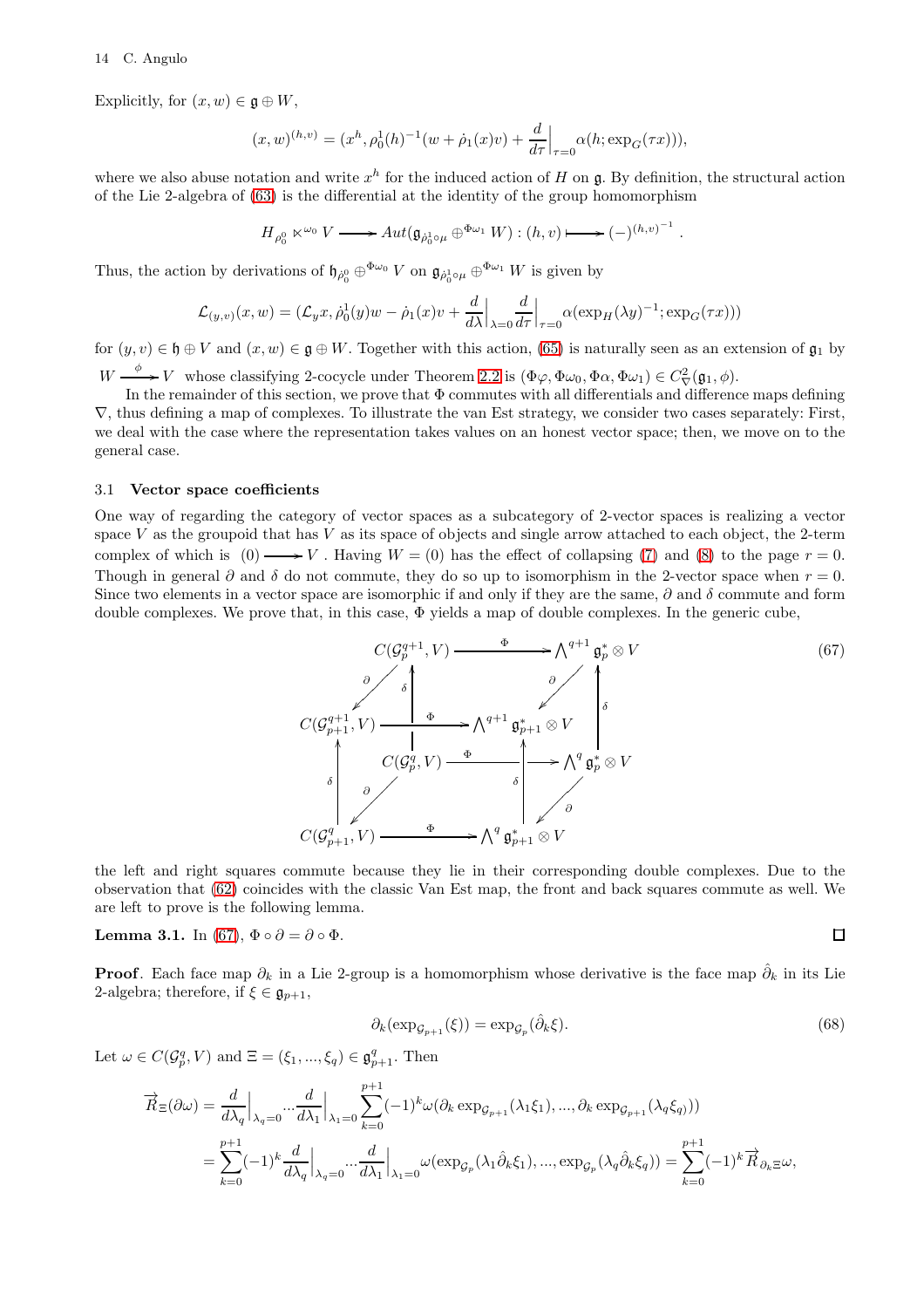and

$$
\Phi(\partial\omega)(\Xi) = \sum_{\sigma \in S_q} |\sigma| \overrightarrow{R}_{\sigma(\Xi)}(\partial\omega) = \sum_{\sigma \in S_q} |\sigma| \sum_{k=0}^{p+1} (-1)^k \overrightarrow{R}_{\partial_k \sigma(\Xi)} \omega = \sum_{k=0}^{p+1} (-1)^k (\Phi \omega)(\partial_k \Xi) = \partial(\Phi \omega)(\Xi).
$$

In this case, we have the following van Est type theorem.

<span id="page-14-0"></span>**Theorem 3.2.** Let G be a Lie 2-group with associated crossed module  $G \rightarrow H$ , Lie 2-algebra  $\mathfrak{g}_1$  and a representation on the 2-vector space  $(0) \longrightarrow V$ . If H is k-connected, G is  $(k-1)$ -connected and  $\Phi$  is the van Est map [\(62\)](#page-12-1), then the total cohomology of its mapping cone double vanishes:

$$
H_{tot}^n(\Phi) = (0), \quad \text{for all degrees } n \le k.
$$

**Proof.** The first page of the spectral sequence of the filtration by columns of  $C^{\bullet,\bullet}(\Phi)$  is [\(12\)](#page-3-0). Recall that  $\mathcal{G}_p \cong G^p \times H$ ; hence, using the Künneth formula and the connectedness hypotheses for H and G, it follows that  $\mathcal{G}_p$  is  $(k-1)$ -connected. Theorem [1.1](#page-0-0) implies all columns in  $E_1^{p,q}$  vanish below  $k-1$ , and so the result follows from Lemma [2.5.](#page-12-5)

Rephrasing with Proposition [2.4:](#page-10-0)

<span id="page-14-3"></span>Corollary 3.3. Under the hypotheses of Theorem [3.2,](#page-14-0) the van Est map [\(62\)](#page-12-1) induces isomorphisms

$$
\Phi: H^n_{\nabla}(\mathcal{G}, V) \longrightarrow H^n_{\nabla}(\mathfrak{g}_1, V),
$$

for  $n \leq k$ , and it is injective for  $n = k + 1$ .

As an application, we prove the following partial integrability result.

**Theorem 3.4.** Let  $\mathfrak{g}_1$  be a Lie 2-algebra with associated crossed module  $\mathfrak{g} \xrightarrow{\mu} \mathfrak{h}$ . If

$$
\mathfrak{g} \cap \mathfrak{c}(\hat{u}(\mathfrak{h})) = (0),\tag{69}
$$

where  $c(\hat{u}(\mathfrak{h}))$  is the centralizer of  $\hat{u}(\mathfrak{h})$  in  $\mathfrak{g}_1$ , then  $\mathfrak{g}_1$  is integrable.

Proof. We are to use the van Est strategy. Consider the exact sequence

<span id="page-14-2"></span>
$$
0 \longrightarrow \ker(\mathrm{ad}_{1}) \longrightarrow \mathfrak{g} \xrightarrow{\mathrm{ad}_{1}} \mathrm{ad}_{1}(\mathfrak{g}) \longrightarrow 0
$$
  
\n
$$
\downarrow \qquad \qquad \downarrow \qquad \qquad \downarrow
$$
\n
$$
0 \longrightarrow \ker(\mathrm{ad}_{0}) \longrightarrow \mathfrak{h} \xrightarrow{\mathrm{ad}_{0}} \mathrm{ad}_{0}(\mathfrak{h}) \longrightarrow 0,
$$
\n
$$
(70)
$$

associated to the adjoint representation of Example [2.1.](#page-6-0) If  $x \in \mathfrak{g}$ , from Eq. [\(69\)](#page-14-1), there exists a  $y_x \in \mathfrak{h}$  such that  $[x, \hat{u}(y_x)]_1 = ad_1(x)(y_x) \neq 0$ . Consequently,  $ad_1(x) \neq 0 \in Hom(\mathfrak{h}, \mathfrak{g})$  for every  $x \in \mathfrak{g}$ , and  $\ker(ad_1) = (0)$ . Let  $[\omega] \in H^2_{\nabla}(\mathfrak{g}_1, \ker(\text{ad}_0))$  be the class corresponding to [\(70\)](#page-14-2) under Theorem [2.2.](#page-8-2)

The image of any linear functor between 2-vector spaces yields a Lie subgroupoid, and Lie 2-subalgebras of  $\mathfrak{gl}(\phi)$  can be integrated using exponentials [\[13](#page-32-5)]; hence,  $ad_1(\mathfrak{g}) \longrightarrow ad_0(\mathfrak{h})$  is integrable to a Lie 2-group G with associated crossed module  $G \longrightarrow H$ . Picking G and H 1-connected, we may use Corollary [3.3](#page-14-3) to conclude

$$
[\omega] = \Phi[f \omega], \qquad \text{for a unique } [f \omega] \in H^2_{\nabla}(\mathcal{G}, \ker(\text{ad}_0)).
$$

The extension of G by ker(ad<sub>0</sub>) that corresponds to  $[(\omega)]$  under Theorem [2.3](#page-10-2) integrates  $\mathfrak{g}_1$ .

Remark 2. One could cast Eq. [\(69\)](#page-14-1) in terms of the isotropy Lie algebras of the action of h on g by asking equivalently that dim{ $y \in \mathfrak{h} : \mathcal{L}_y x = 0$ } > 0 for all  $x \in \mathfrak{g}$ .  $\Box$ 

 $\Box$ 

 $\blacksquare$ 

П

 $\Box$ 

<span id="page-14-1"></span> $\Box$ 

П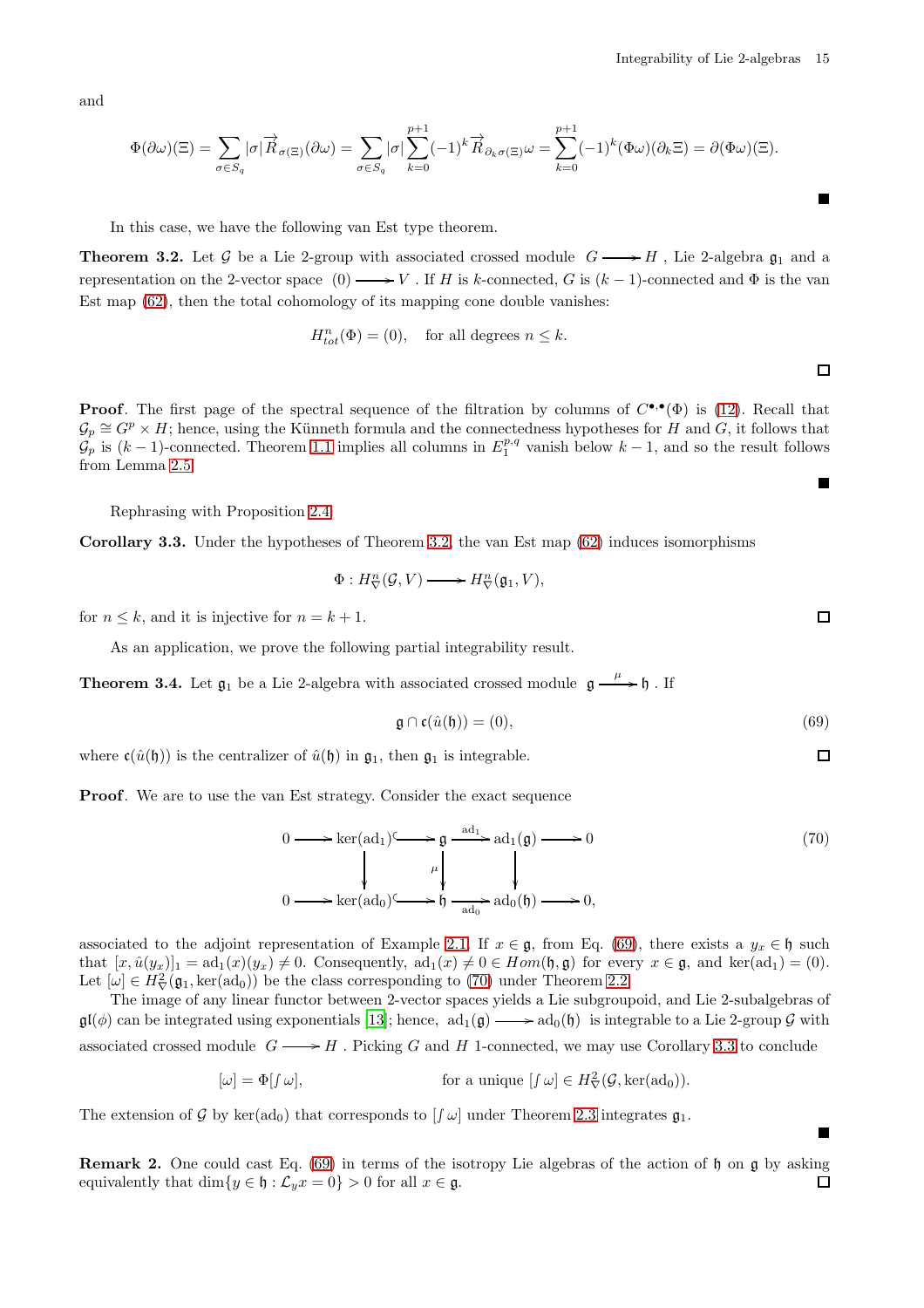## 3.2 The general case

We devote the remainder of this section to prove that, when values are taken on a 2-vector space  $W$ - $\xrightarrow{\phi} V$ with  $W \neq (0)$ , the van Est map  $\Phi$  [\(62\)](#page-12-1) still defines a map of complexes. In particular, we show that  $\Phi$  commutes with all differentials in Subsection [2.1.3](#page-6-1) and all difference maps necessary to define the complexes [\(9\)](#page-2-0) up to degree 2. The proofs we present boil down to long and unfortunately unenlightening computations.

For notational convenience, we adopt the following shorthands. For an index set  $I = \{1, ..., n\}$ ,

$$
\frac{d^I}{d\tau_I}\Big|_{\tau_I=0} := \frac{d}{d\tau_n}\Big|_{\tau_n=0} \cdots \frac{d}{d\tau_1}\Big|_{\tau_1=0}.
$$

On the other hand, for any Lie algebra  $\mathfrak{g}$ , if  $X = (x_1, ..., x_n) \in \mathfrak{g}^n$ , we define

$$
\exp(\tau_I \cdot X) := (\exp_G(\tau_1 x_1), ..., \exp_G(\tau_n x_n)) \in G^n,
$$

where  $G$  is a Lie group integrating  $\mathfrak{g}$ .

We also use the following partitions of the symmetric group  $S_n$ . First,

$$
S_n = \bigcup_{a=1}^n S_{n-1}(m|a),
$$

where  $S_{n-1}(m|a)$  is the set of permutations that fix the mth element to be a; in symbols,  $S_{n-1}(m|a) := \{\sigma \in$  $S_n : \sigma(m) = a$ . Each element  $\sigma \in S_{n-1}(m|a)$  can be factored as  $\sigma = \sigma' \circ \sigma_a^m$  where,

$$
\sigma_a^m(j) := \begin{cases} a & \text{if } j = m \\ j - 1 & \text{if } m < j \le a \\ j + 1 & \text{if } a \le j < m \\ j & \text{otherwise.} \end{cases}
$$

The residual permutation  $\sigma'$  leaves the mth element alone and shifts the remaining  $n-1$  elements; thus, one can regard  $\sigma'$  as belonging to the permutation group  $S_{n-1}$ , incidentally justifying the notation. Since  $\sigma_a^m$  is a composition of  $|m - a|$  transpositions,  $|\sigma| = |\sigma'||\sigma_a^m| = (-1)^{m-a} |\sigma'|$ .

Iterating this process, for any  $k < n$  and  $a_0 < \ldots < a_{k-1}$ , one can partition the symmetric group as

$$
S_n = \bigcup_{a_0 < \ldots < a_{k-1}} \bigcup_{\varrho \in S_k} S_{n-k}(m|a_{\varrho(0)}...a_{\varrho(k-1)}),
$$

where  $S_{n-k}(m|a_0...a_{k-1}) := \{\sigma \in S_n : \sigma(m+j) = a_j, \forall 0 \leq j < k\}.$  Each element  $\sigma \in S_{n-k}(m|a_{\rho(0)}...a_{\rho(k-1)})$ can be factored as  $\sigma = \sigma^{(r)} \circ \sigma_{a_0...a_{k-1}}^m \circ \varrho$ , where  $\varrho$  is interpreted to act only on  $\{a_0, ..., a_{k-1}\}$  and  $\sigma_{a_0...a_{k-1}}^m =$  $\sigma_{a_{k-1}}^{m+k-1} \circ \cdots \circ \sigma_{a_1}^{m+1} \circ \sigma_{a_0}^m$ . Again, the residual permutation  $\sigma^{(r)}$  leaves fixed the k elements following m and shifts the remaining  $n - k$  elements, thus allowing it to be regarded as belonging to  $S_{n-k}$ . The sign is computed to be

$$
|\sigma|=|\sigma^{(r)}||\sigma^m_{a_0\ldots a_{k-1}}||\varrho|=(-1)^{km+\frac{(k-1)k}{2}-(a_0+\ldots+a_{k-1})}|\sigma^{(r)}||\varrho|.
$$

**The r-direction** - The following results prove that the van Est map  $\Phi$  [\(62\)](#page-12-1) commutes with the differentials in the r-direction.

**Lemma 3.5.** Let  $\omega \in C_0^{p,q}(\mathcal{G}, \phi)$ , then

$$
\Phi(\delta'\omega) = \delta'(\Phi\omega) \in C_1^{p,q}(\mathfrak{g}_1, \phi).
$$

**Proof.** For  $q = 0$ ,  $\omega = v \in V$  and  $z \in \mathfrak{g}$ ,

$$
\Phi(\delta'v)(z) = \frac{d}{d\tau}\Big|_{\tau=0} (\delta'v)(\exp(\tau z)) = \frac{d}{d\tau}\Big|_{\tau=0} \rho_1(\exp(\tau z))v = \dot{\rho}_1(z)v = (\delta'v)(z),
$$

and  $\Phi$  is defined to be the identity when  $(q, r) = (0, 0)$ .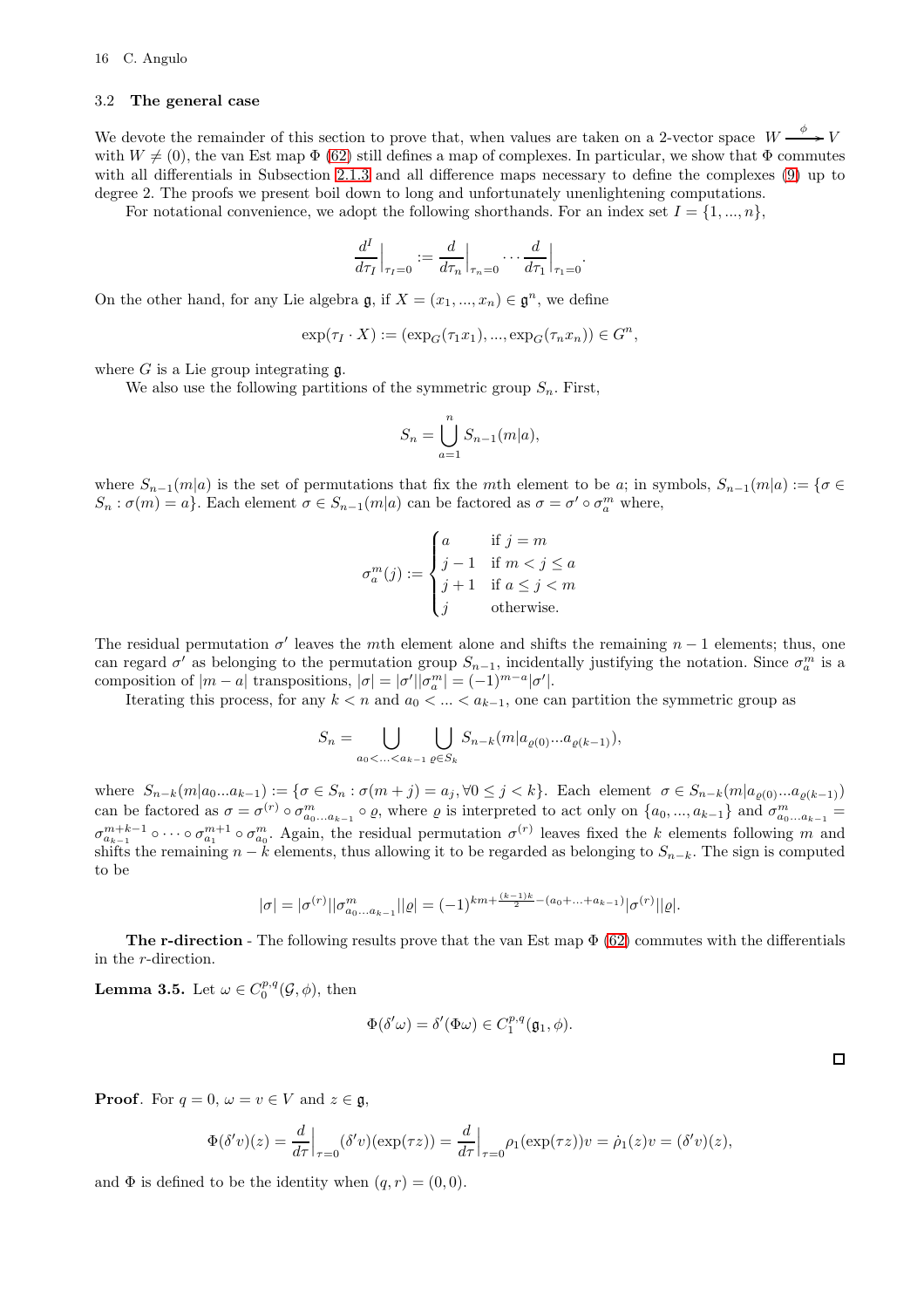$t_p$  is a composition of face maps and so is its derivative  $\hat{t}_p$ ; therefore, it is a group homomorphism and, if  $\xi \in \mathfrak{g}_p$ ,

<span id="page-16-1"></span>
$$
t_p(\exp_{\mathcal{G}_p}(\xi)) = \exp_H(\hat{t}_p \xi). \tag{71}
$$

For  $q > 0$ , let  $\Xi = (\xi_1, ..., \xi_q) \in \mathfrak{g}_{p}^q$ , then setting  $h_j := \prod_{k=j}^q \exp(\lambda_k \hat{t}_p(\xi_k)) = \exp(\lambda_j \hat{t}_p(\xi_j)) \dots \exp(\lambda_q \hat{t}_p(\xi_q)) \in H$ , we compute

$$
\overrightarrow{R}_{\Xi}R_z(\delta'\omega) = \frac{d^I}{d\lambda_I}\Big|_{\lambda_I=0} \frac{d}{d\tau}\Big|_{\tau=0} (\delta'\omega)(\exp(\lambda_I \cdot \Xi); \exp(\tau z)) = \frac{d^I}{d\lambda_I}\Big|_{\lambda_I=0} \rho_0^1(h_1)^{-1}\dot{\rho}_1(z)\omega(\exp(\lambda_I \cdot \Xi))
$$
  
=  $\rho_0^1(h_2)^{-1}\dot{\rho}_1(z)R_{\xi_1}\omega(\exp(\lambda_2\xi_2), ..., \exp(\lambda_q\xi_q));$ 

inductively implying  $\vec{R} \equiv R_z(\delta' \omega) = \dot{\rho}_1(z)(\vec{R} \equiv \omega)$ . Thus,

$$
\Phi(\delta'\omega)(\Xi;z) = \sum_{\sigma \in S_q} |\sigma| \overrightarrow{R}_{\sigma(\Xi)} R_z(\delta'\omega) = \sum_{\sigma \in S_q} |\sigma| \dot{\rho}_1(z) (\overrightarrow{R}_{\sigma(\Xi)}\omega) = \dot{\rho}_1(z) ((\Phi\omega)(\Xi)) = \delta'(\Phi\omega)(\Xi;z).
$$

<span id="page-16-0"></span>**Lemma 3.6.** Let G be a Lie group with Lie algebra g and let V be a vector space. If  $\omega \in C(G^p, V)$ ,  $X = (x_0, ..., x_p) \in \mathfrak{g}^{p+1}$ , and  $\partial_k$  is the kth face map [\(37\)](#page-6-4) with  $0 < k < p+1$ , then for all  $m < n$ ,

$$
\sum_{\sigma \in S_{p-1}(k-1|mn)\cup S_{p-1}(k-1|nm)} |\sigma| \overrightarrow{R}_{\sigma(X)} \partial_k^* \omega = (-1)^{m+n} \sum_{\varrho \in S_{p-1}} |\varrho| \overrightarrow{R}_{\varrho(X_{mn}^{(k)})} \omega,
$$

where, we interpret  $S_{p-1}$  as the space of bijections between the set of coordinates of  $X(k-1,k)$  and the set of coordinates of  $X(m, n)$ , and  $\varrho(X_{mn}^{(k)}) := (\varrho(x_0), ..., \varrho(x_{k-2}), [x_m, x_n], \varrho(x_{k+1}), ..., \varrho(x_p)).$  $\Box$ 

**Proof.** Let  $\sigma \in S_{p-1}(k-1|mn)$ , then  $\sigma = \sigma'' \circ \sigma_{mn}^{k-1}$  and there exists a unique  $\bar{\sigma} \in S_{p-1}(k-1|nm)$  given by  $\bar{\sigma} = \sigma'' \circ \sigma_{nm}^{k-1}$ . By definition, if  $\varphi \in C(G, V)$ ,

$$
R_{[x_m,x_n]}\varphi = \frac{d}{d\tau_2}\Big|_{\tau_2=0}\frac{d}{d\tau_1}\Big|_{\tau_1=0}\varphi(\exp(\tau_1x_n)\exp(\tau_2x_m)) - \varphi(\exp(\tau_1x_m)\exp(\tau_2x_n));
$$

hence, regarding  $\sigma''$  as belonging to  $S_{p-1}$ ,

$$
|\sigma|\overrightarrow{R}_{\sigma(X)}\partial_k^*\omega+|\bar{\sigma}|\overrightarrow{R}_{\bar{\sigma}(X)}\partial_k^*\omega=(-1)^{m+n}|\sigma''|\overrightarrow{R}_{\sigma''(X^k_{mn})}\omega.
$$

<span id="page-16-2"></span>**Proposition 3.7.** Let  $r > 0$  and  $\omega \in C_r^{p,q}(\mathcal{G}, \phi)$ , then

$$
\Phi(\delta_{(1)}\omega) = \delta_{(1)}(\Phi\omega) \in C^{p,q}_{r+1}(\mathfrak{g}_1, \phi).
$$

 $\Box$ 

 $\blacksquare$ 

**Proof.** Let  $\Xi = (\xi_1, ..., \xi_q) \in \mathfrak{g}_p^q$  and  $Z = (z_0, ..., z_r) \in \mathfrak{g}^{r+1}$ .  $\overrightarrow{R}_{\Xi} \overrightarrow{R}_Z(\delta_{(1)} \omega)$  has got three types of terms corresponding respectively to the dual face maps  $\delta_0^*, \delta_k^*$  for  $1 \leq k \leq r$  and  $\delta_{r+1}^*$  in  $\delta_{(1)}\omega$ :

$$
I := \frac{d^I}{d\lambda_I} \Big|_{\lambda_I=0} \frac{d^J}{d\tau_J} \Big|_{\tau_J=0} \rho_0^1(i(\exp(\tau_0 z_0) \Pi_{j=1}^{q} t_p(\exp(\lambda_j \xi_j))))\omega(\exp(\lambda_I \cdot \Xi); \exp(\tau_1 z_1), ..., \exp(\tau_r z_r))
$$
  
\n
$$
II := \frac{d^I}{d\lambda_I} \Big|_{\lambda_I=0} \frac{d^J}{d\tau_J} \Big|_{\tau_J=0} \omega(\exp(\lambda_I \cdot \Xi); \exp(\tau_0 z_0), ..., \exp(\tau_k z_k) \exp(\tau_{k+1} z_{k+1}), ..., \exp(\tau_r z_r))
$$
  
\n
$$
III := \frac{d^I}{d\lambda_I} \Big|_{\lambda_I=0} \frac{d^J}{d\tau_J} \Big|_{\tau_J=0} \omega(\exp(\lambda_I \cdot \Xi); \exp(\tau_0 z_0), ..., \exp(\tau_{r-1} z_{r-1})).
$$

Type III terms are constant with respect to  $\tau_r$  and thus vanish.

For any fixed  $0 \le k \le r$ , partition  $S_{r+1} = \bigcup_{m \le n} (S_{r-1}(k-1|mn) \cup S_{r-1}(k-1|nm))$  and use Lemma [3.6](#page-16-0) to conclude

$$
\sum_{\varrho \in S_{r+1}} |\varrho| \overrightarrow{R}_{\varrho(Z)} \delta_k^* \omega = \sum_{m < n} (-1)^{m+n} \sum_{\varrho' \in S_{r-1}} |\varrho'| \overrightarrow{R}_{\varrho'(Z_{mn}^{(k)})} \omega.
$$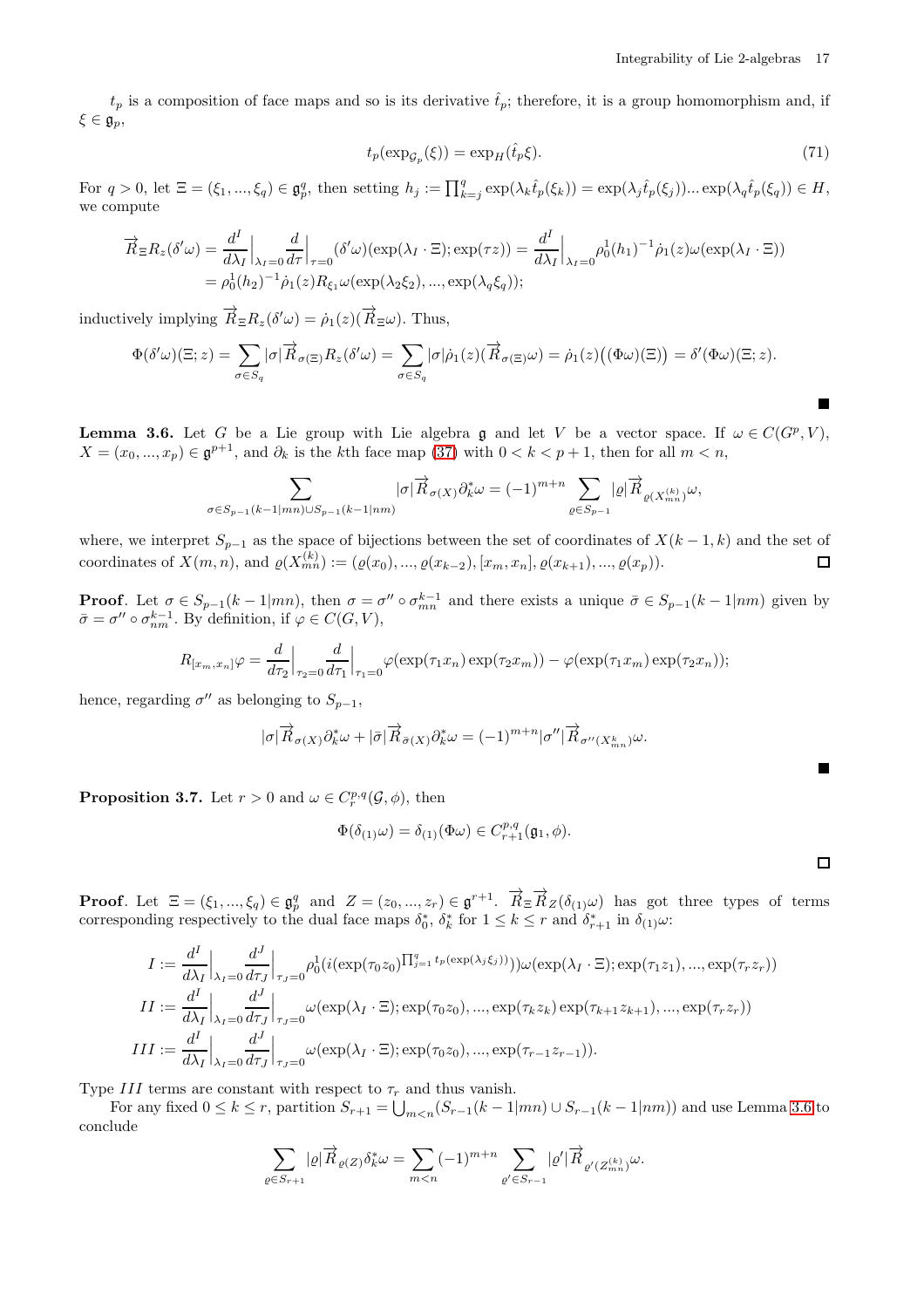### 18 C. Angulo

For each pair  $m < n$ , using  $S_r = \bigcup_{k=1}^r S_{r-1}(0|k)$ ,

$$
\sum_{\varrho \in S_r} |\varrho| \overrightarrow{R}_{\varrho([z_m, z_n], Z(m, n))} \omega = \sum_{k=1}^r \sum_{\varrho' \in S_{r-1}} (-1)^k |\varrho'| \overrightarrow{R}_{\varrho'(Z_{mn}^{(k)})} \omega;
$$

thus, summing all type  $II$  terms yields

$$
\sum_{\sigma \in S_q} \sum_{\varrho \in S_{r+1}} \sum_{k=1}^r (-1)^k |\sigma| |\varrho| \overrightarrow{R}_{\sigma(\Xi)} \overrightarrow{R}_{\varrho(Z)}(\delta_k^* \omega) = \sum_{m < n} (-1)^{m+n} (\Phi \omega) (\Xi; [z_m, z_n], Z(m, n)).
$$

Concludingly, recall that for  $y \in \mathfrak{h}$  and  $x \in \mathfrak{g}$ ,

$$
\frac{d}{d\lambda}\Big|_{\lambda=0}\frac{d}{d\tau}\Big|_{\tau=0}\rho_0^1(i(\exp(\tau x)^{\exp(\lambda y)}))=\frac{d}{d\lambda}\Big|_{\lambda=0}\dot{\rho}_0^1(\mu(x^{\exp(\lambda y)}))=-\dot{\rho}_0^1(\mu(\mathcal{L}_y x));
$$

hence, setting  $h_j := \prod_{k=j}^q \exp(\lambda_k \hat{t}_p(\xi_k)) = \exp(\lambda_j \hat{t}_p(\xi_j)) \dots \exp(\lambda_q \hat{t}_p(\xi_q)) \in H$ , we compute

$$
\frac{d}{d\lambda_1}\Big|_{\lambda_1=0} \dot{\rho}_0^1(\mu(z_0^{h_1}))(\overrightarrow{R}_{Z(0)}\omega)(\exp(\lambda_I \cdot \Xi)) = \dot{\rho}_0^1(\mu(z_0^{\exp(0)h_2}))R_{\xi_1}(\overrightarrow{R}_{Z(0)}\omega)(\exp(\lambda_2\xi_2), ..., \exp(\lambda_q\xi_q)) + \n- \dot{\rho}_0^1(\mu((\mathcal{L}_{\hat{t}_p(\xi_1)}z_0)^{h_2}))(\overrightarrow{R}_{Z(0)}\omega)(\exp(0), \exp(\lambda_2\xi_2), ..., \exp(\lambda_q\xi_q)) \n= \dot{\rho}_0^1(\mu(z_0^{h_2}))R_{\xi_1}(\overrightarrow{R}_{Z(0)}\omega)(\exp(\lambda_2\xi_2), ..., \exp(\lambda_q\xi_q))
$$

and inductively,  $I = \dot{\rho}_0^1(\mu(z_0)) \overrightarrow{R}_{\Xi} \overrightarrow{R}_{Z(0)} \omega$ . Using the partition of  $S_{r+1}$  by  $S_r(0|k)$ 's and summing type I terms yields

$$
\sum_{\sigma \in S_q} \sum_{\varrho \in S_{r+1}} |\sigma||\varrho| \overrightarrow{R}_{\sigma(\Xi)} \overrightarrow{R}_{\varrho(Z)} (\delta_0^* \omega) = \sum_{\sigma \in S_q} \sum_{k=0}^r \sum_{\varrho' \in S_r(0|k)} (-1)^k |\sigma||\varrho'| \dot{\rho}_0^1(\mu(z_k)) \overrightarrow{R}_{\sigma(\Xi)} \overrightarrow{R}_{\varrho'(Z(k))} \omega
$$

$$
= \sum_{k=0}^r (-1)^k \dot{\rho}_0^1(\mu(z_k)) (\Phi \omega)(\Xi; Z(k)),
$$

and the result follows.

**The q-direction** - The following results prove that the van Est map  $\Phi$  [\(62\)](#page-12-1) commutes with the differentials in the  $q$ -direction. Since the differentials in the  $r$ -direction do commute with differentials in the  $q$ -direction, we prove that for constant  $p$ ,  $\Phi$  yields a map of double complexes that we refer to as p-pages.

<span id="page-17-0"></span>**Lemma 3.8.** Let  $T: V \times ... \times V \longrightarrow W$  be an r-multilinear map. If  $H_{\lambda}$  is a differentiable path of automorphisms of V with  $H_0 = Id_V$ , then

$$
\frac{d}{d\lambda}\Big|_{\lambda=0}T(H_{\lambda}(v_1),...,H_{\lambda}(v_r))=\sum_{k=1}^rT(v_1,...,v_{k-1},\frac{d}{d\lambda}\Big|_{\lambda=0}H_{\lambda}(v_k),v_{k+1},...,v_r)
$$

**Proof.** Let  $\{e_i\}_{i=1}^n$  be a basis for V. In these coordinates,  $R_{a_1...a_r} := R(e_{a_1},...,e_{a_r})$  and  $H_\lambda(e_a) = H_a^b(\lambda)e_b$ . Since  $H_0 = Id_V$ ,  $H_a^b(0) = \delta_a^b$ , on basic elements,

$$
\frac{d}{d\lambda}\Big|_{\lambda=0} R(H_{\lambda}(e_{a_1}),...,H_{\lambda}(e_{a_r})) = \frac{d}{d\lambda}\Big|_{\lambda=0} R(H_{a_1}^{b_1}(\lambda)e_{b_1},...,H_{a_r}^{b_r}(\lambda)e_{b_r}) = \frac{d}{d\lambda}\Big|_{\lambda=0} H_{a_1}^{b_1}(\lambda)...H_{a_r}^{b_r}(\lambda)R_{b_1...b_r}
$$
\n
$$
= R_{b_1...b_r} \sum_{k=1}^r H_{a_1}^{b_1}(0)...H_{a_{k-1}}^{b_{k-1}}(0)H_{a_k}^{b_k}(0)H_{a_{k+1}}^{b_{k+1}}(0)...H_{a_r}^{b_r}(0)
$$
\n
$$
= \sum_{k=1}^r R_{a_1...a_{k-1}b_ka_{k+1}...a_r}H_{a_k}^{b_k}(0)
$$
\n
$$
= \sum_{k=1}^r R(e_{a_1},...,e_{a_{k-1}},\frac{d}{d\lambda}\Big|_{\lambda=0}H_{a_k}^{b_k}(\lambda)e_{b_k},e_{a_{k+1}},...,e_{a_r}),
$$

as desired.

 $\blacksquare$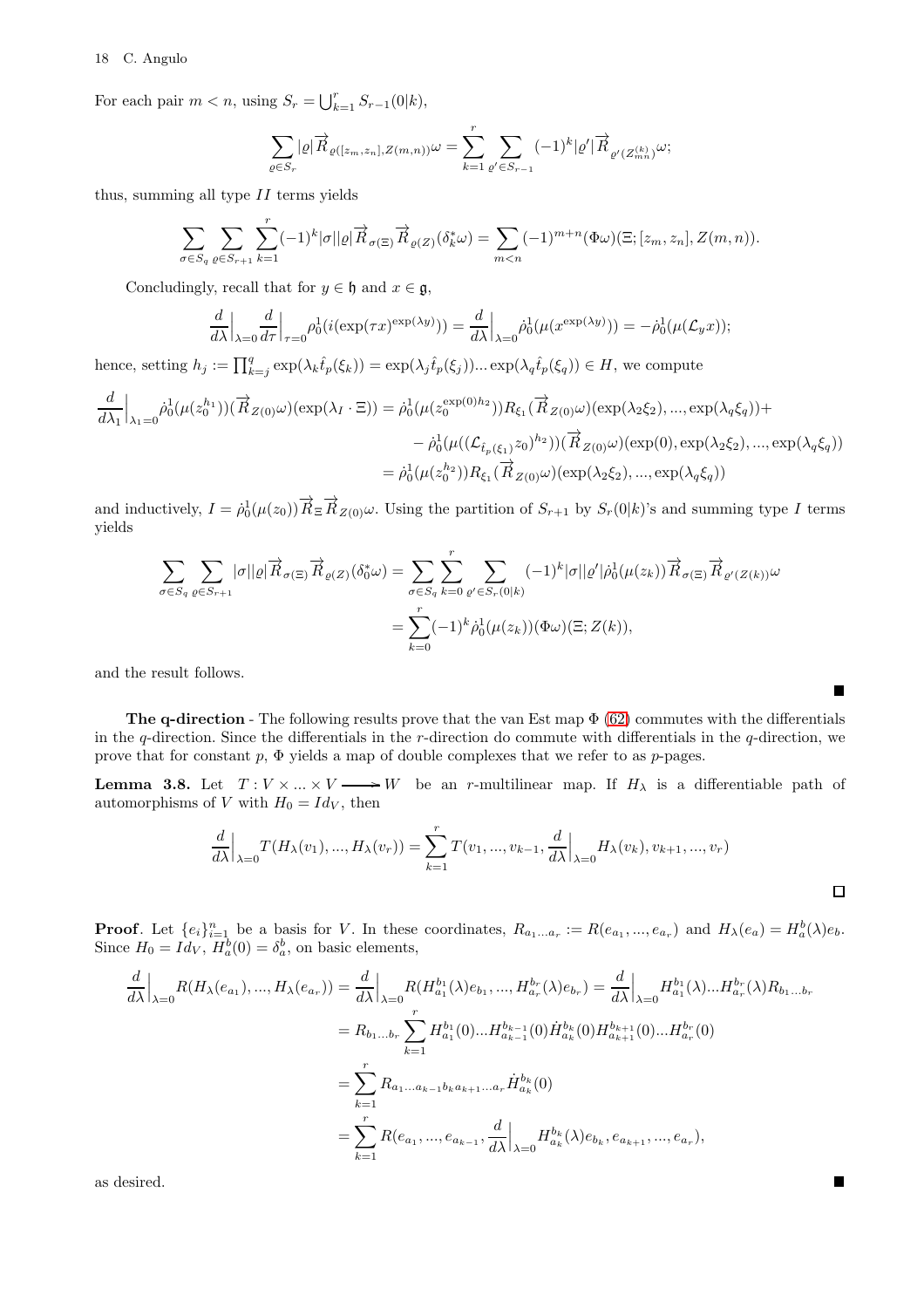<span id="page-18-1"></span> $\Box$ 

**Proposition 3.9.** Let  $r > 0$  and  $\omega \in C_r^{p,q}(\mathcal{G}, \phi)$ , then

$$
\Phi(\delta \omega) = \delta(\Phi \omega) \in C_r^{p,q+1}(\mathfrak{g}_1, \phi).
$$

**Proof.** Let  $\Xi = (\xi_0, ..., \xi_q) \in \mathfrak{g}_p^{q+1}$  and  $Z = (z_1, ..., z_r) \in \mathfrak{g}^r$ .  $\overrightarrow{R}_{\Xi} \overrightarrow{R}_Z(\delta \omega)$  has got three types of terms corresponding respectively to the dual face maps  $\delta_0^*$ ,  $\delta_j^*$  for  $1 \leq j \leq q$  and  $\delta_{q+1}^*$  in  $\delta \omega$ :

$$
I := \frac{d^{I}}{d\lambda_{I}} \Big|_{\lambda_{I} = 0} \frac{d^{J}}{d\tau_{J}} \Big|_{\tau_{J} = 0} \omega(\exp(\lambda_{1} \xi_{1}), ..., \exp(\lambda_{q} \xi_{q}); \exp(\tau_{J} \cdot Z)^{t_{p}(\exp(\lambda_{0} \xi_{0}))})
$$
  
\n
$$
II := \frac{d^{I}}{d\lambda_{I}} \Big|_{\lambda_{I} = 0} \frac{d^{J}}{d\tau_{J}} \Big|_{\tau_{J} = 0} \omega(\exp(\lambda_{0} \xi_{0}), ..., \exp(\lambda_{j-1} \xi_{j-1}) \exp(\lambda_{j} \xi_{j}), ..., \exp(\lambda_{q} \xi_{q}); \exp(\tau_{J} \cdot Z))
$$
  
\n
$$
III := \frac{d^{I}}{d\lambda_{I}} \Big|_{\lambda_{I} = 0} \frac{d^{J}}{d\tau_{J}} \Big|_{\tau_{J} = 0} \rho_{0}^{1} (t_{p}(\exp(\lambda_{q} \xi_{q})))^{-1} \omega(\exp(\lambda_{0} \xi_{0}), ..., \exp(\lambda_{q-1} \xi_{q-1}); \exp(\tau_{J} \cdot Z)).
$$

Here, we used the notation  $(g_1, ..., g_r)^h := (g_1^h, ..., g_r^h)$  for  $g_1, ..., g_r \in G$  and  $h \in H$ .

Using Eq. [\(71\)](#page-16-1),  $III = -\dot{\rho}_0^1(\hat{t}_p(\xi_q)) \vec{R}_{\Xi(q)} \vec{R}_{Z\omega}$ ; hence, using  $S_{q+1} = \bigcup_{j=0}^q S_q(q|j)$  and summing type III terms yields

$$
\sum_{\sigma \in S_{q+1}} \sum_{\varrho \in S_r} |\sigma||\varrho| \frac{d}{d\lambda_{q+1}} \Big|_{\lambda_{q+1}=0} \rho_0^1(t_p(\exp(\lambda_q \xi_{\sigma(q)})))^{-1} \overrightarrow{R}_{\sigma(\Xi)} \overrightarrow{R}_{\varrho(Z)} (\delta_{q+1}^* \omega) \tag{72}
$$
\n
$$
= \sum_{j=0}^q \sum_{\sigma' \in S_q(q|j)} \sum_{\varrho \in S_r} (-1)^{q-j+1} |\sigma'||\varrho| \rho_0^1(\hat{t}_p(\xi_j)) \overrightarrow{R}_{\sigma'(\Xi(j))} \overrightarrow{R}_{\varrho(Z)} \omega = \sum_{j=0}^q (-1)^{q-j+1} \rho_0^1(\hat{t}_p(\xi_j)) (\Phi \omega) (\Xi(j); Z).
$$

Let  $\vec{\gamma} \in \mathcal{G}_{p}^q$ , then  $(\vec{R}_{\bullet}\omega)(\vec{\gamma}) \in \bigwedge^r \mathfrak{g}^* \otimes W$ ; in particular, it is r-multilinear. Due to Eq. [\(71\)](#page-16-1), consider the differentiable path  $(-)^{\exp(\lambda_0 \hat{t}_p(\xi_0))}$  of automorphisms through the identity and invoke Lemma [3.8](#page-17-0) to conclude

$$
\frac{d^I}{d\lambda_I}\Big|_{\lambda_I=0} \overrightarrow{R}_{Z^{\exp(\lambda_0 \hat{t}_P(\xi_0))}}(\delta_0^*\omega)(\exp(\lambda_I \cdot \Xi)) = -\sum_{k=1}^r \overrightarrow{R}_{\Xi(0)} R_{z_r}...R_{z_{k+1}} R_{\mathcal{L}_{\hat{t}_P(\xi_0)}z_k} R_{z_{k-1}}...R_{z_1} \omega.
$$

Using  $S_{q+1} = \bigcup_{j=0}^{q} S_q(0|j)$ , the sum type I terms yields

$$
\sum_{\sigma \in S_{q+1}} \sum_{\varrho \in S_r} |\sigma||\varrho| \frac{d}{d\lambda_0} \Big|_{\lambda_0 = 0} \overrightarrow{R}_{\sigma(\Xi)} \overrightarrow{R}_{\varrho(Z)^{\exp(\lambda_0 \hat{t}_p(\xi_{\sigma(0)}))}} (\delta_0^* \omega) \tag{73}
$$
\n
$$
= \sum_{j=0}^q \sum_{\sigma' \in S_q(0|j)} \sum_{\varrho \in S_r} \sum_{k=1}^r (-1)^{j+1} |\sigma'||\varrho| \overrightarrow{R}_{\sigma'(\Xi(0))} \overrightarrow{R}_{z_{\varrho(r)}} \dots R_{z_{\varrho(k+1)}} R_{\mathcal{L}_{\hat{t}_p(\xi_j)} z_{\varrho(k)}} R_{z_{\varrho(k-1)}} \dots R_{z_{\varrho(1)}} \omega
$$
\n
$$
= \sum_{j=0}^q \sum_{k=1}^r (-1)^{j+1} (\Phi \omega)(\Xi(j); z_1, \dots, \mathcal{L}_{\hat{t}_p(\xi_j)} z_k, \dots, z_r).
$$

Adding together [\(73\)](#page-18-0) and  $(-1)^{q+1}(72)$  $(-1)^{q+1}(72)$ , we get  $\sum_{j=0}^{q}(-1)^{j+1}\rho^{(r)}(\xi_j)(\Phi\omega)(\Xi(j);Z)$  (cf. Eq. [\(44\)](#page-7-1)).

Using a reasoning parallel to that in the proof of Proposition [3.7](#page-16-2) for type  $II$  terms, one concludes

$$
\sum_{\sigma\in S_{q+1}}\sum_{\varrho\in S_r}\sum_{j=1}^q(-1)^j|\sigma||\varrho|\overrightarrow{R}_{\sigma(\Xi)}\overrightarrow{R}_{\varrho(Z)}(\delta_j^*\omega)=\sum_{m
$$

and the result follows.

<span id="page-18-2"></span>**Theorem 3.10.** For constant p,  $\Phi$  restricts to a map  $\Phi_p$  [\(13\)](#page-3-3) of double complexes.

**The p-direction** - The following results prove that the van Est map  $\Phi$  [\(62\)](#page-12-1) commutes with the differentials in the p-direction. Since the differentials in the r-direction do commute with differentials in the p-direction, we prove that for constant q,  $\Phi$  yields a map of double complexes that we refer to as q-pages.

<span id="page-18-0"></span>Г  $\Box$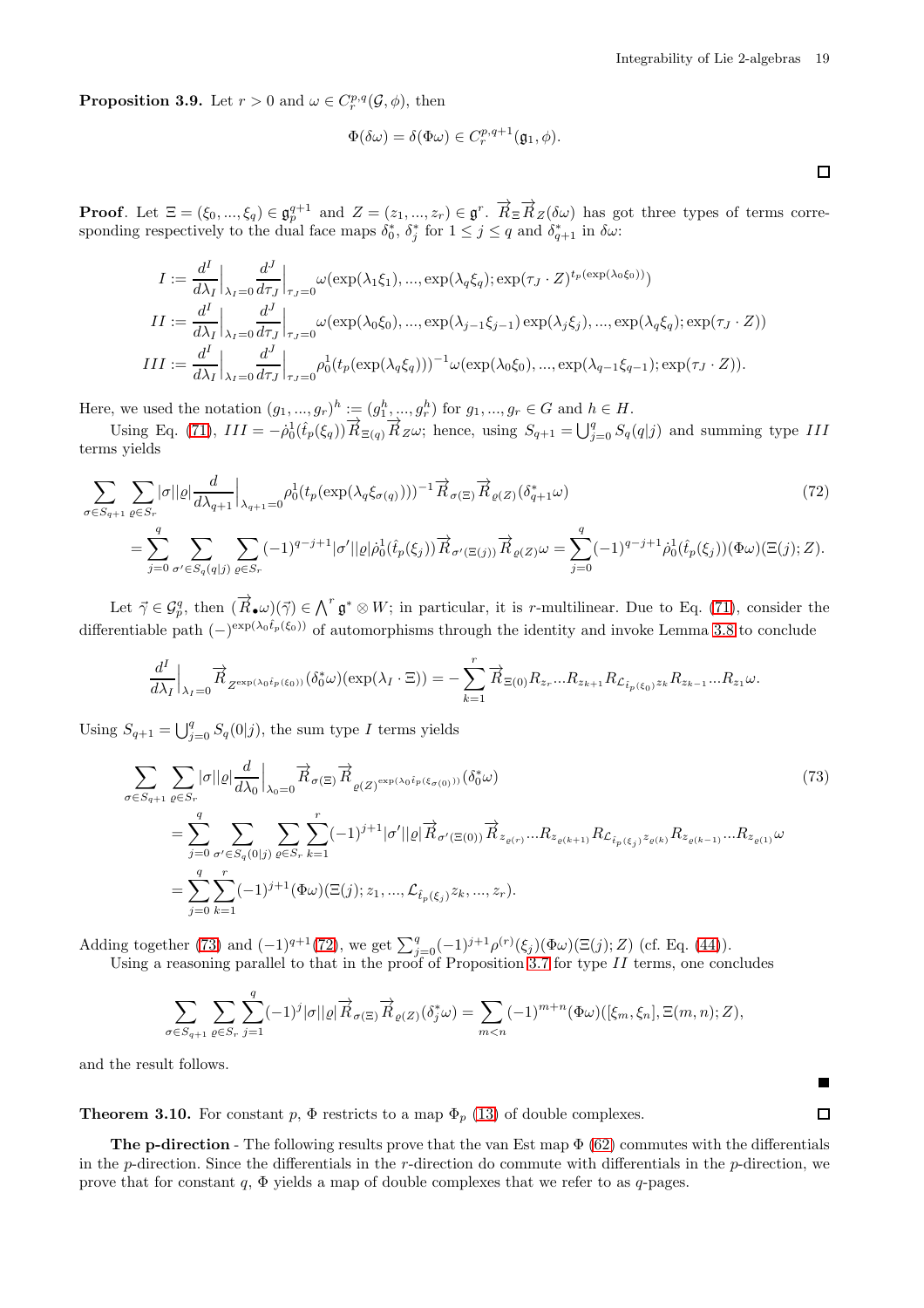**Proposition 3.11.** Let  $r > 0$  and  $\omega \in C_r^{p,q}(\mathcal{G}, \phi)$ , then

$$
\Phi(\partial \omega) = \partial(\Phi \omega) \in C_r^{p+1,q}(\mathfrak{g}_1, \phi).
$$

 $\Box$ 

**Proof.** Let  $\Xi = (\xi_1, ..., \xi_q) \in \mathfrak{g}_{p+1}^q$  and  $Z \in \mathfrak{g}^r$ . Writting  $\exp_{\mathcal{G}_{p+1}}(\xi) = (e_1^{\xi}, ..., e_{p+1}^{\xi}) \in \mathcal{G}_{p+1} \leq \mathcal{G}^{p+1}$ , for  $\xi \in \mathfrak{g}_{p+1}$ , define

$$
g_j := pr_G\left(e_1^{\lambda_j \xi_j} \boxtimes e_1^{\lambda_{j+1} \xi_{j+1}} \boxtimes \cdots \boxtimes e_1^{\lambda_{q-1} \xi_{q-1}} \boxtimes e_1^{\lambda_q \xi_q}\right) \in G, \qquad \text{for } 1 \le j \le q.
$$

Using Eq. [\(68\)](#page-13-1),

$$
\overrightarrow{R}_{\Xi}\overrightarrow{R}_{Z}(\partial\omega) = \frac{d^{I}}{d\lambda_{I}}\Big|_{\lambda_{I}=0} \Big[\rho_{0}^{1}(i(g_{1}))^{-1}(\overrightarrow{R}_{Z}\omega)(\partial_{0}\exp(\lambda_{I}\cdot\Xi)) + \sum_{j=1}^{p+1}(-1)^{j}(\overrightarrow{R}_{Z}\omega)(\partial_{j}\exp(\lambda_{I}\cdot\Xi))\Big]
$$

$$
= \sum_{j=1}^{p+1}(-1)^{j}\overrightarrow{R}_{\partial_{j}\Xi}\overrightarrow{R}_{Z}\omega + \frac{d^{I}}{d\lambda_{I}}\Big|_{\lambda_{I}=0}\rho_{0}^{1}(i(g_{1}))^{-1}(\overrightarrow{R}_{Z}\omega)(\exp(\lambda_{I}\cdot\hat{\partial}_{0}\Xi)).
$$

Now,

$$
\frac{d}{d\lambda_1}\Big|_{\lambda_1=0} \rho_0^1(i(g_1))^{-1}(\overrightarrow{R}_{Z}\omega)(\exp(\lambda_I \cdot \hat{\partial}_0 \Xi)) = \rho_0^1(i(g_2))^{-1}R_{\hat{\partial}_0\xi_1}(\overrightarrow{R}_{Z}\omega)(\exp(\lambda_2 \hat{\partial}_0 \xi_2), ..., \exp(\lambda_q \hat{\partial}_0 \xi_q)) + \n+ \left(\frac{d}{d\lambda_1}\Big|_{\lambda_1=0} \rho_0^1(i(g_1))^{-1}\right)(\overrightarrow{R}_{Z}\omega)(\exp(0), \exp(\lambda_2 \hat{\partial}_0 \xi_2), ..., \exp(\lambda_q \hat{\partial}_0 \xi_q));
$$

thus, inductively,  $\overrightarrow{R}_{\Xi} \overrightarrow{R}_{Z}(\partial \omega) = \sum_{j=0}^{p+1} (-1)^{j} \overrightarrow{R}_{\hat{\partial}_{j} \Xi} \overrightarrow{R}_{Z} \omega$ , and as a consequence,

$$
\Phi(\partial\omega)(\Xi;Z) = \sum_{\sigma \in S_q} \sum_{\varrho \in S_r} \sum_{j=0}^{p+1} (-1)^j |\sigma||\varrho| \overrightarrow{R}_{\sigma(\hat{\partial}_j\Xi)} \overrightarrow{R}_{\varrho(Z)} \omega = \sum_{j=0}^{p+1} (-1)^j \Phi(\omega(\hat{\partial}_j\Xi;Z)) = \partial(\Phi\omega)(\Xi;Z).
$$

**Theorem 3.12.** For constant  $q$ ,  $\Phi$  restricts to a map of double complexes.

**Difference maps** - We conclude this Section by proving that the van Est map  $\Phi$  [\(62\)](#page-12-1) commutes with the difference maps. We restrict our attention to the difference maps necessary to prove that Φ defines a map of complexes up to degree 2.

Under the isomorphisms of Subsection [2.1.1,](#page-3-2)  $\xi = (\xi_1, ..., \xi_p) \in \mathfrak{g}_p$  corresponds to a unique element  $(x_1, ..., x_p; y) \in \mathfrak{g}^p \oplus \mathfrak{h}$ , where each individual  $\xi_m \in \mathfrak{g}_1$  corresponds to  $(x_m, y_m) = (x_m, y + \mu(x_{m+1} + ... + x_p)) \in$  $\mathfrak{g} \oplus \mathfrak{h}$ . In the upcoming computations, we often need to consider  $\xi$  as the sum

$$
\xi = (X_1^r, 0) + (0, \hat{\partial}_0^r \xi) = (x_1, ..., x_r, 0, ..., 0; 0) + (0, ..., 0, x_{r+1}, ..., x_p; y),
$$
\n(74)

where  $X_1^r := (x_1, ..., x_r) \in G^r$ . Here, we abused notation and wrote an = sign to mean the image under the isomorphism of Subsection [2.1.1.](#page-3-2) Since the inclusion of G in  $\mathcal G$  is a group homomorphism, and the full nerve of the Lie 2-group lies in the category of Lie groups,

$$
\exp_{\mathcal{G}_p}(0, \hat{\partial}_0^r \xi) = (1, \exp_{\mathcal{G}_{p-r}}(\hat{\partial}_0^r \xi)) = (1, \partial_0^r \exp_{\mathcal{G}_{p-r}}(\xi))
$$
\n
$$
\exp_{\mathcal{G}_p}(0, \dots, 0, x, 0, \dots, 0; 0) = (1, \dots, 1, \exp_G(x), 1, \dots, 1; 1) \in G^p \times H \cong \mathcal{G}_p.
$$
\n(75)

In the latter equation, if  $x \in \mathfrak{g}$  is in the kth position, so is  $\exp_G(x) \in G$ . Note that, for  $1 < r \leq p$ , none of the inclusions of  $G<sup>r</sup>$  in  $\mathcal{G}<sub>p</sub>$  is a Lie group homomorphism; hence, there is no relation analog to [\(75\)](#page-19-0) when there is more than one non-zero entry.

<span id="page-19-2"></span>**Proposition 3.13.** Let  $r > 0$  and  $\omega \in C_r^{p,q}(\mathcal{G}, \phi)$ , then

$$
\Phi(\Delta \omega) = \Delta(\Phi \omega) \in C_{r-1}^{p+1,q+1}(\mathfrak{g}_1, \phi).
$$

<span id="page-19-1"></span><span id="page-19-0"></span> $\Box$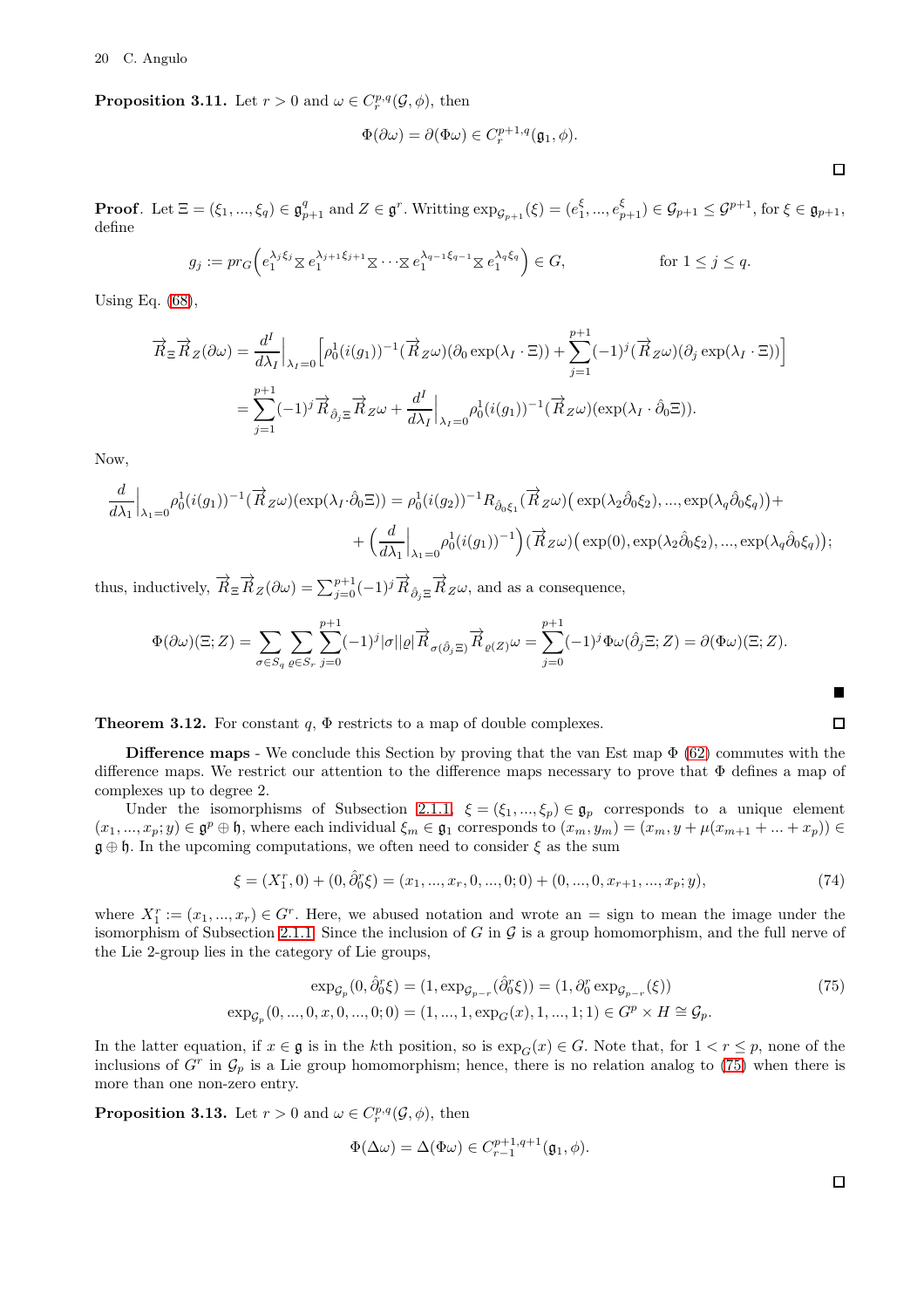**Proof.** If  $r = 1$ , let  $\Xi = (\xi_0, ..., \xi_q)^T \in \mathfrak{g}_{p+1}^{q+1}$ . If  $\xi_j \in \mathfrak{g}_{p+1}$  corresponds to  $(x_j^0, ..., x_j^p; y_j) \in \mathfrak{g}^{p+1} \oplus \mathfrak{h}$ , using the convention of Eq. [\(74\)](#page-19-1), write  $\Xi = \Xi_1 + \Xi_2$ , where

<span id="page-20-0"></span>
$$
\Xi_1 = \begin{pmatrix} x_0^0 & 0 \\ \Xi(0) & \end{pmatrix} \qquad \qquad \Xi_2 = \begin{pmatrix} 0 & \hat{\partial}_0 \xi_0 \\ \Xi(0) & \end{pmatrix} . \tag{76}
$$

Since  $\vec{R}_{\bullet}(\Delta\omega) \in \bigotimes^{q+1} \mathfrak{g}_{p+1}^* \otimes V$ ,  $\vec{R}_{\Xi}(\Delta\omega) = \vec{R}_{\Xi_1}(\Delta\omega) + \vec{R}_{\Xi_2}(\Delta\omega)$ . Now, from Eq. [\(75\)](#page-19-0),  $c_{11}(\Xi_2) = 1$ ; hence,  $\overrightarrow{R}_{\Xi_2}(\Delta\omega) = 0$ . On the other hand, letting  $I' = \{1, ..., q\}$ ,

$$
\overrightarrow{R}_{\Xi_1}(\Delta\omega) = \frac{d^I}{d\lambda_I} \Big|_{\lambda_I=0} \rho_0^0(t_p(\partial_0 \exp(\lambda_1 \xi_1))...t_p(\partial_0 \exp(\lambda_q \xi_q))) \circ \phi\big(\omega(\partial_0 \exp(\lambda_{I'} \cdot \Xi(0)); \exp_G(\lambda_0 x_0^0))\big)
$$

$$
= \frac{d^{I'}}{d\lambda_{I'}} \Big|_{\lambda_{I'}=0} \rho_0^0(t_p(\partial_0 \exp(\lambda_1 \xi_1))...t_p(\partial_0 \exp(\lambda_q \xi_q))) \circ \phi\big((R_{x_0^0}\omega)(\partial_0 \exp(\lambda_{I'} \cdot \Xi(0)))\big).
$$

Computing, for any  $h \in H$  and letting  $I'' = \{2, ..., q\},\$ 

$$
\frac{d}{d\lambda_1}\Big|_{\lambda_1=0} \rho_0^0(t_p(\partial_0 \exp(\lambda_1\xi_1))h) \circ \phi\big((R_{x_0^0}\omega)(\partial_0 \exp(\lambda_{I'} \cdot \Xi(0)))\big) = \rho_0^0(h) \circ \phi\big((R_{\hat{\partial}_0\xi_1}R_{x_0^0}\omega)(\partial_0 \exp(\lambda_{I''} \cdot \Xi(0,1)))\big) + \Big(\frac{d}{d\lambda_1}\Big|_{\lambda_1=0} \rho_0^0(t_p(\partial_0 \exp(\lambda_1\xi_1))h)\Big) \circ \phi\big((R_{x_0^0}\omega)(\partial_0 \exp(0), \partial_0 \exp(\lambda_{I''} \cdot \Xi(0,1)))\big);
$$

inductively implying  $\overrightarrow{R}_{\Xi_1}(\Delta \omega) = \phi(\overrightarrow{R}_{\hat{\partial}_0 \Xi(0)} R_{x_0^0} \omega)$ . Using the partition  $S_{q+1} = \bigcup_{j=0}^q S_q(0|j)$ , one concludes

$$
\Phi(\Delta\omega)(\Xi) = \sum_{j=0}^q \sum_{\sigma' \in S_q(0|j)} (-1)^j |\sigma'| \phi(\overrightarrow{R}_{\sigma'(\hat{\partial}_0 \Xi(j))} R_{x_j^0} \omega) = \sum_{j=0}^q (-1)^j (\Phi \omega)(\hat{\partial}_0 \Xi(j); x_j^0) = \Delta(\Phi \omega)(\Xi).
$$

If  $r > 1$ , let  $Z = (z_1, ..., z_{r-1}) \in \mathfrak{g}^{r-1}$  and  $\Xi$  as before. This time round,  $\overrightarrow{R}_\bullet \overrightarrow{R}_Z(\Delta \omega) \in \bigotimes^{q+1} \mathfrak{g}^*_{p+1} \otimes W$ ; thus, using Eq. [\(76\)](#page-20-0),  $\overrightarrow{R}_{\Xi} \overrightarrow{R}_{Z}(\Delta \omega) = \overrightarrow{R}_{\Xi_1} \overrightarrow{R}_{Z}(\Delta \omega) + \overrightarrow{R}_{\Xi_2} \overrightarrow{R}_{Z}(\Delta \omega)$ . The fact that  $c_{11}(\Xi_2) = 1$  remains; hence,  $\overrightarrow{R}_{\Xi_2}(\Delta\omega) = 0$ . Now, the terms of type  $c_{2n}$  are constant with respect to  $\tau_{r-1}$  and thus vanish. Writing  $\gamma(\lambda_0)$  for  $(\exp_G(\lambda_0 x_0^0)$  1), we compute

$$
\frac{d}{d\lambda_0}\Big|_{\lambda_0=0} \frac{d^J}{d\tau_J}\Big|_{\tau_J=0} c_{2n-1}(\exp(\tau_J \cdot Z); \gamma(\lambda_0))
$$
\n
$$
= \frac{d}{d\lambda_0}\Big|_{\lambda_0=0} \frac{d^J}{d\tau_J}\Big|_{\tau_J=0} (\exp(\tau_J \cdot Z)^{i(\exp(\lambda_0 x_0^0))}_{[1,r-n)}, \exp(\lambda_0 x_0^0)^{-1}, \exp(\tau_J \cdot Z)_{[r-n,r-2]}, \exp(\tau_{r-1} z_{r-1}) \exp(\lambda_0 x_0^0))
$$
\n
$$
= -\frac{d}{d\lambda_0}\Big|_{\lambda_0=0} \frac{d^J}{d\tau_J}\Big|_{\tau_J=0} (\exp(\tau_J \cdot Z)^{i(\exp(0))}_{[1,r-n)}, \exp(\lambda_0 x_0^0), \exp(\tau_J \cdot Z)_{[r-n,r-2]}, \exp(\tau_{r-1} z_{r-1}) \exp(0)).
$$

Ultimately, putting  $\varrho'(Z)_{x^0}^{(j)}$  $x_1^{(j)} := (z_{\varrho'(1)},...,z_{\varrho'(j-1)},x_j^0,z_{\varrho'(j)},...,z_{\varrho'(r-1)}),$  and using successively the partitions  $S_{q+1} = \bigcup_{j=0}^{q} S_q(0|j)$  and  $S_r = \bigcup_{n=0}^{r-1} S_{r-1}(j|n)$ , we compute

$$
\Phi(\Delta\omega)(\Xi;Z) = \sum_{j=0}^{q} \sum_{\sigma' \in S_q(0|j)} \sum_{\varrho' \in S_{r-1}} (-1)^j |\sigma'||\varrho'|\overrightarrow{R}_{\sigma'(\Xi(j))} R_{\xi_j} \overrightarrow{R}_{\varrho'(Z)}(\Delta\omega)
$$
  
\n
$$
= \sum_{j=0}^{q} \sum_{\sigma' \in S_q(0|j)} \sum_{\varrho' \in S_{r-1}} \sum_{n=0}^{r-1} (-1)^{j+n} |\sigma'||\varrho'|\overrightarrow{R}_{\sigma'(\partial_0 \Xi(j))} \overrightarrow{R}_{\varrho'(Z)_{x_{j}^{0}}^{(j)}}\omega
$$
  
\n
$$
= \sum_{j=0}^{q} \sum_{\sigma' \in S_q(0|j)} \sum_{\varrho \in S_r} (-1)^j |\sigma'||\varrho|\overrightarrow{R}_{\sigma'(\partial_0 \Xi(j))} \overrightarrow{R}_{\varrho(x_j^0, Z)}\omega = \sum_{j=0}^{q} (-1)^j (\Phi\omega)(\partial_0 \Xi(j); x_j^0, Z),
$$

which yields  $\Delta(\Phi\omega)(\Xi;Z)$  as desired.

**Proposition 3.14.** Let  $r > 1$  and  $\omega \in C_r^{p,q}(\mathcal{G}, \phi)$ , then

$$
\Phi(\Delta_{r,1}\omega) \equiv 0 \in C_0^{p+r,q+1}(\mathfrak{g}_1,\phi).
$$

 $\Box$ 

П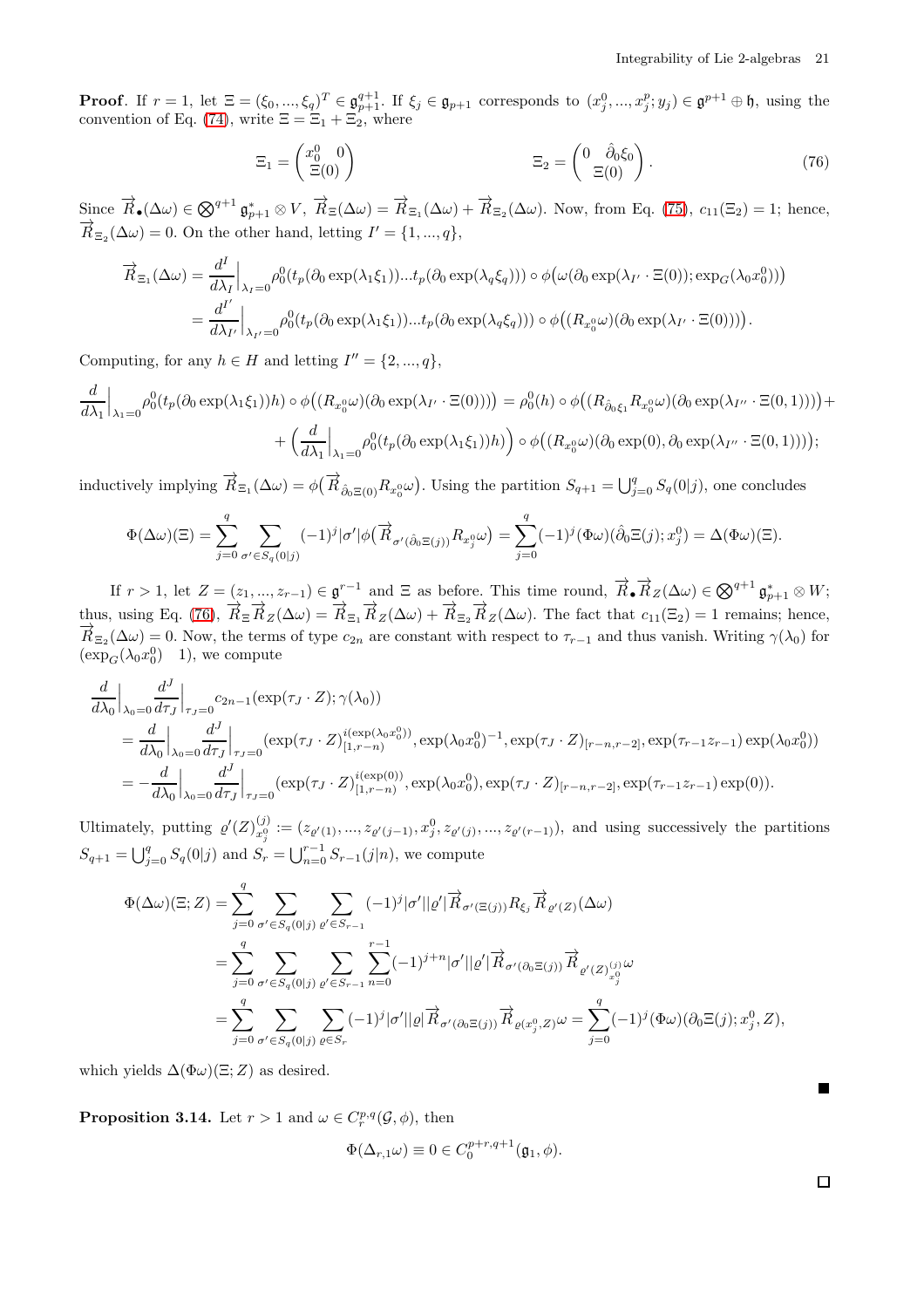**Proof.** Let  $\Xi = (\xi_0, ..., \xi_q)^T \in \mathfrak{g}_{p+r}^{q+1}$  and  $(x_0^1, ..., x_0^{p+r}; y_0) \in \mathfrak{g}_{p+r}^{p+r} \oplus \mathfrak{h}$  be the image of  $\xi_0 \in \mathfrak{g}_{p+r}$  under the isomorphism of Subsection [2.1.1.](#page-3-2) Using the convention of Eq. [\(74\)](#page-19-1), write  $\Xi = \Xi_0 + ... + \Xi_r$ , where

$$
\Xi_0 = \begin{pmatrix} 0 & \hat{\partial}_0^r \xi_0 \\ \Xi(0) & \end{pmatrix} \qquad \qquad \Xi_k = \begin{pmatrix} 0 \cdots 0 & x_0^k & 0 \cdots 0 \\ \Xi(0) & \end{pmatrix}, \quad \text{for } 1 \le k \le r.
$$

Since  $\overrightarrow{R}_{\bullet}(\Delta_{r,1}\omega) \in \bigotimes^{q+1} \mathfrak{g}_{p+r} \otimes V$ ,  $\overrightarrow{R}_{\Xi}(\Delta_{r,1}\omega) = \overrightarrow{R}_{\Xi_0}(\Delta_{r,1}\omega) + ... + \overrightarrow{R}_{\Xi_r}(\Delta_{r,1}\omega)$ . It then follows from Eq. [\(75\)](#page-19-0) that

$$
\overrightarrow{R}_{\Xi_0}(\Delta_{r,1}\omega) = \frac{d^I}{d\lambda_I}\Big|_{\lambda_I=0} \rho_0^0(t_p(\partial_0^r \exp(\lambda_0\xi_0))...t_p(\partial_0^r \exp(\lambda_q\xi_q))) \circ \phi\big(\omega(\partial_0^r \delta_0 \exp(\lambda_I \cdot \Xi_0); 1,...,1)\big) = 0,
$$

and, for  $1 \leq k \leq r$ ,

$$
\begin{split} \overrightarrow{R}_{\Xi_k}(\Delta_{r,1}\omega) \\ & \quad = \frac{d^I}{d\lambda_I}\Big|_{\lambda_I=0} \rho_0^0(t_p(\partial_0^r\exp(\lambda_1\xi_1))...t_p(\partial_0^r\exp(\lambda_q\xi_q)))\circ \phi\big(\omega(\partial_0^r\delta_0\exp(\lambda_I\cdot\Xi_k);1,...,\exp_G(\lambda_0x_0^k),...,1)\big) = 0. \end{split}
$$

**Proposition 3.15.** Let  $r > 1$  and  $\omega \in C_r^{p,q}(\mathcal{G}, \phi)$ , then

$$
\Phi(\Delta_{1,r}\omega) = (-1)^{\frac{r(r+1)}{2}} \Delta_r(\Phi \omega) \in C_0^{p+1,q+r}(\mathfrak{g}_1, \phi).
$$

**Proof.** Let  $\Xi = (\xi_1, ..., \xi_{q+r})^T \in \mathfrak{g}_{p+1}^{q+r}$  and  $(x_j^0, ..., x_j^p; y_j) \in \mathfrak{g}_{p+1}^p \oplus \mathfrak{h}$  be the image of  $\xi_j \in \mathfrak{g}_{p+1}$  under the isomorphism of Subsection [2.1.1.](#page-3-2) For  $\xi \in \mathfrak{g}_{p+1}$ , write  $(g_{\xi}^0, ..., g_{\xi}^p; h_{\xi}) \in G^{p+1} \times H$  for the image of  $\exp_{\mathcal{G}_{p+1}}(\xi) \in$  $\mathcal{G}_{p+1}$  under the isomorphism of Subsection [2.1.1.](#page-3-2)

Making  $\Xi = \Xi_1 + \Xi_2$  in the manner of Eq. [\(76\)](#page-20-0),  $\vec{R}_{\Xi}(\Delta_{1,r}\omega) = \vec{R}_{\Xi_1}(\Delta_{1,r}\omega) + \vec{R}_{\Xi_2}(\Delta_{1,r}\omega)$  as  $\vec{R}_{\bullet}(\Delta_{1,r}\omega) \in$  $\bigotimes^{q+r} \mathfrak{g}_{p+1} \otimes V$ . Given that

$$
\omega(\partial_0 \delta_0^r \exp(\lambda_I \cdot \Xi_2); 1^{h_{\lambda_2 \xi_2} \dots h_{\lambda_{q+r} \xi_{q+r}}}, (g^0_{\lambda_2 \xi_2})^{h_{\lambda_2 \xi_2} \dots h_{\lambda_{q+r} \xi_{q+r}}}, \dots, (g^0_{\lambda_{q+r-1} \xi_{q+r-1}})^{h_{\lambda_{q+r} \xi_{q+r}}}, g^0_{\lambda_{q+r} \xi_{q+r}}) = 0,
$$

 $\overrightarrow{R}_{\Xi_2}(\Delta_{1,r}\omega) = 0$ ; therefore, inductively using Eq. [\(76\)](#page-20-0) on  $\Xi(1,...,k)$ , one ultimately concludes  $\overrightarrow{R}_{\Xi}(\Delta_{1,r}\omega) =$  $\overrightarrow{R}_{\Xi_{(r)}}(\Delta_{1,r}\omega)$ , where

$$
\Xi_{(r)} := \begin{pmatrix} x_1^0 & 0 \\ \vdots & \vdots \\ x_r^0 & 0 \\ \Xi(1, \ldots, r) \end{pmatrix},
$$

and, as in the proof of Proposition [3.13,](#page-19-2)

$$
\overrightarrow{R}_{\Xi_{(r)}}(\Delta_{1,r}\omega) = \phi\left(\overrightarrow{R}_{\hat{\partial}_0\Xi(1,\ldots,r)}\overrightarrow{R}_{X^0_{1,\ldots,r}}\omega\right), \qquad \text{where } X^0_{1,\ldots,r} = (x^0_1,\ldots,x^0_r) \in \mathfrak{g}^r.
$$

Partitioning  $S_{q+r} = \bigcup_{a_1 < \ldots < a_r} \bigcup_{\varrho \in S_r} S_q(1|a_{\varrho(1)}...a_{\varrho(r)}),$ 

$$
\Phi(\Delta_{1,r}\omega)(\Xi) = \sum_{a_1 < \ldots < a_r} \sum_{\varrho \in S_r} \sum_{\sigma^{(r)} \in S_q(1|a_{\varrho(1)}\ldots a_{\varrho(r)})} (-1)^{a_1 + \ldots + a_r + \frac{r(r+1)}{2}} |\sigma^{(r)}||\varrho|\phi(\overrightarrow{R}_{\sigma^{(r)}(\hat{\partial}_0 \Xi(1,\ldots,r))} \overrightarrow{R}_{X^0_{\alpha_{\varrho(1)}},\ldots,\alpha_{\varrho(r)}} \omega)
$$
\n
$$
= \sum_{a_1 < \ldots < a_r} (-1)^{a_1 + \ldots + a_r + \frac{r(r+1)}{2}} \phi\big((\Phi\omega)(\partial_0(\Xi(a_1,\ldots,a_k));X^0_{a_1,\ldots,a_r})\big) = (-1)^{\frac{r(r+1)}{2}} \Delta_r(\Phi\omega)(\Xi).
$$

All the previous results add up to the following theorem.

<span id="page-21-0"></span>**Theorem 3.16.** The van Est map  $\Phi$  [\(62\)](#page-12-1) induces a map of complexes

$$
\Phi: C_{\nabla}^n(\mathcal{G}, \phi) \longrightarrow C_{\nabla}^n(\mathfrak{g}_1, \phi)
$$

between the complexes [\(9\)](#page-2-0) for  $n \leq 2$ .

**Remark 3.** Continuing Remark [1,](#page-10-3) Theorem [3.16](#page-21-0) extends to  $n \leq 5$  for the difference maps made explicit in [\[2\]](#page-31-5). We abstain from presenting a proof because it lies outside of our application. $\Box$ 

 $\Box$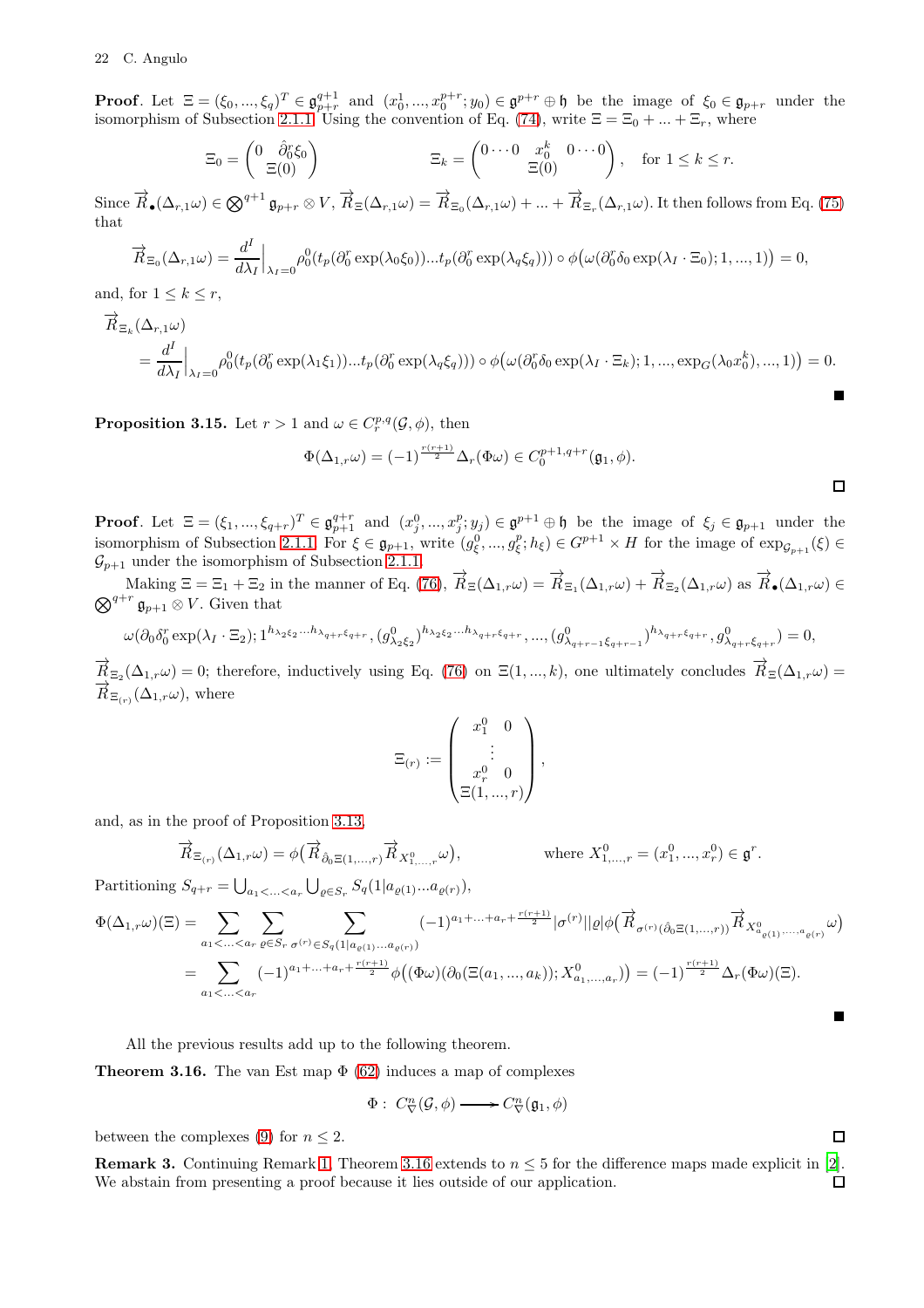<span id="page-22-2"></span> $\Box$ 

# <span id="page-22-0"></span>4 A Collection of van Est Type Theorems

<span id="page-22-1"></span>In this section, we prove a van Est type theorem relating the cohomology of Lie 2-groups and Lie 2-algebras: **Theorem 4.1.** Let G be a Lie 2-group with associated crossed module  $G \longrightarrow H$ , Lie 2-algebra  $\mathfrak{g}_1$  and a representation on the 2-vector space  $W \xrightarrow{\phi} V$ . If H and G are both k-connected and the van Est map  $\Phi$ [\(62\)](#page-12-1) induces a map of complexes between the complexes [\(9\)](#page-2-0) for  $n \leq k+1$ , then

$$
\Phi: H^n_\nabla({\mathcal G},\phi) \longrightarrow H^n_\nabla({\mathfrak g}_1,\phi),
$$

is an isomorphism for  $n \leq k$  and it is injective for  $n = k + 1$ .

Theorem [4.1](#page-22-1) follows from the vanishing of the cohomology of the mapping cone of  $\Phi$ , which in turn, using the spectral sequence of the filtration of [\(61\)](#page-11-0) by columns, follows from van Est type theorems that ensure the vanishing of its columns below the diagonal. Throughout, fix a Lie 2-group  $\mathcal G$  with Lie 2-algebra  $\mathfrak g_1$  and a representation  $\rho$  on  $W \xrightarrow{\phi} V$ .

#### <span id="page-22-6"></span>4.1 First approximation

Momentarily disregarding the full crossed module structure, consider only the Lie group  $H$  acting to the right by Lie group automorphisms of G. In [\[2\]](#page-31-5), it is explained that  $H \ltimes G$  has got the structure of a double Lie groupoid in the sense of Ehresmann  $[7]$ , where the top groupoid is a Lie group bundle over H and the left groupoid is the right action groupoid of H over G. Furthermore, for  $r > 0$ , the p-pages of  $C_r^{p,q}(\mathcal{G}, \phi)$  can be thought of as naturally associated double complexes induced by a map of double Lie groupoids



where  $W$  is a vector space and the double Lie groupoid to the right is the one given by the right action by conjugation of  $GL(W)$  on itself (cf. [\(83\)](#page-24-0)).

Associated to a double Lie groupoid, there are two LA-groupoids [\[9](#page-31-11)], which are roughly given by passing the Lie functor in the vertical and the horizontal directions. In the case of  $H \ltimes G$ , these are respectively given by

<span id="page-22-7"></span>

Bear in mind that the notation ⋉ stands alternatively for the transformation groupoid associated to an action of a Lie group and the action Lie algebroid associated to the action of a Lie algebra. Correspondingly, there are two morphisms of LA-groupoids which correspond to the differentiation of the map [\(77\)](#page-22-2) in each direction. The subsequent results say there are double complexes naturally associated to each of the latter derivatives.

<span id="page-22-5"></span>**Proposition 4.2.** Let  $\mathfrak{h} \ltimes G \longrightarrow \mathfrak{gl}(W) \ltimes GL(W) : (y; g) \longmapsto (\rho_{\mathfrak{h}}(y), \rho_{G}(g))$  be the differentiation of the map [\(77\)](#page-22-2) in the vertical direction. Then, for every  $q \ge 0$ , there is a representation  $\rho_G^q$  of the Lie group bundle

<span id="page-22-3"></span>
$$
\mathfrak{h}^q \times G \longrightarrow \mathfrak{h}^q \qquad \text{on } \mathfrak{h}^q \times W \longrightarrow \mathfrak{h}^q , \tag{79}
$$

and for every  $r \geq 0$ , there is a representation  $\rho_{\mathfrak{h}}^r$  of the action Lie algebroid

<span id="page-22-4"></span>
$$
\mathfrak{h} \ltimes G^r \longrightarrow G^r \qquad \text{on } G^r \times W \longrightarrow G^r \tag{80}
$$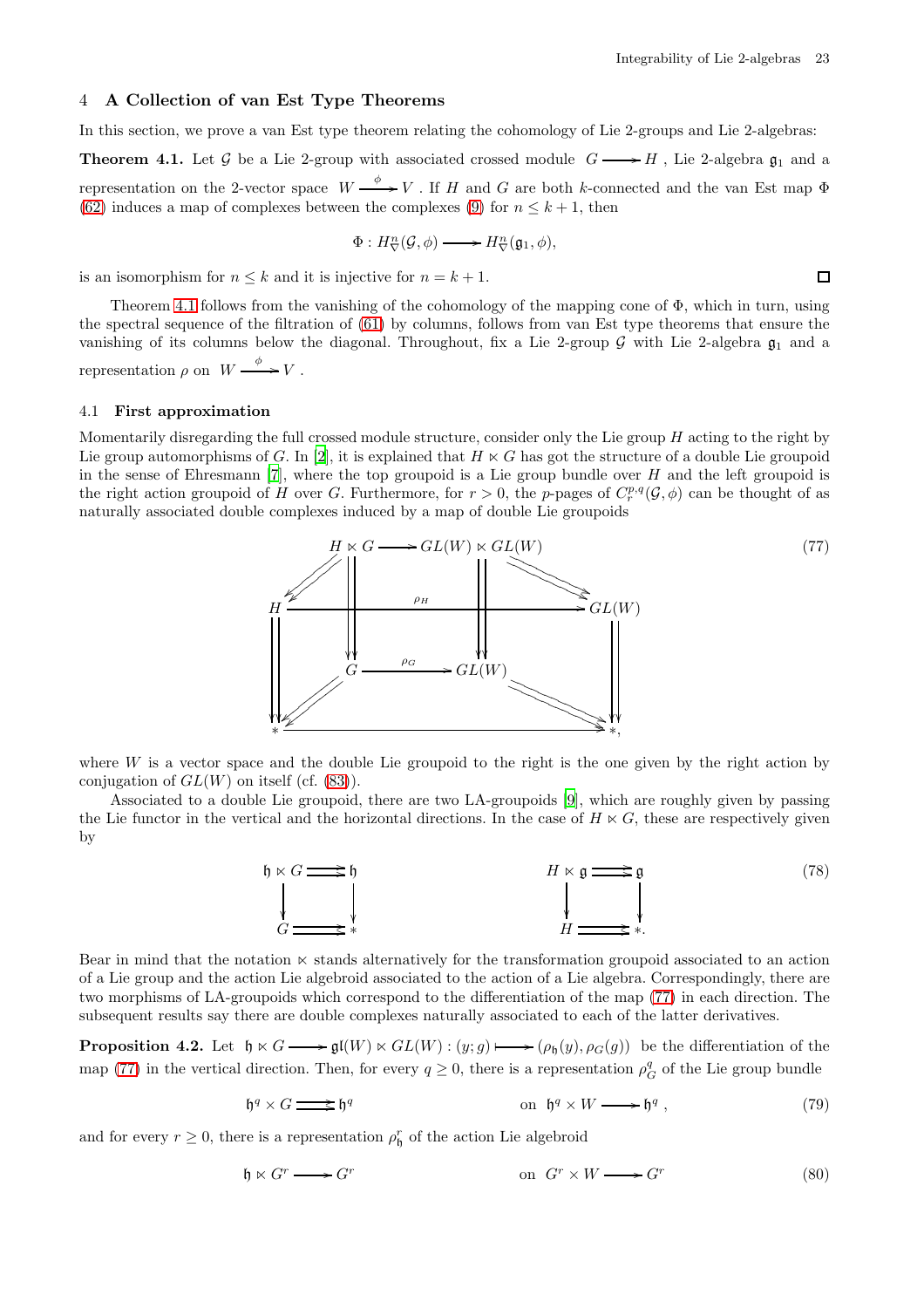such that the grid

<span id="page-23-1"></span>
$$
\begin{array}{c}\n\vdots \\
\uparrow \\
\uparrow \\
\uparrow \\
\uparrow \\
\uparrow \\
\uparrow \\
\uparrow \\
\uparrow \\
\uparrow \\
\downarrow \\
\uparrow \\
\uparrow \\
\downarrow \\
\uparrow \\
\downarrow \\
\uparrow \\
\downarrow \\
\uparrow \\
\downarrow \\
\uparrow \\
\downarrow \\
\uparrow \\
\downarrow \\
\uparrow \\
\downarrow \\
\uparrow \\
\downarrow \\
\uparrow \\
\uparrow \\
\downarrow \\
\downarrow \\
\uparrow \\
\uparrow \\
\downarrow \\
\downarrow \\
\uparrow \\
\uparrow \\
\downarrow \\
\uparrow \\
\downarrow \\
\uparrow \\
\uparrow \\
\downarrow \\
\uparrow \\
\uparrow \\
\downarrow \\
\uparrow \\
\uparrow \\
\downarrow \\
\uparrow \\
\uparrow \\
\uparrow \\
\downarrow \\
\uparrow \\
\uparrow \\
\uparrow \\
\downarrow \\
\uparrow \\
\uparrow \\
\downarrow \\
\uparrow \\
\uparrow \\
\downarrow \\
\uparrow \\
\uparrow \\
\downarrow \\
\uparrow \\
\uparrow \\
\uparrow \\
\downarrow \\
\uparrow \\
\uparrow \\
\uparrow \\
\uparrow \\
\downarrow \\
\uparrow \\
\uparrow \\
\uparrow \\
\downarrow \\
\uparrow \\
\uparrow \\
\uparrow \\
\downarrow \\
\uparrow \\
\uparrow \\
\uparrow \\
\downarrow \\
\uparrow \\
\uparrow \\
\downarrow \\
\uparrow \\
\downarrow \\
\uparrow \\
\downarrow \\
\uparrow \\
\downarrow \\
\uparrow \\
\downarrow \\
\uparrow \\
\downarrow \\
\uparrow \\
\downarrow \\
\uparrow \\
\downarrow \\
\uparrow \\
\downarrow \\
\uparrow \\
\downarrow \\
\uparrow \\
\downarrow \\
\uparrow \\
\downarrow \\
\uparrow \\
\downarrow \\
\uparrow \\
\downarrow \\
\uparrow \\
\downarrow \\
\uparrow \\
\downarrow \\
\uparrow \\
\downarrow \\
\uparrow \\
\downarrow \\
\uparrow \\
\downarrow \\
\uparrow \\
\downarrow \\
\uparrow \\
\downarrow \\
\downarrow \\
\downarrow \\
\downarrow \\
\uparrow \\
\downarrow \\
\downarrow \\
\uparrow \\
\downarrow \\
\downarrow \\
\uparrow \\
\downarrow \\
\downarrow \\
\uparrow \\
\downarrow \\
\uparrow \\
\downarrow \\
\uparrow \\
\downarrow \\
\uparrow \\
\downarrow \\
\uparrow \\
\downarrow \\
\uparrow \\
\downarrow \\
\uparrow \\
\downarrow \\
\uparrow \\
\downarrow \\
\uparrow \\
\downarrow \\
\uparrow \\
\downarrow \\
\uparrow \\
\downarrow \\
\uparrow \\
\downarrow \\
\uparrow \\
\downarrow \\
\uparrow \\
\downarrow \\
\uparrow \\
\downarrow \\
\uparrow \\
\downarrow \\
\uparrow \\
\downarrow \\
\uparrow \\
\downarrow \\
\uparrow \\
\downarrow \\
\uparrow \\
\downarrow \\
\uparrow \\
\downarrow \\
\uparrow \\
\downarrow \\
\uparrow \\
$$

whose rows are the subcomplexes of alternating q-multilinear Lie groupoid cochains with values in  $\rho_G^q$  and whose columns are Lie algebroid complexes with values on  $\rho_{\mathfrak{h}}^r$  is a double complex.

**Proof.** Since [\(77\)](#page-22-2) is a map of double groupoids,  $\rho_{\mathfrak{h}} \times \rho_G$  is a map of LA-groupoids and its restrictions to the base Lie group and to the side Lie algebra give respectively representations  $\rho_G$  of G and  $\rho_{\mathfrak{h}}$  of h, both on W. These are the representations for the group bundle over a point  $G \longrightarrow^*$  and for the trivial action Lie algebroid  $\mathfrak{h} \lt \ast \longrightarrow \ast$ . For each  $q > 0$ , define  $\rho_G^q := pr_G^* \rho_G$ , which is a representation of the group bundle [\(79\)](#page-22-3) as the projection onto G is a Lie groupoid homomorphism. Analogously, for each  $r > 0$ , define  $\rho_{\mathfrak{h}}^r := \hat{t}_r^* \rho_{\mathfrak{h}}$ , where  $\hat{t}_r : (\mathfrak{h} \times G)_r \cong \mathfrak{h} \times G^r \longrightarrow \mathfrak{h}$  is the final target map of the LA-groupoid and hence a Lie algebroid map.

Since for any group bundle,  $(\mathfrak{h}^q \times G)_r \cong \mathfrak{h}^q \times G^r$ ,  $C^r(\mathfrak{h}^q \times G; \mathfrak{h}^q \times W) \cong C(\mathfrak{h}^q \times G^r, W)$ , one can make sense of the subspace of alternating q-multilinear in the h-coordinates r-cochains of [\(79\)](#page-22-3) with values on  $\rho_G^q$ ,

$$
C_{lin}^r(\mathfrak{h}^q \times G, W) := \{ \omega \in C^r(\mathfrak{h}^q \times G; \mathfrak{h}^q \times W) : \omega(-; \vec{g}) \in \bigwedge^q \mathfrak{h}^* \otimes W, \forall \vec{g} \in G^r \}.
$$

 $C_{lin}^{\bullet}(\mathfrak{h}^q \times G, W)$  is a subcomplex of  $C^{\bullet}(\mathfrak{h}^q \times G; \mathfrak{h}^q \times W)$ . Indeed, for  $Y \in \mathfrak{h}^q$  and  $\vec{g} = (g_0, ..., g_r) \in G^{r+1}$ ,  $\partial_k(Y;\vec{g}) = (Y;\delta_k\vec{g})$ , where  $\delta_k$  is the kth face map in the nerve of the Lie group G. Thus, for  $\omega \in C_{lin}^r(\mathfrak{h}^q \times G, W)$ ,

$$
\partial \omega(Y; \vec{g}) = \rho_G^q(Y; g_0)\omega(Y; \delta_0 \vec{g}) + \sum_{k=1}^{r+1} (-1)^k \omega(Y; \delta_k \vec{g}),
$$

but  $\rho_G^q(Y; g_0) = \rho_G(g_0)$ ; hence,  $\partial \omega(-; \vec{g})$  is a linear combination of alternating q-multilinear maps. Since by definition

$$
C^r_{lin}(\mathfrak{h}^q\times G,W)=C(G^r,\bigwedge^q\mathfrak{h}^*\otimes W)=\Gamma\Big(\bigwedge^q(\mathfrak{h}\ltimes G^r)^*\otimes (G^r\times W)\Big),
$$

for fixed  $(q, r)$ , the spaces of q-multilinear r-cochains of the Lie groupoid [\(79\)](#page-22-3) with values on  $\rho_G^q$  and of q-cochains of the Lie algebroid [\(80\)](#page-22-4) with values on  $\rho_{\mathfrak{h}}^r$  coincide.

We are left to prove that the generic square

<span id="page-23-0"></span>
$$
C(G^r, \bigwedge^{q+1} \mathfrak{h}^* \otimes W) \xrightarrow{\partial} C(G^{r+1}, \bigwedge^{q+1} \mathfrak{h}^* \otimes W)
$$
  
\n
$$
\uparrow \qquad \qquad \uparrow
$$
  
\n
$$
C(G^r, \bigwedge^q \mathfrak{h}^* \otimes W) \xrightarrow{\partial} C(G^{r+1}, \bigwedge^q \mathfrak{h}^* \otimes W)
$$
  
\n(82)

commutes. Given that the brackets of all the Lie algebroids involved are completely determined by the bracket of h, we restrict to prove the commutativity of [\(82\)](#page-23-0) for constant sections. Let  $\omega \in C(G^r, \bigwedge^q \mathfrak{h}^* \otimes W)$ ,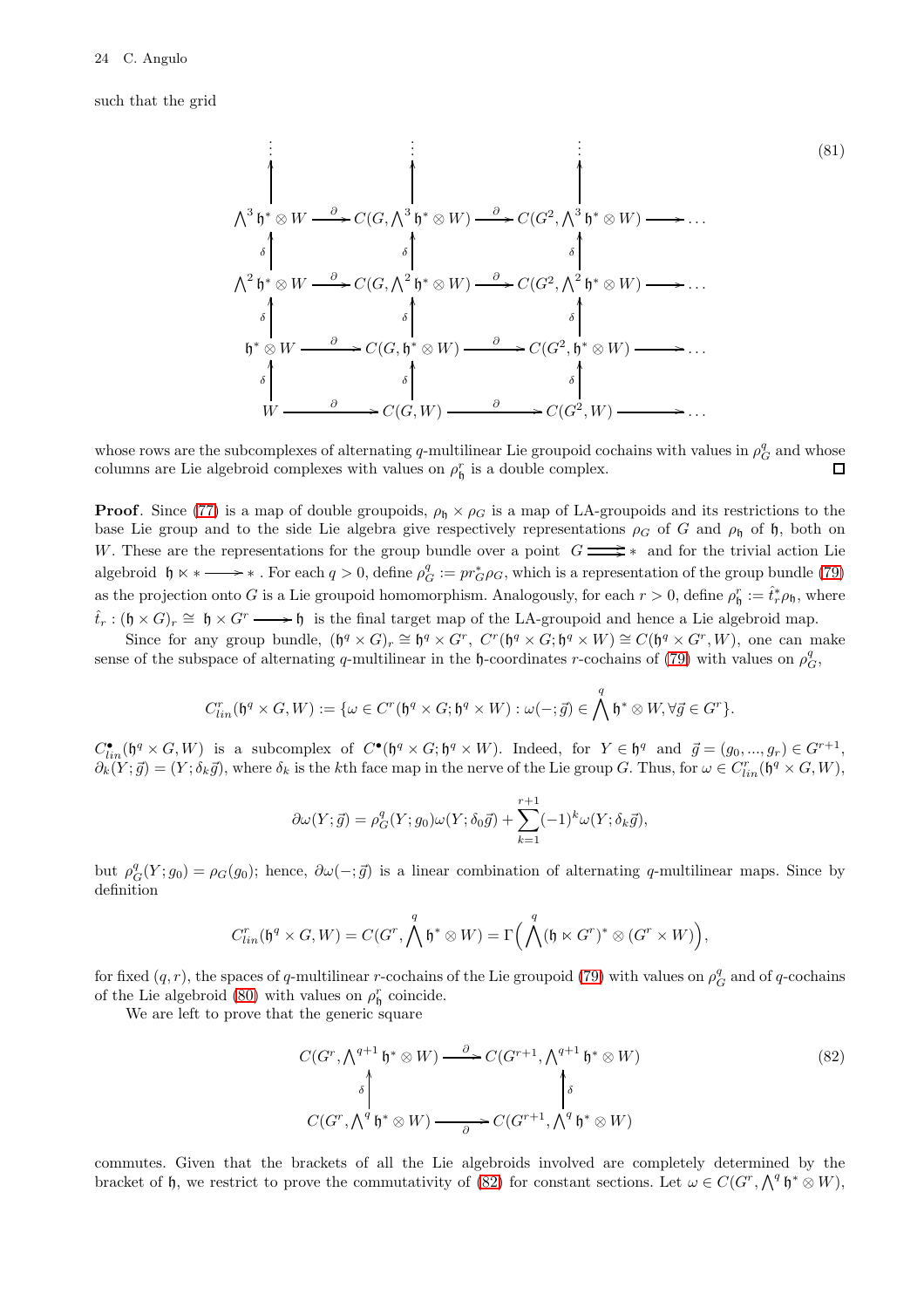Integrability of Lie 2-algebras 25

 $Y = (y_0, ..., y_q) \in \mathfrak{h}^{q+1}$  and  $\vec{g}$  as above. Then,

$$
\partial(\delta\omega)(Y;\vec{g}) = \rho_G^{q+1}(Y;g_0) \Big[ \sum_{j=0}^q (-1)^{j+1} \rho_{\mathfrak{h}}^r(y_j) \omega(Y(j);\delta_0 \vec{g}) + \sum_{m < n} (-1)^{m+n} \omega([y_m, y_n], Y(m, n); \delta_0 \vec{g}) \Big] + \\ + \sum_{k=1}^{r+1} (-1)^k \Big[ \sum_{j=0}^q (-1)^{j+1} \rho_{\mathfrak{h}}^r(y_j) \omega(Y(j);\delta_k \vec{g}) + \sum_{m < n} (-1)^{m+n} \omega([y_m, y_n], Y(m, n); \delta_k \vec{g}) \Big],
$$

and

$$
\delta(\partial \omega)(Y; \vec{g}) = \sum_{j=0}^{q} (-1)^{j+1} \rho_{\mathfrak{h}}^{r+1}(y_j) \left[ \rho_G^q(Y(j); g_0) \omega(Y(j); \delta_0 \vec{g}) + \sum_{k=1}^{r+1} (-1)^k \omega(Y(j); \delta_k \vec{g}) \right] +
$$
  
+ 
$$
\sum_{m \leq n} (-1)^{m+n} \left[ \rho_G^q([y_m, y_n], Y(m, n); g_0) \omega([y_m, y_n], Y(m, n); \delta_0 \vec{g}) + \sum_{k=1}^{r+1} (-1)^k \omega([y_m, y_n], Y(m, n); \delta_k \vec{g}) \right].
$$

The equality follows from noticing the following identities: First,  $\rho_G^{q+1}(Y; g_0) = \rho_G^q([y_m, y_n], Y(m, n); g_0) =$  $\rho_G(g_0)$ . Next, for  $(y; \vec{g}) \in \mathfrak{h} \ltimes G^r$ ,  $\hat{t}_r(y; \vec{g}) = y$  and its anchor is by definition  $\frac{d}{d\lambda}\Big|_{\lambda=0} (\vec{g})^{\exp(\lambda y)} \in T_{\vec{g}}G^r$ . Letting  ${e_a}$  be a basis for W and

$$
\omega(Y(j);\delta_k \vec{g}) = \omega^a(Y(j);\delta_k \vec{g})e_a,
$$

using the fact that for all  $h \in H$  and all ranging value of  $k$ ,  $(\delta_k \vec{g})^h = \delta_k(\vec{g})^h$ , we conclude

$$
\rho_{\mathfrak{h}}^r(y_j)\omega(Y(j);\delta_k\vec{g}) = \omega^a(Y(j);\delta_k\vec{g})\rho_{\mathfrak{h}}(y_j)e_a + \left(\frac{d}{d\lambda}\Big|_{\lambda=0}\omega^a(Y(j);\delta_k(\vec{g})^{\exp(\lambda y_j)})\right)e_a = \rho_{\mathfrak{h}}^{r+1}(y_j)\omega(Y(j),\delta_k\vec{g}).
$$

Finally, as  $\rho_0 \times \rho_G$  is an LA-groupoid map, the following diagram whose vertical maps are the anchors commutes,

$$
\begin{array}{ccc}\nT_G & \xrightarrow{d_{\rho_G}} & TGL(W) \\
\uparrow & & \uparrow \\
\uparrow & & \uparrow \\
\uparrow & & \uparrow \\
\uparrow & & \uparrow \\
\uparrow & & \uparrow \\
\uparrow & & \uparrow \\
\uparrow & & \uparrow \\
\uparrow & & \uparrow \\
\uparrow & & \uparrow \\
\uparrow & & \uparrow \\
\uparrow & & \uparrow \\
\uparrow & & \uparrow \\
\uparrow & & \uparrow \\
\uparrow & & \uparrow \\
\uparrow & & \uparrow \\
\uparrow & & \uparrow \\
\uparrow & & \uparrow \\
\uparrow & & \uparrow \\
\uparrow & & \uparrow \\
\uparrow & & \uparrow \\
\uparrow & & \uparrow \\
\uparrow & & \uparrow \\
\uparrow & & \uparrow \\
\uparrow & & \uparrow \\
\uparrow & & \uparrow \\
\uparrow & & \uparrow \\
\uparrow & & \uparrow \\
\uparrow & & \uparrow \\
\uparrow & & \uparrow \\
\uparrow & & \uparrow \\
\uparrow & & \uparrow \\
\uparrow & & \uparrow \\
\uparrow & & \uparrow \\
\uparrow & & \uparrow \\
\uparrow & & \uparrow \\
\uparrow & & \uparrow \\
\uparrow & & \uparrow \\
\uparrow & & \uparrow \\
\uparrow & & \uparrow \\
\uparrow & & \uparrow \\
\uparrow & & \uparrow \\
\uparrow & & \uparrow \\
\uparrow & & \uparrow \\
\uparrow & & \uparrow \\
\uparrow & & \uparrow \\
\uparrow & & \uparrow \\
\uparrow & & \uparrow \\
\uparrow & & \uparrow \\
\uparrow & & \uparrow \\
\uparrow & & \uparrow \\
\uparrow & & \uparrow \\
\uparrow & & \uparrow \\
\uparrow & & \uparrow \\
\uparrow & & \uparrow \\
\uparrow & & \uparrow \\
\uparrow & & \uparrow \\
\
$$

therefore,  $\frac{d}{d\lambda}\Big|_{\lambda=0} \rho_G(g^{\exp(\lambda y)}) = \rho_G(g)\rho_{\mathfrak{h}}(y) - \rho_{\mathfrak{h}}(y)\rho_G(g)$ . Writing  $\omega^a = \omega^a(Y(j);\delta_0\vec{g})$ , we compute

$$
\rho_G^{q+1}(Y;g_0)\rho_{\mathfrak{h}}^r(y_j)\omega(Y(j);\delta_0\vec{g})=\rho_G(g_0)\Bigg[\omega^a\rho_{\mathfrak{h}}(y_j)e_a+\Big(\frac{d}{d\lambda}\Big|_{\lambda=0}\omega^a\big(Y(j);(\delta_0\vec{g})^{\exp(\lambda y_j)}\big)\Big)e_a\Bigg];
$$

while on the other hand,  $\rho_G^q(Y; g_0)\omega(Y(j);\delta_0\vec{g}) = \omega^a \rho_G(g_0)e_a$  and

$$
\rho_{\mathfrak{h}}^{r+1}(y_j)\rho_G^q(Y;g_0)\omega(Y(j);\delta_0\vec{g}) = \omega^a\rho_{\mathfrak{h}}(y_j)\rho_G(g_0)e_a + \left(\frac{d}{d\lambda}\Big|_{\lambda=0}\omega^a(Y(j);(\delta_0\vec{g})^{\exp(\lambda y_j)})\rho_G(g_0^{\exp(\lambda y_j)})\right)e_a
$$
  
\n
$$
= \omega^a\rho_{\mathfrak{h}}(y_j)\rho_G(g_0)e_a + \left(\frac{d}{d\lambda}\Big|_{\lambda=0}\omega^a(Y(j);(\delta_0\vec{g})^{\exp(\lambda y_j)})\right)\rho_G(g_0)e_a + \omega^a(Y(j);\delta_0\vec{g})\left(\frac{d}{d\lambda}\Big|_{\lambda=0}\rho_G(g_0^{\exp(\lambda y_j)})\right)e_a
$$
  
\n
$$
= \omega^a\rho_{\mathfrak{h}}(y_j)\rho_G(g_0)e_a + \rho_G(g_0)\left[\left(\frac{d}{d\lambda}\Big|_{\lambda=0}\omega^a(Y(j);(\delta_0\vec{g})^{\exp(\lambda y_j)})\right)e_a + \omega^a\rho_{\mathfrak{h}}(y_j)e_a\right] - \omega^a\rho_{\mathfrak{h}}(y_j)\rho_G(g_0)e_a,
$$

ultimately implying the commutativity of the square [\(82\)](#page-23-0).

We aim at approximating the cohomology of the map  $\Phi_p$  of Theorem [3.10](#page-18-2) assembling van Est maps from  $C^{p,\bullet}_{\bullet}(\mathcal{G},\phi)$  to the complexes of Proposition [4.2.](#page-22-5) Since, each p-page is induced by the double Lie groupoid map

<span id="page-24-0"></span>
$$
\mathcal{G}_p \ltimes G \longrightarrow GL(W) \ltimes GL(W) : (\gamma; g) \longmapsto (\rho_0^1(t_p(\gamma))^{-1}, \rho_0^1(i(g))), \tag{83}
$$

replacing the first column of maps by [\(53\)](#page-9-3), we introduce a first column replacement for the associated double complex of Proposition [4.2.](#page-22-5)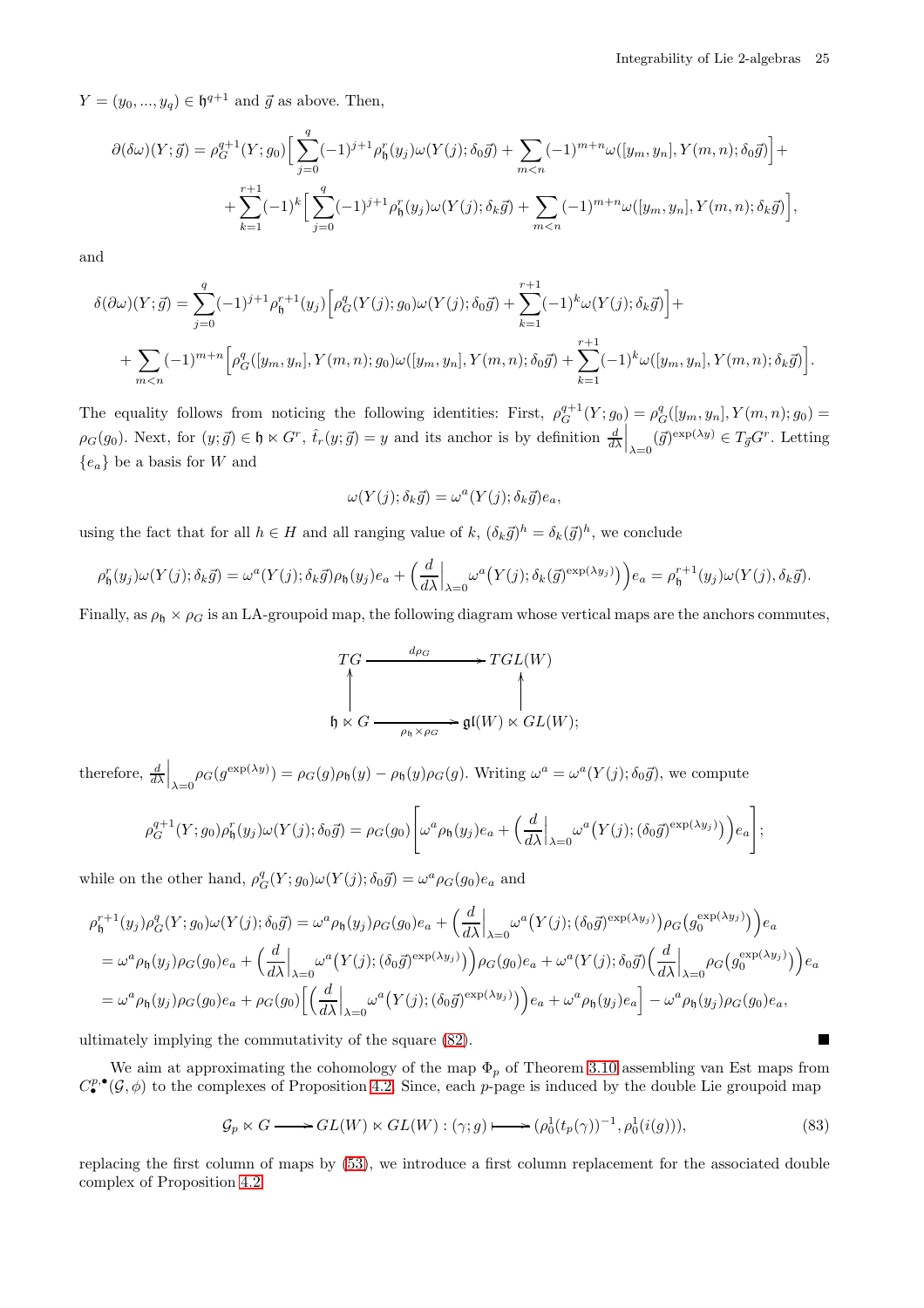<span id="page-25-0"></span>**Lemma 4.3.** Let  $\omega \in \bigwedge^q \mathfrak{g}_p^* \otimes V$ ,  $\Xi \in \mathfrak{g}_p^q$  and  $g \in G$ . If  $\partial' \omega(\Xi; g) := \rho_1(g) \omega(\Xi)$ , then, using the notation of Proposition [4.2,](#page-22-5)

$$
\bigwedge\nolimits^q \mathfrak{g}_p^* \otimes V \xrightarrow{\partial'} C^1_{lin}(\mathfrak{g}_p^q \times G,W) \xrightarrow{\partial} C^2_{lin}(\mathfrak{g}_p^q \times G,W)
$$

is a complex.

**Proof.** First, notice that  $\partial'$  is well-defined. Then, letting  $g_0, g_1 \in G$ , if follows from Eq.'s [\(31\)](#page-5-5) and [\(32\)](#page-5-6) that

$$
\partial(\partial'\omega)(\Xi;g_0,g_1) = \rho_G^q(\Xi;g_0)\rho_1(g_1)\omega(\Xi) - \rho_1(g_0g_1)\omega(\Xi) + \rho_1(g_0)\omega(\Xi)
$$
  
= 
$$
\rho_0^1(i(g_0))\rho_1(g_1)\omega(\Xi) - (I + \rho_1(g_0) \circ \phi)\rho_1(g_1)\omega(\Xi) = 0.
$$

**Proposition 4.4.** For each  $p \ge 0$ , define  $C_{LA}(\mathfrak{g}_p \ltimes G, \phi)$  to be

. . . . . . . . . V3 g ∗ <sup>p</sup> ⊗ V ∂ ′ / OO C(G, V<sup>3</sup> g ∗ <sup>p</sup> ⊗ W) <sup>∂</sup> / OO C(G<sup>2</sup> , V3 g ∗ <sup>p</sup> ⊗ W) / OO . . . V2 g ∗ <sup>p</sup> ⊗ V ∂ ′ / δ OO C(G, V<sup>2</sup> g ∗ <sup>p</sup> ⊗ W) <sup>∂</sup> / δ OO C(G<sup>2</sup> , V2 g ∗ <sup>p</sup> ⊗ W) / δ OO . . . g ∗ <sup>p</sup> ⊗ V ∂ ′ / δ OO C(G, g ∗ <sup>p</sup> ⊗ W) <sup>∂</sup> / δ OO C(G<sup>2</sup> , g ∗ <sup>p</sup> ⊗ W) / δ OO . . . V δ ′ / δ OO C(G, W) δ(1) / δ OO C(G<sup>2</sup> , W) / δ OO . . . , (84)

where the maps in the first column are given by Lemma [4.3](#page-25-0) and the rest by Proposition [4.2.](#page-22-5) Then  $C_{LA}(\mathfrak{g}_p \ltimes G, \phi)$ is a double complex, the vertical LA-double complex of  $C^{p,\bullet}_{\bullet}(\mathcal{G},\phi)$ .

Proof. The proof reduces to show that, in the first column, all squares commute. For a constant section  $\xi \in \Gamma(\mathfrak{g}_p \ltimes G)$  and  $g \in G$ , one has

$$
\rho_{\mathfrak{g}_p}^1(\xi)\rho_1(g) = \rho_{\mathfrak{g}_p}(\xi)\rho_1(g) + \frac{d}{d\lambda}\Big|_{\lambda=0} \rho_1(g^{t_p(\exp(\lambda\xi))})
$$
  
\n
$$
= \dot{\rho}_0^1(\hat{t}_p(\xi))\rho_1(g) + \frac{d}{d\lambda}\Big|_{\lambda=0} \rho_0^1(t_p(\exp(\lambda\xi)))^{-1} \rho_1(g)\rho_0^0(t_p(\exp(\lambda\xi)))
$$
  
\n
$$
= \dot{\rho}_0^1(\hat{t}_p(\xi))\rho_1(g) - \dot{\rho}_0^1(\hat{t}_p(\xi))\rho_1(g) + \rho_1(g)\dot{\rho}_0^0(\hat{t}_p(\xi)) = \rho_1(g)\dot{\rho}_0^0(\hat{t}_p(\xi)).
$$

If  $q = 0$ , let  $v \in V$ , then  $\delta(\delta'v)(\xi; g) = \rho_{\mathfrak{g}_p}^1(\xi)\rho_1(g)v = \rho_1(g)\dot{\rho}_0^0(\hat{t}_p(\xi))v = \partial'(\delta v)(\xi; g)$ . If  $q > 0$ , let  $\omega \in \bigwedge^q \mathfrak{g}_p^* \otimes V$ and  $\Xi = (\xi_0, ..., \xi_q) \in \mathfrak{g}_{p}^{q+1}$ , then

$$
\delta(\delta'\omega)(\Xi;g) = \sum_{j=0}^{q} (-1)^{j} \rho_{\mathfrak{g}_{p}}^{1}(\xi_{j})\rho_{1}(g)\omega(\Xi(j)) + \sum_{m  
= 
$$
\rho_{1}(g) \Big(\sum_{j=0}^{q} (-1)^{j+1} \rho_{0}^{0}(\hat{t}_{p}(\xi_{j}))\omega(\Xi(j)) + \sum_{m
$$
$$

 $\Box$ 

<span id="page-25-1"></span>П

 $\blacksquare$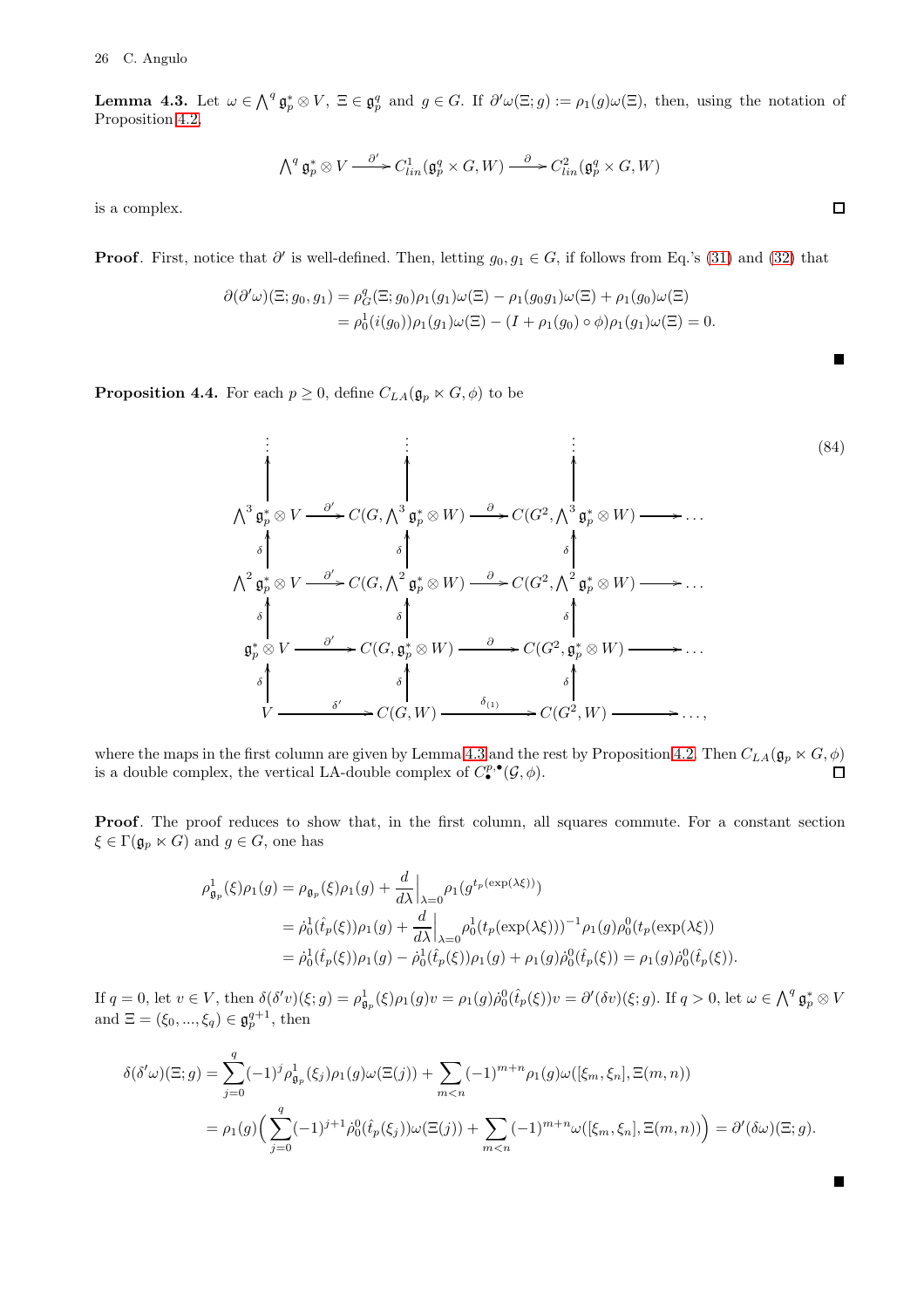Let

<span id="page-26-0"></span>
$$
\Phi_V : C^{p,\bullet}_\bullet(\mathcal{G}, \phi) \longrightarrow C_{LA}(\mathfrak{g}_p \ltimes G, \phi) \tag{85}
$$

be defined by assembling column-wise van Est maps

$$
\Phi_V^0: C(\mathcal{G}_p^q, V) \longrightarrow \bigwedge^q \mathfrak{g}_p^* \otimes V \qquad \text{and} \qquad \Phi_V^r: C(\mathcal{G}_p^{\bullet} \times G^r, W) \longrightarrow C(G^r, \bigwedge^{\bullet} \mathfrak{g}_p^* \otimes W).
$$

To describe  $\Phi_V^r$  explicitly consider a q-cochain  $\omega \in C(\mathcal{G}_p^q \times G^r, W)$ , q sections  $\xi_1, ..., \xi_q \in \Gamma(\mathfrak{g}_p \ltimes G^r)$  and let  ${u_a}$  be a basis for  $\mathfrak{g}_p$ . Then, writing  $(\xi_j)_{\vec{g}} = \xi_j^a(\vec{g})u_a$  for  $\vec{g} \in G^r$ , the right-invariant vector field  $\vec{\xi_j} \in \mathfrak{X}(\mathcal{G}_p \ltimes G^r)$ associated to  $\xi_j$  is given by

$$
(\vec{\xi_j})_{(\gamma;\vec{g})} := \frac{d}{d\lambda_a} \Big|_{\lambda_a=0} \xi_j^a ((\vec{g})^{t_p(\gamma)}) (\exp_{\mathcal{G}_p}(\lambda_a u_a); (\vec{g})^{t_p(\gamma)}) \bowtie (\gamma;\vec{g})
$$
  

$$
= \xi_j^a ((\vec{g})^{t_p(\gamma)}) \frac{d}{d\lambda_a} \Big|_{\lambda_a=0} (\gamma \Sigma \exp_{\mathcal{G}_p}(\lambda_a u_a); \vec{g}) = \xi_j^a ((\vec{g})^{t_p(\gamma)}) dL_{\gamma}(u_a) \in T_{\gamma} \mathcal{G}_p \subseteq T_{\gamma} \mathcal{G}_p \oplus T_{\vec{g}} G^r.
$$

Consequently, if  $\gamma_2, ..., \gamma_q \in \mathcal{G}_p$ ,  $(R_{\xi_q}\omega)(\gamma_2, ..., \gamma_q; \vec{g}) = \xi_q^a((\vec{g})^{t_p(\gamma_q)...t_p(\gamma_2)})\frac{d}{d\lambda_a}\Big|_{\lambda_a=0} \omega(\exp_{\mathcal{G}_p}(\lambda_a u_a), \gamma_2, ..., \gamma_q; \vec{g}),$ and

$$
R_{\xi_{q-1}}(R_{\xi_q}\omega)(\gamma_3, ..., \gamma_q; \vec{g}) = \xi_{q-1}^b((\vec{g})^{t_p(\gamma_q)...t_p(\gamma_3)})\frac{d}{d\lambda_b}\Big|_{\lambda_b=0}(R_{\xi_q}\omega)(\exp_{\mathcal{G}_p}(\lambda_b u_b), \gamma_3, ..., \gamma_q; \vec{g})
$$
  
\n
$$
= \xi_{q-1}^b((\vec{g})^{t_p(\gamma_q)...t_p(\gamma_3)})\frac{d}{d\lambda_b}\Big|_{\lambda_b=0}\Big(\xi_q^a((\vec{g})^{t_p(\gamma_q)...t_p(\gamma_3)\exp(\lambda_b u_b)})\frac{d}{d\lambda_a}\Big|_{\lambda_a=0}\omega(\exp(\lambda_a u_a), \exp(\lambda_b u_b), \gamma_3, ..., \gamma_q; \vec{g})\Big)
$$
  
\n
$$
= (\xi_{q-1}^b \xi_q^a)((\vec{g})^{t_p(\gamma_q)...t_p(\gamma_3)})\frac{d}{d\lambda_b}\Big|_{\lambda_b=0}\frac{d}{d\lambda_a}\Big|_{\lambda_a=0}\omega(\exp_{\mathcal{G}_p}(\lambda_a u_a), \exp_{\mathcal{G}_p}(\lambda_b u_b), \gamma_3, ..., \gamma_q; \vec{g}).
$$

Inductively, for  $\Xi = (\xi_1, ..., \xi_q)$ ,  $\overrightarrow{R}_{\Xi} = (\xi_1^{a_1} ... \xi_q^{a_q})(\vec{g})\frac{d^T}{d\lambda}$  $\frac{d^I}{d\lambda_I}\Big|_{\lambda_I=0} \omega(\exp_{\mathcal{G}_p}(\lambda_1 u_{a_1}),...,\exp_{\mathcal{G}_p}(\lambda_q u_{a_q});\vec{g})$  and

$$
(\Phi_V^r \omega)(\Xi; \vec{g}) = \sum_{\sigma \in S_q} |\sigma| \frac{d^I}{d\lambda_I} \Big|_{\lambda_I = 0} \omega \big( \exp(\lambda_I \cdot \sigma(\Xi_{\vec{g}})); \vec{g} \big). \tag{86}
$$

**Proposition 4.5.** The map  $\Phi_V$  [\(85\)](#page-26-0) is a map of double complexes.

**Proof.** Since by definition  $\Phi_V$  defines a map of complexes when restricted to columns, we prove that it is compatible with the horizontal differentials in [\(84\)](#page-25-1). For  $r = 0$ , let  $\omega \in C(\mathcal{G}_p^q, V)$ ,  $\Xi = (\xi_1, ..., \xi_q) \in \mathfrak{g}_p^q$  and  $g \in G$ , then

$$
\overrightarrow{R}_{\Xi}\delta'\omega(g) = \frac{d^I}{d\lambda_I}\Big|_{\lambda=0} \rho_0^1(t_p(\exp_{\mathcal{G}_p}(\lambda_1\xi_1)\dots\exp_{\mathcal{G}_p}(\lambda_q\xi_q)))^{-1}\rho_1(g)\omega(\exp(\lambda_I\cdot\Xi));
$$

inductively yielding  $\overrightarrow{R}_{\Xi} \delta' \omega(g) = \rho_1(g) \overrightarrow{R}_{\Xi} \omega$ . Taking the alternating sum over  $S_q$ ,  $\Phi_V^1 \delta' \omega = \partial' \Phi_V^0 \omega$ . For  $r > 0$ , let  $\omega \in C(\mathcal{G}_{p}^q \times G^r, W), \ \vec{g} = (g_0, ..., g_r) \in G^{r+1}$  and  $\Xi$  as above, then

$$
\overrightarrow{R}_{\Xi}(\delta_{(1)}\omega)(\vec{g}) = \frac{d^{I}}{d\lambda_{I}}\Big|_{\lambda_{I}=0} \rho_{0}^{1} \big(g_{0}^{t_{p}(\exp(\lambda_{1}\xi_{1}))...t_{p}(\exp(\lambda_{1}\xi_{1}))}\big)\omega(\exp(\lambda_{I}\cdot\Xi);\delta_{0}\vec{g}) + \sum_{k=1}^{r+1}(-1)^{k}\omega(\exp(\lambda_{I}\cdot\Xi);\delta_{k}\vec{g}).
$$

Inductively,  $\frac{d^{I}}{d\lambda}$  $\frac{d^I}{d\lambda_I}\Big|_{\lambda_I=0} \rho_0^1\big(g_0^{t_p(\exp(\lambda_1\xi_1))...t_p(\exp(\lambda_1\xi_1))}\big)\omega(\exp(\lambda_I\cdot\Xi);\delta_0\vec{g})=\rho_0^1(i(g_0))\vec{R}\,\epsilon\omega(\delta_0\vec{g});$  hence, taking the alternating sum over  $S_q$  and recalling  $\rho_G^q(\Xi; g_0) = \rho_0^1(i(g_0)),$ 

$$
\Phi_V^{r+1}(\delta_{(1)}\omega)(\Xi;\vec{g}) = \rho_G^q(\Xi;g_0)\Phi_V^r\omega(\Xi;\delta_0\vec{g}) + \sum_{k=1}^{r+1}(-1)^k\Phi_V^r\omega(\Xi;\delta_k\vec{g}) = \partial(\Phi_V^r\omega)(\Xi;\vec{g}).
$$

<span id="page-26-1"></span>**Theorem 4.6.** If  $\mathcal{G}_p$  is k-connected,  $H_{tot}^n(\Phi_V) = (0)$  for all degrees  $n \leq k$ .

<span id="page-26-2"></span> $\Box$ 

 $\blacksquare$  $\Box$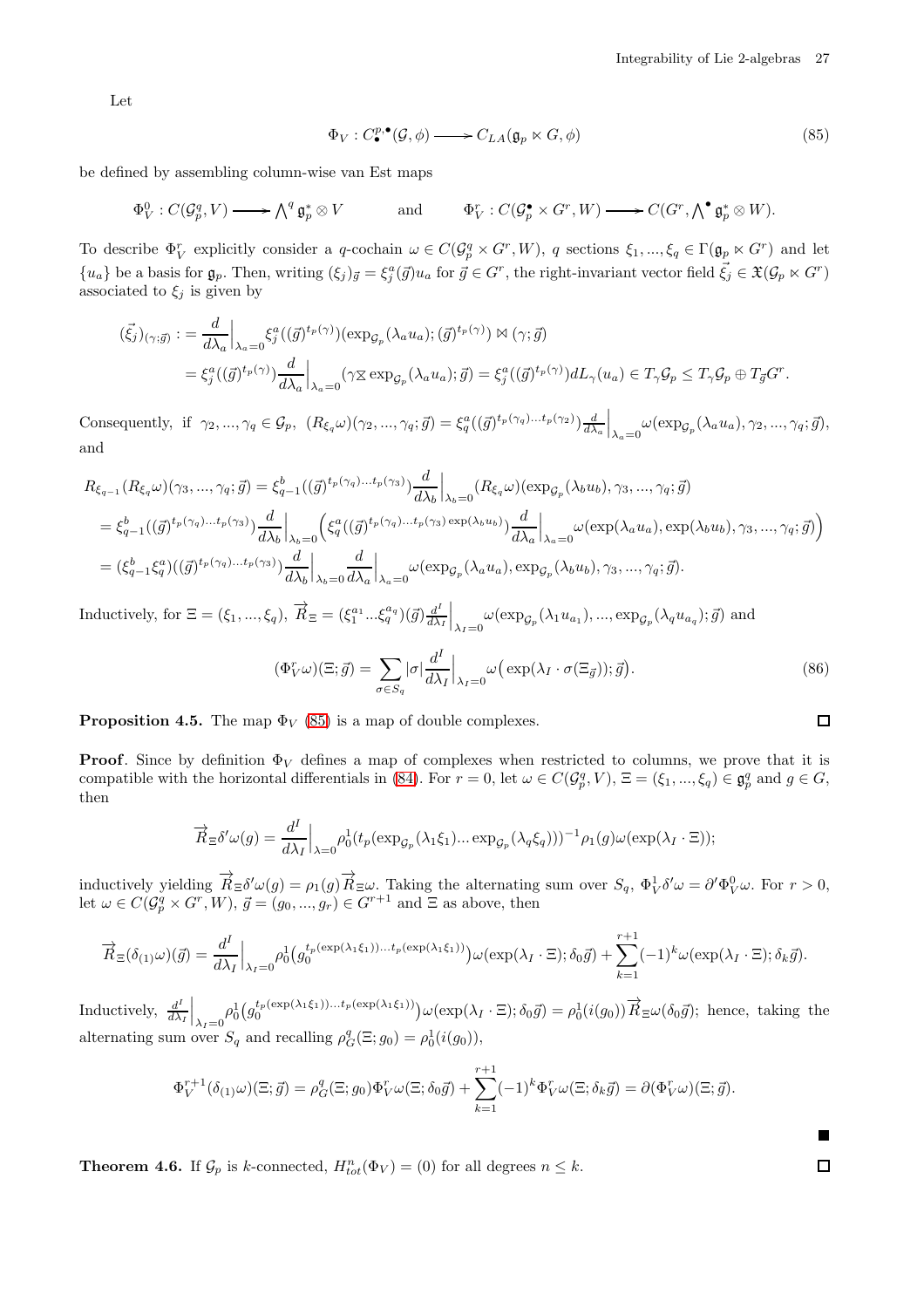**Proof.** We compute the cohomology of the mapping cone double of  $\Phi_V$  using the spectral sequence of its filtration by columns, whose first page is

$$
\vdots \qquad \vdots \qquad \vdots
$$
\n
$$
H^2(\Phi_V^0) \longrightarrow H^2(\Phi_V^1) \longrightarrow H^2(\Phi_V^2) \longrightarrow \dots
$$
\n
$$
E_1^{p,q} : \qquad H^1(\Phi_V^0) \longrightarrow H^1(\Phi_V^1) \longrightarrow H^1(\Phi_V^2) \longrightarrow \dots
$$
\n
$$
H^0(\Phi_V^0) \longrightarrow H^0(\Phi_V^1) \longrightarrow H^0(\Phi_V^2) \longrightarrow \dots
$$

Since  $\Phi_V$  is defined column-wise by the van Est maps  $\Phi_V^r$ , the rth column of the mapping cone double coincides with the mapping cone of  $\Phi_V^r$ . Invoking Theorem [1.5,](#page-2-2) the rth column of  $E_1^{p,q}$  vanishes below k; indeed,  $\mathcal{G}_p$  is the s-fibre of  $\mathcal{G}_p \ltimes G^r \longrightarrow G^r$  and is k-connected by hypothesis. Given that  $E_1^{p,q} \Rightarrow H_{tot}^{p+q}(\Phi_V)$ , the result follows from Lemma [2.5.](#page-12-5)

### 4.2 Second approximation and the main theorem

Observe that the qth row of  $C_{LA}(\mathfrak{g}_p \ltimes G, \phi)$  coincides with the cochain complex of the Lie group G with values in the representation

$$
\rho(q): G \longrightarrow GL(\textstyle \bigwedge^q \mathfrak{g}_p^* \otimes W), \qquad \qquad \rho(q)(g) \omega = \rho_0^1(i(g)) \omega \quad \text{for } \omega \in \bigwedge^q \mathfrak{g}_p^* \otimes W
$$

except in degree 0. Note that assembling row-wise van Est map extended by the identity in degree 0 defines a map

<span id="page-27-0"></span>
$$
\Phi_{row}: C_{LA}(\mathfrak{g}_p \ltimes G, \phi) \longrightarrow C^{p,\bullet}_{\bullet}(\mathfrak{g}_1, \phi) \tag{87}
$$

that casually lands in the p-page of the grid of the Lie 2-algebra. Let  $\Phi_{row}^q : C(G^r, \bigwedge^q \mathfrak{g}_{p}^* \times W) \longrightarrow \bigwedge^q \mathfrak{g}_{p}^* \otimes \bigwedge^r \mathfrak{g} \otimes W$  be the van Est map defined by the van Est map for  $r > 0$  and the identity of  $\bigwedge^q \mathfrak{g}_p^* \times V$  for  $r = 0$ .  $\Phi_{row}^q$  is explicitly given by

$$
(\Phi_{row}^q \omega)(\Xi; Z) = \sum_{\varrho \in S_r} |\varrho| \frac{d^J}{d\tau_J} \Big|_{\tau_J = 0} \omega\big(\Xi; \exp(\tau_J \cdot \varrho(Z_{\vec{\gamma}}))\big) \tag{88}
$$

for  $\omega \in C(G^r, \bigwedge^q \mathfrak{g}_p^* \times W), \, \Xi \in \mathfrak{g}_p^q$  and  $Z = (z_1, ..., z_r) \in \mathfrak{g}^r$ .

**Proposition 4.7.**  $\Phi_{row}$  is a map of double complexes.

**Proof.** Since by definition  $\Phi_{row}$  defines a map of complexes when restricted to rows and to the first column, we are left to prove that it is compatible with the vertical differentials in [\(84\)](#page-25-1). Let  $\omega \in C(G^r, \bigwedge^q \mathfrak{g}_p^* \otimes W)$ ,  $\Xi = (\xi_0, ..., \xi_q) \in \mathfrak{g}_p^{q+1}$  and  $Z = (z_1, ..., z_r) \in \mathfrak{g}^r$ , then

$$
\overrightarrow{R}_{Z}\delta\omega(\Xi) = \frac{d^{J}}{d\tau_{J}}\Big|_{\tau_{J}=0}\sum_{j=0}^{q}(-1)^{j}\rho_{\mathfrak{g}_{p}}^{r}(\xi_{j})\omega(\Xi(j);\exp(\tau_{J}\cdot Z)) + \sum_{m
$$

Let  $\{e_a\}$  be a basis for W and  $\omega(\Xi(j); \exp(\tau_J \cdot Z)) = \omega^a(\Xi(j); \exp(\tau_J \cdot Z))e_a$ . By definition

$$
\rho_{\mathfrak{g}_p}^r(\xi_j)\omega(\Xi(j);\exp(\tau \cdot X)) = \omega^a(\Xi(j);\exp(\tau_J \cdot Z))\dot{\rho}_0^1(\hat{t}_p(\xi_j))e_a + \left(\frac{d}{d\lambda}\Big|_{\lambda=0}\omega^a(\Xi(j);\exp(\tau_J \cdot Z)^{t_p(\exp(\lambda\xi_j))})\right)e_a;
$$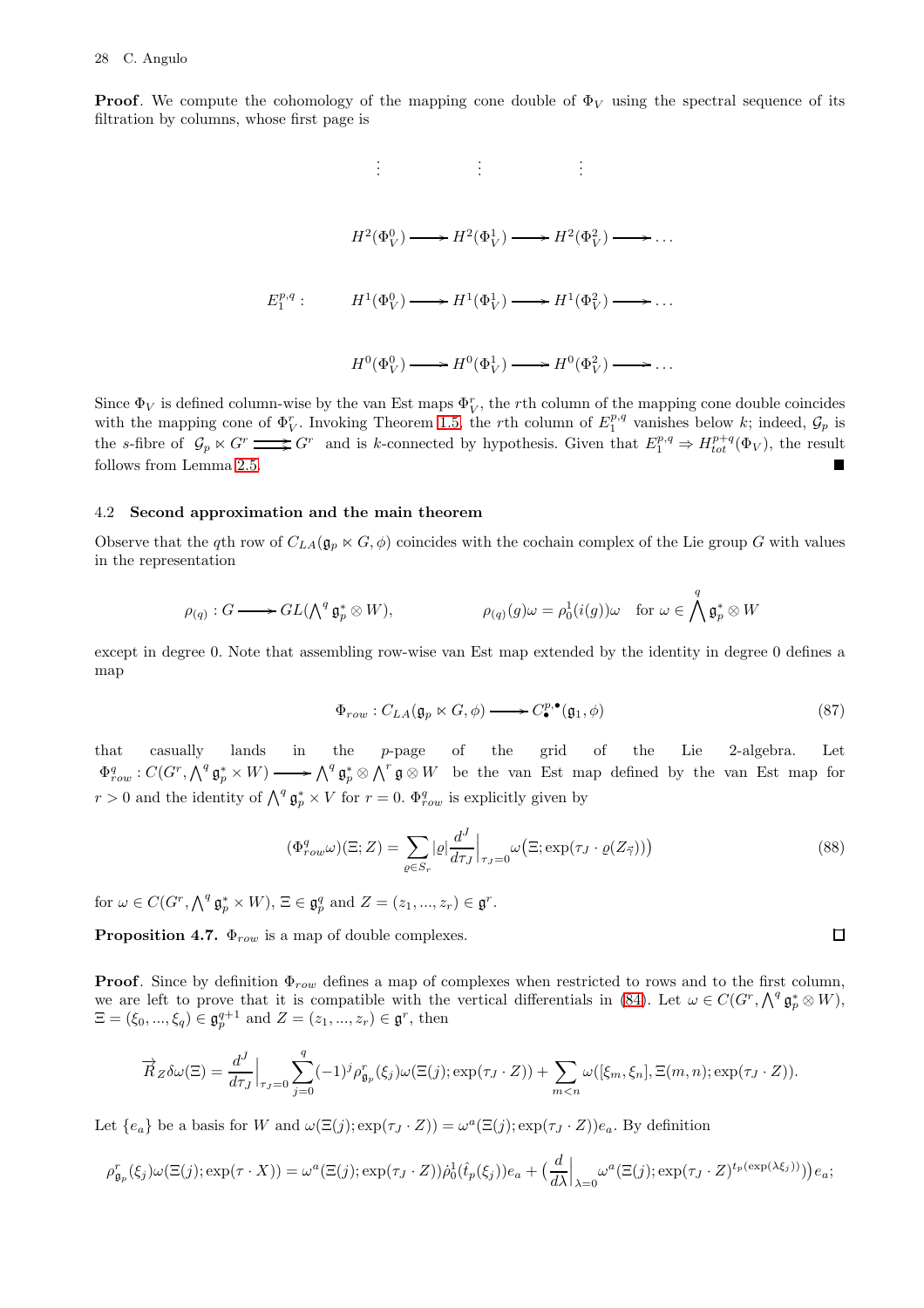hence, we compute

$$
\frac{d}{d\tau_1}\Big|_{\tau_1=0}\frac{d}{d\lambda}\Big|_{\lambda=0}\omega^a(\Xi(j);\exp(\tau_J\cdot Z)^{t_p(\exp(\lambda\xi_j))}) = \frac{d}{d\lambda}\Big|_{\lambda=0}\underset{x_1}{R_{x_1^{t_p(\exp(\lambda\xi_j))}}\omega^a(\Xi(j);\exp(\tau_J\cdot Z)(1)^{t_p(\exp(\lambda\xi_j))})}
$$
\n
$$
= -R_{\mathcal{L}_{\ell_p(\xi_j)}x_1}\omega^a(\Xi(j);\exp(\tau_J\cdot Z)(1))) + \frac{d}{d\lambda}\Big|_{\lambda=0}\underset{x_1}{R_{x_1}}\omega^a(\Xi(j);\exp(\tau_J\cdot Z)(1)^{t_p(\exp(\lambda\xi_j))}),
$$

which inductively yields

$$
\frac{d^J}{d\tau_J}\Big|_{\tau_J=0}\frac{d}{d\lambda}\Big|_{\lambda=0}\omega^a(\Xi(j);\exp(\tau_J\cdot Z)^{t_p(\exp(\lambda\xi_j))})=-\sum_{k=1}^rR_{x_r}\dots R_{x_{k+1}}R_{\mathcal{L}_{\hat{t}_p\xi}x_k}R_{x_{k-1}}\dots R_{x_1}\omega(\Xi(j)).
$$

The result now follows from taking the alternating sum over  $S_r$ .

That the cohomology of  $\Phi_{row}$  vanishes follows from a strategy analog to that of Theorem [4.6;](#page-26-1) however, we cannot use the Crainic-van Est Theorem directly as we replaced the space of 0-cochains. In the sequel, we prove a van Est type theorem for  $\Phi_{row}^q$  that takes into account these replacements.

<span id="page-28-0"></span>**Lemma 4.8.** Let  $\partial'$  be the map of Lemma [4.3](#page-25-0) and  $\delta'$  the map of Eq. [\(46\)](#page-8-3). For constant  $p, q \ge 0$ , if G is connected, ker  $\partial' = \ker \delta'$ .  $\Box$ 

**Proof.** (⊆) If  $\omega \in \ker \partial'$ ,  $(\partial' \omega)(\Xi; g) = 0$  for all  $(\Xi; g) \in \mathfrak{g}_{p}^q \times G$ . Then, for  $z \in \mathfrak{g}$ ,

$$
(\delta'\omega)(\Xi; z) = \Phi_{row}^q(\partial'\omega)(\vec{\gamma}; z) = \frac{d}{d\tau}\Big|_{\tau=0} (\partial'\omega)(\Xi; \exp_G(\tau z)) = 0.
$$

(2) Conversely, if  $\omega \in \ker \delta'$ ,  $(\delta' \omega)(\Xi; x) = \dot{\rho}_1(z) \omega(\Xi) = 0$  for all  $(\Xi; z) \in \mathfrak{g}_p^q \times \mathfrak{g}$ . Being connected, G is generated by  $\exp_G(U) \subset G$  for some neighborhood of the identity U. Therefore, for all  $g \in G$ , there exist  $z_1, ..., z_n \in \mathfrak{g}$  such that  $g = \exp_G(z_1) \dots \exp_G(z_n)$ . Since  $\rho_1$  is a Lie group homomorphism, it follows from Eq. [\(27\)](#page-5-7) that

$$
\rho_1(\exp_G(z))\omega(\Xi)=\exp_{GL(\phi)_1}(\dot{\rho}_1(z))\omega(\Xi)=\sum_{n=0}^\infty\frac{(\dot{\rho}_1(z)\phi)^n}{(n+1)!}\dot{\rho}_1(z)\omega(\Xi)=0
$$

for all  $z \in \mathfrak{g}$ . Now,  $\partial' \omega(\Xi; g) = \rho_1(g) \omega(\Xi) = \rho_1(\exp_G(z_1) \dots \exp_G(z_n)) \omega(\Xi)$  and it follows from Eq. [\(31\)](#page-5-5) that

$$
\rho_1(\exp_G(z_1)\dots \exp_G(z_n)) = \rho_1(\exp(z_1)\dots \exp(z_{n-1})) + \rho_1(\exp_G(z_n)) + \rho_1(\exp(z_1)\dots \exp(z_{n-1}))\phi_1(\exp_G(z_n));
$$

hence, the result follows from a simple induction.

As  $\Phi_{row}$  restricted to the first column of [\(84\)](#page-25-1) is the identity and there are no cochains of negative degree, Lemma [4.8](#page-28-0) is a van Est type theorem in degree 0 and a consequence of several pieces of Lie theory. In contrast, the following lemma is stated as a general result of homological algebra and implies naturally that if G is 1-connected,  $\Phi_{rwo}$  induces isomorphism in degree 1.

**Definition 4.9.** If  $(C_1^{\bullet}, d_{C_1})$  and  $(C_2^{\bullet}, d_{C_2})$  are equal complexes except in degree zero, and there is a map  $\phi: C_1^0 \longrightarrow C_2^0$  such that  $d_{C_1} = d_{C_2} \circ \phi$ , then they are called  $\phi$ -related.  $\Box$ 

<span id="page-28-1"></span>**Lemma 4.10.** Let  $(C_1^{\bullet}, d_{C_1})$ ,  $(C_2^{\bullet}, d_{C_2})$  be  $\phi_C$ -related complexes, and let  $(D_1^{\bullet}, d_{D_1})$ ,  $(D_2^{\bullet}, d_{D_2})$  be  $\phi_D$ -related complexes. Let  $\Phi_1: C_1^{\bullet} \longrightarrow D_1^{\bullet}$  and  $\Phi_2: C_2^{\bullet} \longrightarrow D_2^{\bullet}$  be maps of complexes that coincide except in degree zero, where



If  $\Phi_1$  induces an isomorphisms  $H^1(C_1) \cong H^1(D_1)$ , then  $\Phi_2$  induces an isomorphism  $H^1(C_2) \cong H^1(D_2)$ .  $\Box$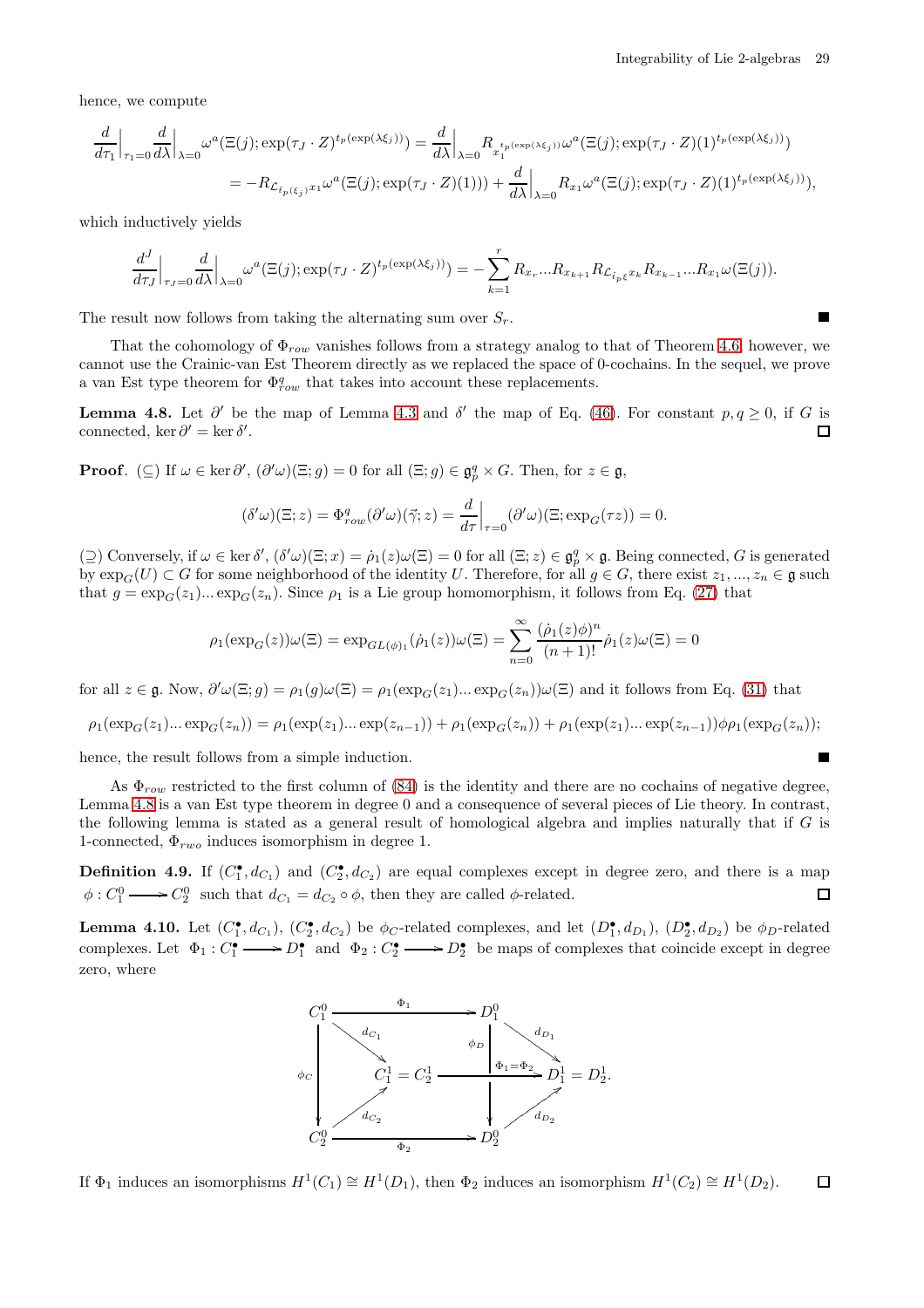**Proof.** Let  $Z_{X_k}^1 := \text{ ker}(d_{X_k}: X_k^1 \longrightarrow X_k^2)$  and  $B_{X_k}^1 := d_{X_k}(X_k^0)$ , for  $X \in \{C, D\}$  and  $k \in \{1, 2\}$ , and consider the maps of exact sequences

$$
\begin{array}{ccc}\n0 & \longrightarrow B^1_{C_k} & \longrightarrow Z^1_{C_k} & \longrightarrow H^1(C_k) & \longrightarrow 0 \\
\left.\begin{array}{c|c}\n\Phi_k\n\end{array}\right|_{B^1_{C_k}} & \Phi_k\n\end{array}\n\begin{array}{c}\n\Phi_k\n\end{array}\n\begin{array}{c}\n\Phi_k\n\end{array}\n\begin{array}{c}\n\Phi_k\n\end{array}\n\end{array}\n\begin{array}{c}\n\Phi_k\n\end{array}\n\begin{array}{c}\n\Phi_k\n\end{array}\n\end{array}\n\begin{array}{c}\n\Phi_k\n\end{array}\n\end{array}\n\begin{array}{c}\n\Phi_k\n\end{array}\n\begin{array}{c}\n\Phi_k\n\end{array}\n\end{array}\n\begin{array}{c}\n\Phi_k\n\end{array}\n\end{array}\n\begin{array}{c}\n\Phi_k\n\end{array}\n\end{array}
$$

whose associated long exact sequence is

$$
0 \longrightarrow \ker(\Phi_k \Big|_{B^1_{C_k}}) \longrightarrow \ker \Phi_k \longrightarrow \ker[\Phi_k] \longrightarrow \operatorname{coker}(\Phi_k \Big|_{B^1_{C_k}}) \longrightarrow \operatorname{coker} \Phi_k \longrightarrow \operatorname{coker}[\Phi_k] \longrightarrow 0.
$$

By hypothesis, ker $[\Phi_1]$  and coker  $[\Phi_1]$  are trivial thus implying coker  $(\Phi_1\Big|_{B_{C_1}^1}$ ) ≅ coker  $Φ_1$  and ker( $Φ_1$   $B_{C_1}$ <sup>1</sup>  $) =$ ker  $\Phi_1$ , which we interpret as ker  $\Phi_1 \subset B^1_{C_1}$ . Since for every element  $x \in C_1^0$ ,  $d_{C_1}(x) = d_{C_2}(\phi_C(x))$ , we have got that  $B_{C_1}^1 \subseteq B_{C_2}^1$ ; therefore, ker $(\Phi_2 \Big|_{B_{C_2}^1}$  $) = \ker \Phi_1 \cap B_{C_2}^1 = \ker \Phi_1$ . As a consequence,  $\ker[\Phi_2]$  vanishes, so the induced map in cohomology is injective and we are left with the short exact sequence

$$
0 \longrightarrow \operatorname{coker} (\Phi_2 \Big|_{B^1_{C_2}}) \longrightarrow \operatorname{coker} \Phi_2 \longrightarrow \operatorname{coker} [\Phi_2] \longrightarrow 0.
$$

Now,  $d_{D_1} = d_{D_2} \circ \phi_D$  implies  $B_{D_1}^1 \subseteq B_{D_2}^1$ , so there is a map of exact sequences

$$
0 \longrightarrow \operatorname{coker} (\Phi_1 \Big|_{B^1_{C_1}}) \longrightarrow \operatorname{coker} \Phi_1 \longrightarrow 0 \longrightarrow 0
$$
\n
$$
\begin{array}{c} \begin{array}{c} \alpha \\ \downarrow \end{array} & \begin{array}{c} \alpha \\ \downarrow \end{array} & \begin{array}{c} \text{Id} \\ \downarrow \end{array} & \begin{array}{c} \text{Id} \\ \downarrow \end{array} & \begin{array}{c} \text{Id} \\ \downarrow \end{array} & \begin{array}{c} \text{I}d \\ \downarrow \end{array} & \begin{array}{c} \text{O} \longrightarrow \operatorname{coker} (\Phi_2 \Big|_{D^1_{C_2}}) \longrightarrow \operatorname{coker} (\Phi_2 \longrightarrow 0, \end{array} \end{array} \tag{89}
$$

where, for  $y \in D_1^0$ ,  $\alpha(d_{D_1}(y) + \Phi(B_{C_1}^1)) := d_{D_2}(\phi_D(y)) + \Phi(B_{C_2}^1)$ . The long exact sequence of [\(89\)](#page-29-0) tells us that  $\alpha$  is an isomorphism and coker  $[\Phi_2]$  is trivial, so the induced map in cohomology is surjective.

**Remark 4.** In the proof of Lemma [4.10,](#page-28-1) the inclusions  $B_{X_1}^1 \subseteq B_{X_2}^1$  also give rise to exact sequences

<span id="page-29-0"></span>
$$
0 \longrightarrow B_{X_1}^1 \longrightarrow Z_{C_1}^1 \longrightarrow H^1(X_1) \longrightarrow 0
$$
  
\n
$$
\downarrow \qquad \qquad Id \qquad \qquad \downarrow
$$
  
\n
$$
0 \longrightarrow B_{X_2}^1 \longrightarrow Z_{C_2}^1 \longrightarrow H^1(X_2) \longrightarrow 0
$$

out of whose long exact sequences one reads

<span id="page-29-1"></span>
$$
H^{1}(X_{1}) \cong H^{1}(X_{2}) \oplus \frac{B_{X_{2}}^{1}}{B_{X_{1}}^{1}}.
$$
\n(90)

What the proof of Lemma [4.10](#page-28-1) ultimately says is that the isomorphism  $H^1(C) \cong H^1(D)$  is diagonal with respect to the direct sum decompositions of Eq. [\(90\)](#page-29-1).  $\Box$ 

<span id="page-29-2"></span>**Proposition 4.11.** For constant  $q \ge 0$ , if G is k-connected,  $H^n(\Phi_{row}^q) = (0)$  for all degrees  $n \le k$ .  $\Box$ 

**Proof.** Since G is the s-fibre of the group bundle  $\mathfrak{g}_p^q \times G \longrightarrow \mathfrak{g}_p^q$  and is k-connected by hypothesis, Theorem [1.5](#page-2-2) implies the result for  $1 < n < k$ . That there is an isomorphism in degree 0 follows from Lemma [4.8.](#page-28-0) As for degree 1, the result follows from Lemma [4.10](#page-28-1) after noticing that letting

$$
\phi_p^q : \bigwedge^q \mathfrak{g}_p^* \otimes W \longrightarrow \bigwedge^q \mathfrak{g}_p^* \otimes V \qquad (\phi_p^q \omega)(\Xi) := \phi(\omega(\Xi)) \quad \text{for } \Xi \in \mathfrak{g}_p^q,
$$

the qth rows of [\(81\)](#page-23-1) and [\(84\)](#page-25-1) are  $\phi_p^q$ -related and the same holds for the Chevalley-Eilenberg complex of  $\mathfrak g$  with values in [\(45\)](#page-8-4) and the qth row of the p-page  $C^{p,\bullet}_{\bullet}(\mathfrak{g}_1,\phi)$ .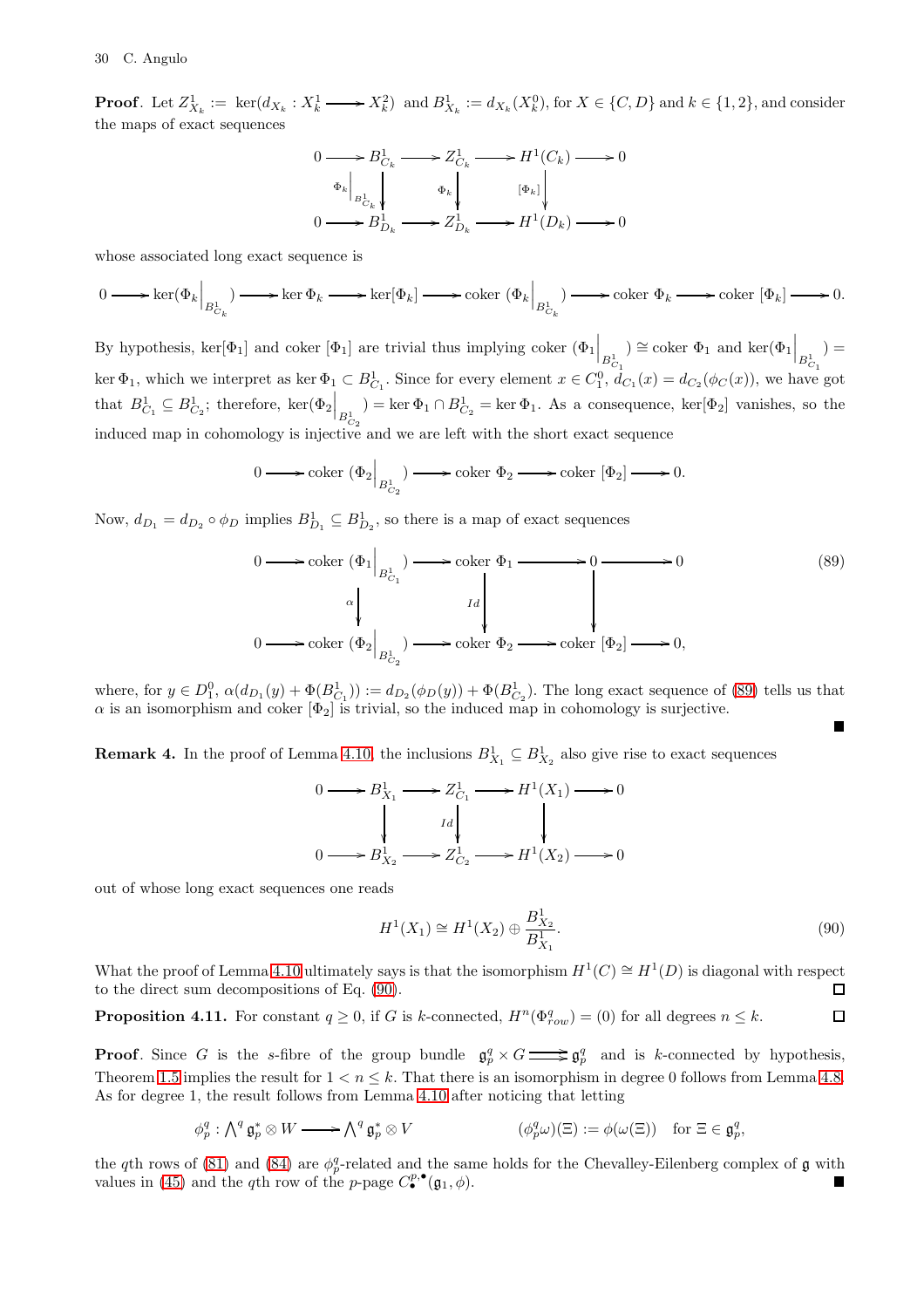<span id="page-30-0"></span>**Theorem 4.12.** If G is k-connected,  $H_{tot}^n(\Phi_{row}) = (0)$  for all degrees  $n \leq k$ .

**Proof.** We compute the cohomology of the (transposed) mapping cone double of  $\Phi_{row}$  using the spectral sequence of its filtration by rows, whose first page is

$$
E_1^{p,q}: \begin{array}{c} \vdots & \vdots & \vdots \\ \downarrow & \downarrow & \downarrow \\ H^0(\Phi_{row}^2) & H^1(\Phi_{row}^2) & H^2(\Phi_{row}^2) & \cdots \\ \uparrow & \uparrow & \uparrow \\ H^0(\Phi_{row}^1) & H^1(\Phi_{row}^1) & H^2(\Phi_{row}^1) & \cdots \\ \uparrow & \uparrow & \uparrow \\ H^0(\Phi_{row}^0) & H^1(\Phi_{row}^0) & H^2(\Phi_{row}^0) & \cdots \end{array}
$$

Since  $\Phi_{row}$  is defined row-wise by van Est maps, the qth row of the transposed mapping cone double coincides with the mapping cone of  $\Phi_{row}^q$ . Invoking Proposition [4.11,](#page-29-2) the qth row of  $E_1^{p,q}$  vanishes below k; indeed, G is k-connected by hypothesis. Given that  $E_1^{p,q} \Rightarrow H_{tot}^{p+q}(\Phi_{row})$ , the result follows from Lemma [2.5.](#page-12-5) П

Remark 5. One can prove results analog to those in Subsection [4.1](#page-22-6) for the horizontal differential of [\(77\)](#page-22-2) yielding as a first approximation a map to the double complex associated to the other LA-groupoid in [\(78\)](#page-22-7). In that case, the ideas needed to prove that its cohomology vanishes parallel those of Lemmas [4.8](#page-28-0) and [4.10.](#page-28-1) We opted for the present approach because, in the second approximation, one would need a van Est theory adapted to the subcomplex of multilinear cochains.  $\Box$ 

We are ready to prove that the cohomology of the restriction  $\Phi_p$  [\(13\)](#page-3-3) of the van Est map  $\Phi$  [\(62\)](#page-12-1) to the p-pages vanishes.

<span id="page-30-1"></span>**Theorem 4.13.** If H and G are both k-connected,  $H_{tot}^n(\Phi_p) = (0)$  for all degrees  $n \leq k$ .  $\Box$ 

**Proof.** As in the proof of Theorem [3.2,](#page-14-0) it follows from the Künneth formula and the k-connectedness of H and G, that  $\mathcal{G}_p$  is k-connected as well. Theorem [4.6](#page-26-1) and Proposition [2.4](#page-10-0) imply that  $\Phi_V$  induces isomorphism in cohomology for  $n \leq k$ , and it is injective for  $n = k + 1$ . Analogously, as G is k-connected, Theorem [4.12](#page-30-0) and Proposition [2.4](#page-10-0) imply that the same holds for  $\Phi_{row}$ . The result follows from Proposition 2.4 after noticing that (cf. Eq.'s  $(86)$  and  $(88)$ ), for constant p,

$$
C(\mathcal{G}_{p}^{q} \times G^{r}, W) \longrightarrow \mathcal{A}_{p}^{q} \circledast_{\mathcal{F}} \longrightarrow \mathcal{A}^{q} \circledast_{p}^{q} \otimes \mathcal{A}^{r} \circledast_{p}^{q} \otimes W.
$$

As announced in the introduction, we can now prove the main Theorem.

Г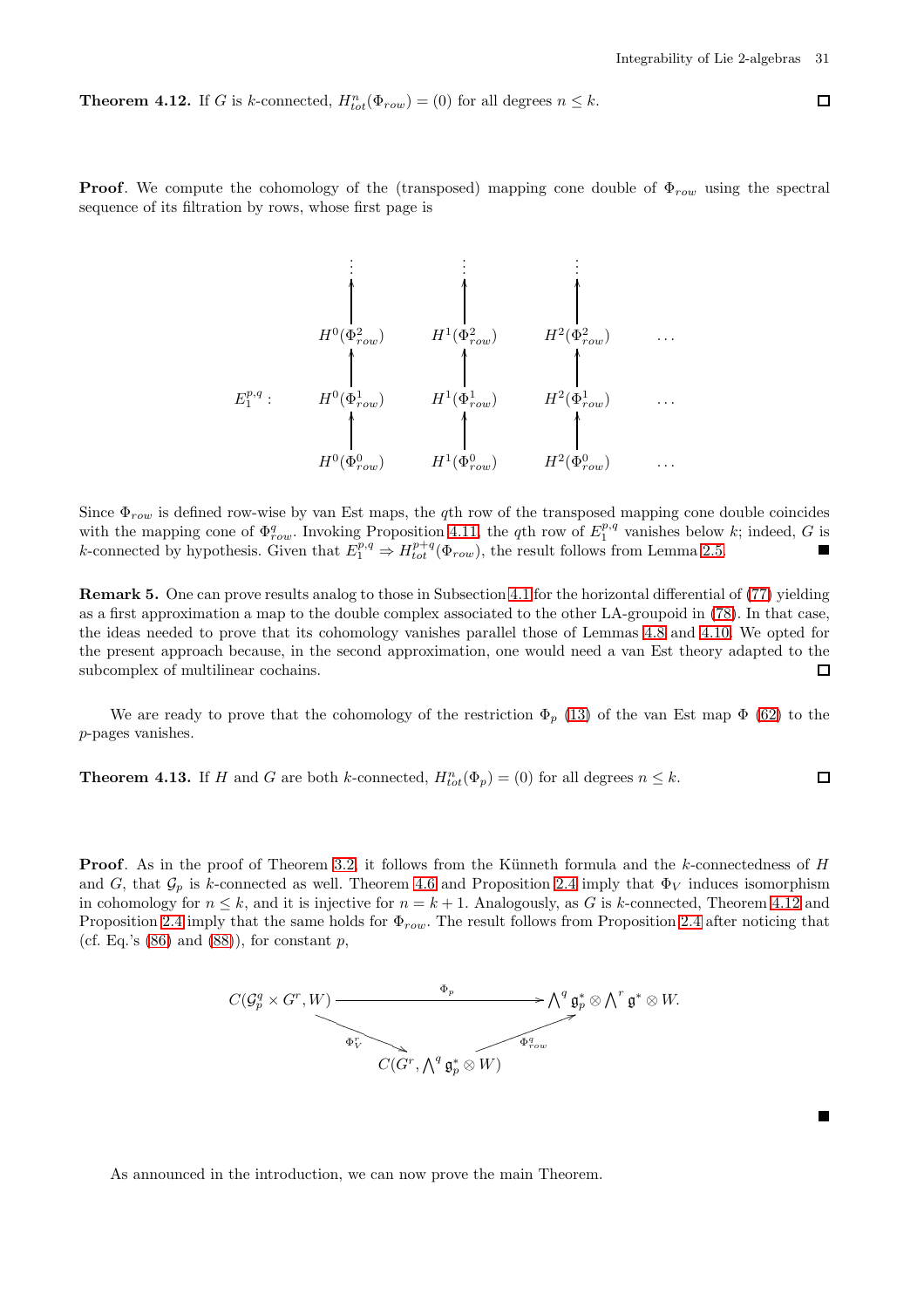**Proof.** (of Theorem [4.1\)](#page-22-1) We compute the cohomology of the mapping cone triple of  $\Phi$  using the spectral sequence of the filtration by columns of [\(61\)](#page-11-0), whose first page is (schematically)

$$
\vdots \qquad \qquad \vdots \qquad \qquad \vdots \qquad \qquad (91)
$$

$$
H_{tot}^{3}(\Phi_{0}) \longrightarrow H_{tot}^{3}(\Phi_{1}) \longrightarrow H_{tot}^{3}(\Phi_{2}) \longrightarrow H_{tot}^{3}(\Phi_{3}) \longrightarrow \dots
$$
  
\n
$$
\sum_{\lambda} P_{tot}^{p,q} : H_{tot}^{2}(\Phi_{0}) \longrightarrow H_{tot}^{2}(\Phi_{1}) \longrightarrow H_{tot}^{2}(\Phi_{2}) \longrightarrow H_{tot}^{2}(\Phi_{3}) \longrightarrow \dots
$$
  
\n
$$
H_{tot}^{1}(\Phi_{0}) \longrightarrow H_{tot}^{1}(\Phi_{1}) \longrightarrow H_{tot}^{1}(\Phi_{2}) \longrightarrow H_{tot}^{1}(\Phi_{3}) \longrightarrow \dots
$$

 $H_{tot}^0(\Phi_0) \longrightarrow H_{tot}^0(\Phi_1) \longrightarrow H_{tot}^0(\Phi_2) \longrightarrow H_{tot}^0(\Phi_3) \longrightarrow \dots$ 

By definition, the pth column in [\(91\)](#page-31-12) is given by the cohomology of the mapping cone double of  $\Phi_p$ . Invoking Theorem [4.13,](#page-30-1) the pth column of  $E_1^{p,q}$  vanishes below k; indeed, both H and G are k-connected by hypothesis. Given that  $E_1^{p,q} \Rightarrow H_{tot}^{p+q}(\Phi)$ , the result follows from Lemma [2.5](#page-12-5) and Proposition [2.4.](#page-10-0)

And having all the ingredients to run van Est's strategy:

. . .

Corollary 4.14. Every finite-dimensional Lie 2-algebra is integrable.

# Acknowledgements

This work was supported by CAPES; the National Council for Scientific and Technological Development - CNPq; and FAPERJ [grant number E-26/202.439/2019].

## <span id="page-31-0"></span>References

- <span id="page-31-4"></span>[1] Angulo, C. "A new cohomology theory for strict Lie 2-algebras." Commun. Contemp. Math. (forthcoming)
- <span id="page-31-5"></span>[2] Angulo, C. "Towards a new cohomology theory for strict Lie 2-groups." Preprint, submitted October 15, 2020.
- <span id="page-31-7"></span>[3] Baez, J. C., and A. Lauda. "Higher-dimensional algebra 5: 2-groups." Theory Appl. Categ. 12 (2004): 423–491.
- <span id="page-31-6"></span>[4] Baez, J. C., and A. S. Crans. "Higher-dimensional algebra VI: Lie 2-algebras." Theory Appl. Categ. 12 (2004): 492–538.
- <span id="page-31-2"></span>[5] Bursztyn, H., A. Cabrera and M. del Hoyo. "Vector bundles over Lie Groupoids and algebroids." Adv. Math. 290 (2016): 163–207.
- <span id="page-31-1"></span>[6] Crainic, M. "Differentiable and algebroid cohomology, van Est isomorphisms, and characteristic classes." Coment. Math. Helv. Vol. 78, 4 (2003): 681–721.
- <span id="page-31-10"></span>[7] Ehresmann, C. "Catégories structurées." Ann. Ec. Norm. Sup.  $(3)$  80 (1963): 349–426.
- <span id="page-31-8"></span>[8] Loday, J.-L. "Spaces with finitely many non-trivial homotopy groups." J. Pure Appl. Algebra 24 (1982): 179–202.
- <span id="page-31-11"></span>[9] Mackenzie, K. C. H. "Double Lie algebroids and second-order geometry, I." Adv. Math. 94 (1992): 180–239.
- <span id="page-31-3"></span>[10] Neeb, K.-H. "Central extensions of infinite-dimensional Lie groups." Ann. Inst. Fourier, Grenoble. Vol. 52, 5 (2002): 1365–1442.
- <span id="page-31-9"></span>[11] Norrie, K. "Crossed modules and analogues of group theorems." (PhD diss., King's College, University of London, 1987).

 $\Box$ 

<span id="page-31-12"></span>П